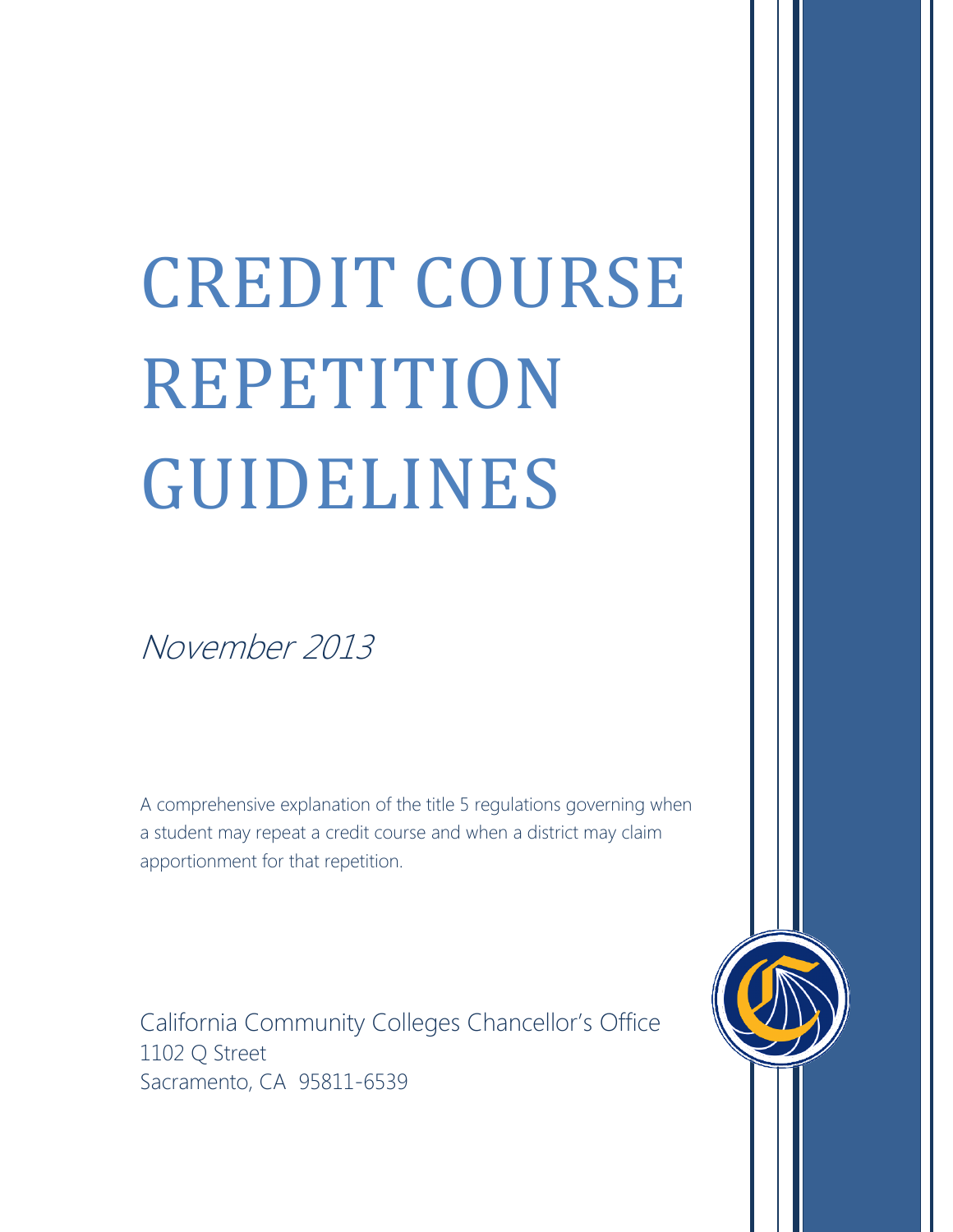# **Credit Course Repetition Guidelines**

# **TABLE OF CONTENTS**

| Enrollments in the same or equated courses at different colleges       |
|------------------------------------------------------------------------|
|                                                                        |
|                                                                        |
|                                                                        |
|                                                                        |
|                                                                        |
|                                                                        |
|                                                                        |
|                                                                        |
|                                                                        |
|                                                                        |
| Withdrawals Due to Extenuating Circumstances (§ 55024(a)(2), (a)(5)) 5 |
|                                                                        |
|                                                                        |
|                                                                        |
|                                                                        |
|                                                                        |
|                                                                        |
|                                                                        |
|                                                                        |
|                                                                        |
|                                                                        |
|                                                                        |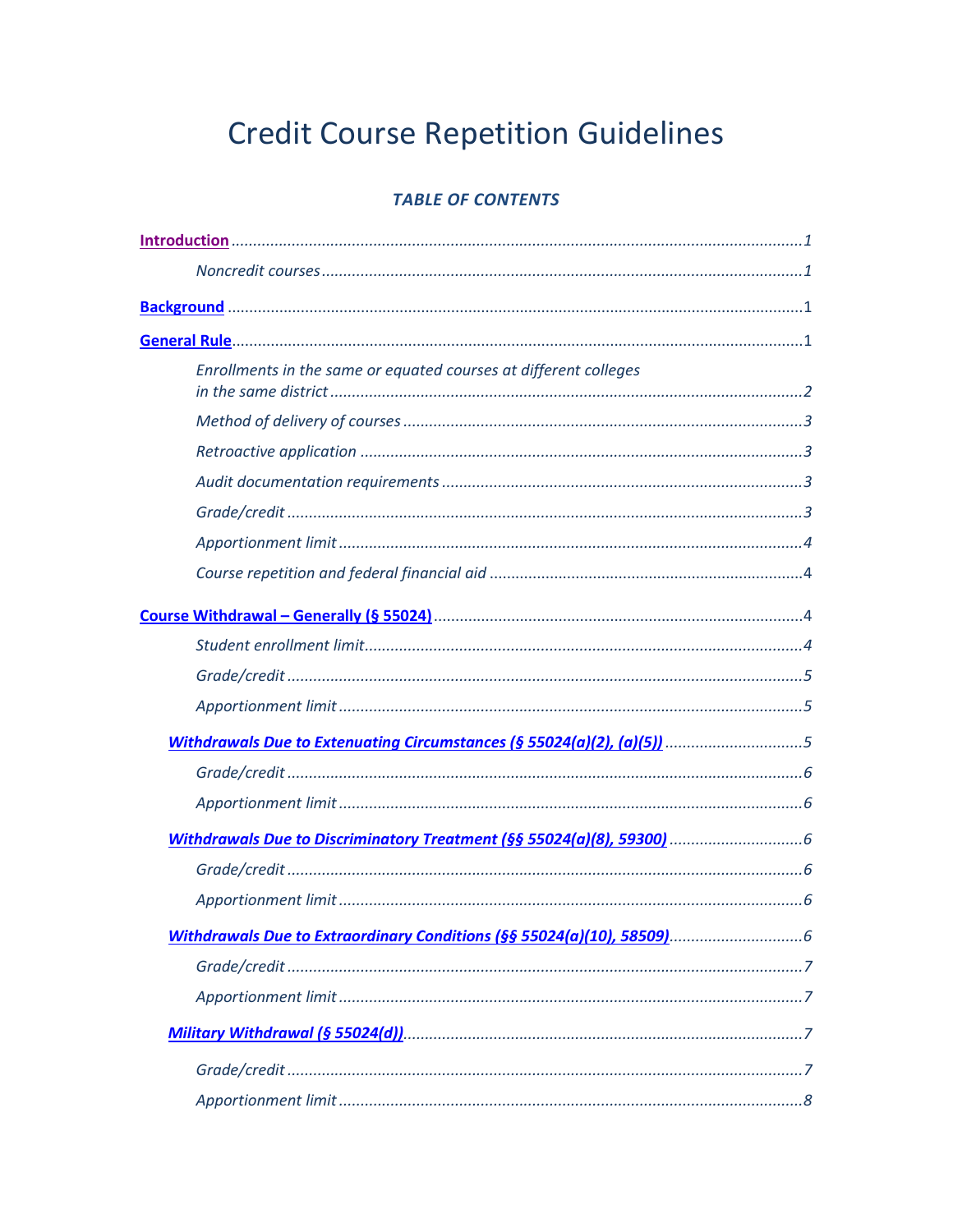| The Three Types of Courses that a District Policy may Designate as Repeatable  9                                            |  |
|-----------------------------------------------------------------------------------------------------------------------------|--|
| Courses for which repetition is necessary to meet the major<br>requirements of CSU or UC for completion of a bachelor's     |  |
|                                                                                                                             |  |
| Repeatable courses that are active participatory courses in<br>physical education, visual arts, or performing arts that are |  |
|                                                                                                                             |  |
|                                                                                                                             |  |
|                                                                                                                             |  |
|                                                                                                                             |  |
|                                                                                                                             |  |
|                                                                                                                             |  |
| Intercollegiate academic or vocational competition (§ 55041(a)(3))  13                                                      |  |
|                                                                                                                             |  |
|                                                                                                                             |  |
|                                                                                                                             |  |
|                                                                                                                             |  |
|                                                                                                                             |  |
|                                                                                                                             |  |
|                                                                                                                             |  |
|                                                                                                                             |  |
| Student enrollment limit - Significant lapse of time and<br>active participatory courses in physical education, visual arts |  |
| Student enrollment limit - Significant lapse of time and                                                                    |  |
| Student enrollment limit - Significant lapse of time and                                                                    |  |
| Student enrollment limit - Significant lapse of time and                                                                    |  |
|                                                                                                                             |  |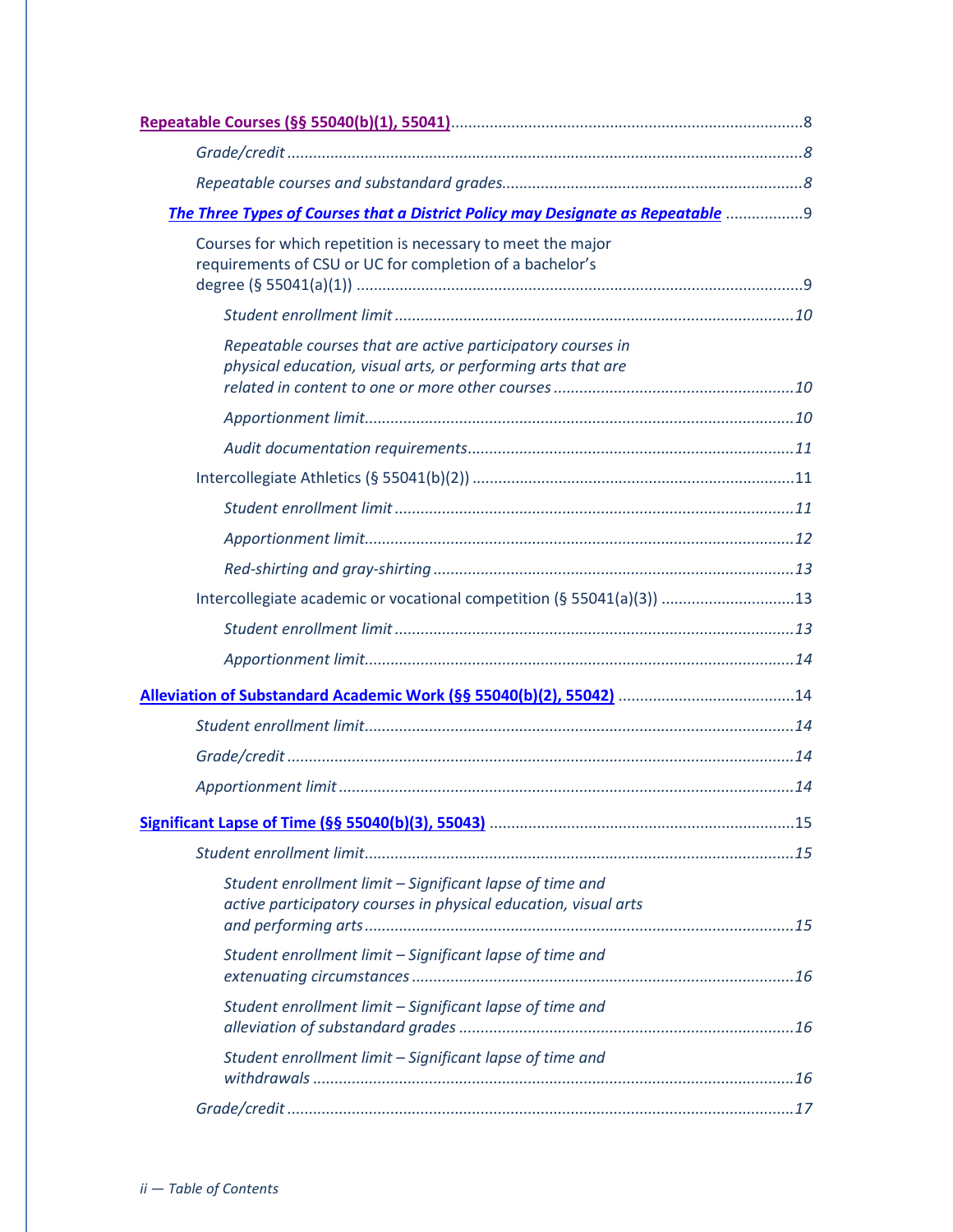| Apportionment limit - Significant lapse of time and             |  |
|-----------------------------------------------------------------|--|
| Apportionment limit - Significant lapse of time and             |  |
| Apportionment limit - Significant lapse of time and             |  |
|                                                                 |  |
|                                                                 |  |
|                                                                 |  |
|                                                                 |  |
|                                                                 |  |
|                                                                 |  |
| Extenuating circumstances and active participatory courses that |  |
| Extenuating circumstances and intercollegiate academic or       |  |
|                                                                 |  |
|                                                                 |  |
|                                                                 |  |
|                                                                 |  |
|                                                                 |  |
|                                                                 |  |
|                                                                 |  |
|                                                                 |  |
|                                                                 |  |
|                                                                 |  |
|                                                                 |  |
|                                                                 |  |
|                                                                 |  |
|                                                                 |  |
|                                                                 |  |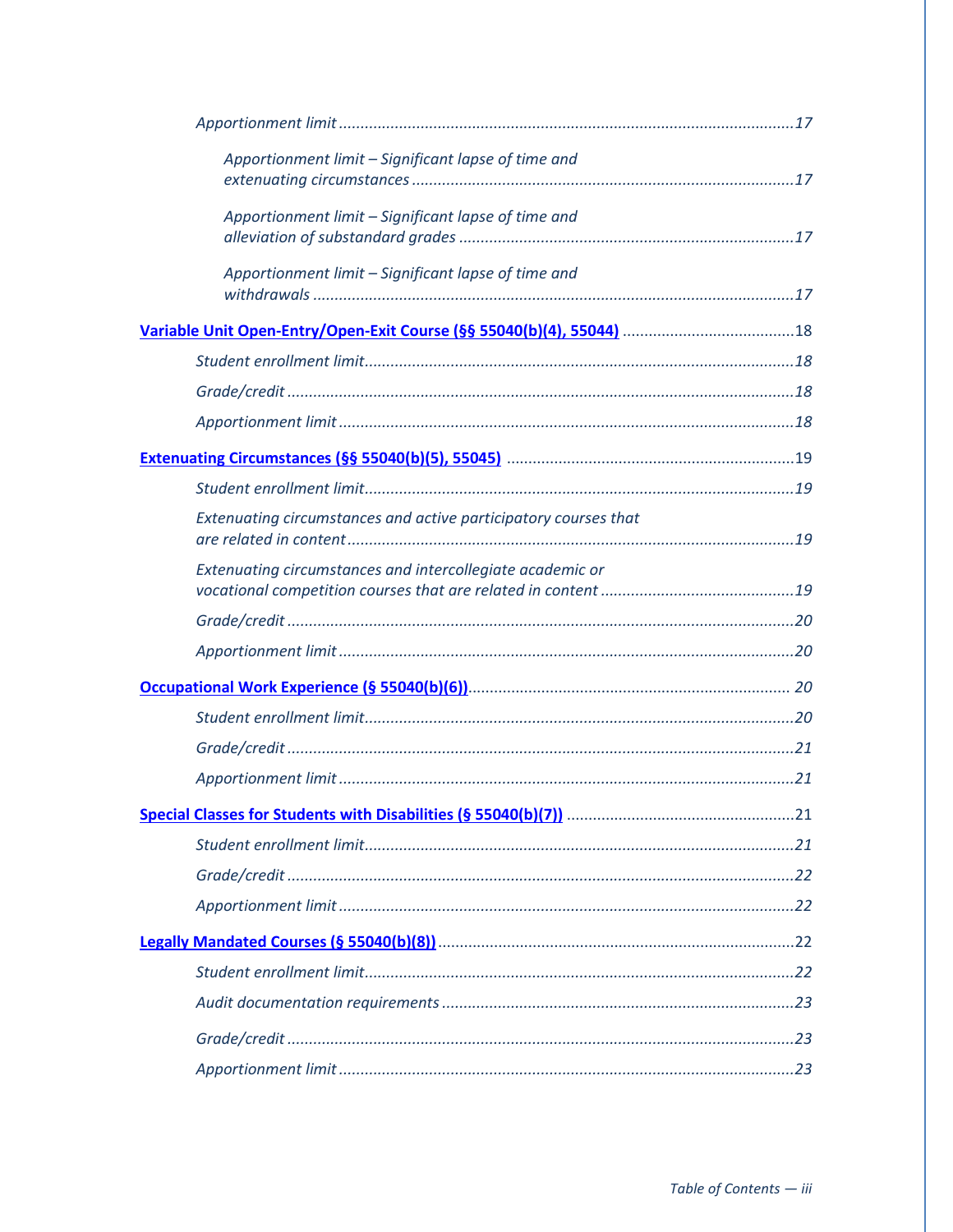| Courses related in content and the relationship with courses |  |
|--------------------------------------------------------------|--|
|                                                              |  |
|                                                              |  |
|                                                              |  |
|                                                              |  |
|                                                              |  |
|                                                              |  |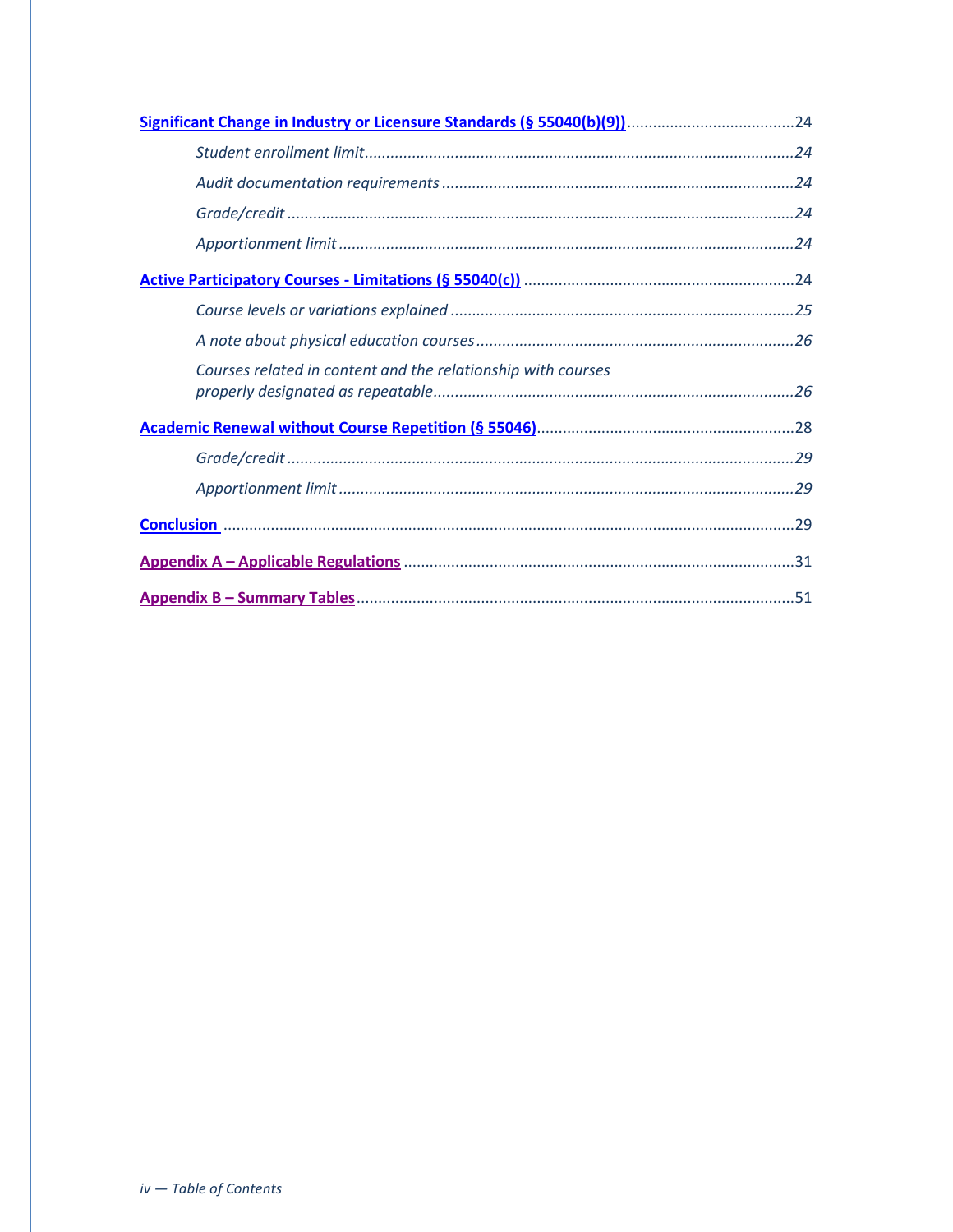#### <span id="page-5-0"></span>**Introduction**

The governing board of each community college district is required to adopt and publish policies and procedures pertaining to the repetition of credit courses. (§  $55040(a)^{1}$  $55040(a)^{1}$  $55040(a)^{1}$  $55040(a)^{1}$ .) The purpose of these guidelines is to clarify provisions of title 5 of the California Code of Regulations governing repetition of credit courses. (§§ [55024,](#page-39-0) [55040](#page-41-1) et seq., [58161.](#page-48-0)) These guidelines do not restate all the provisions of title 5, and for a full understanding of the legal requirements these guidelines must be read in conjunction with the regulations themselves as well as local district policies. (For your convenience the applicable regulations are attached to these guidelines as [Appendix A.](#page-34-0)) In the event of a conflict between these guidelines and the regulations, the regulations will prevail. However, please immediately bring any suspected conflict to the attention of the Chancellor's Office by sending an email describing the suspected conflict to [courserep@cccco.edu](mailto:courserep@cccco.edu)

*Noncredit courses: The enrollment limitations set forth in these guidelines apply only to credit courses.*

*Noncredit courses:* The enrollment limitations set forth in these guidelines apply only to credit courses.

prior to acting in a manner inconsistent with these guidelines.

#### <span id="page-5-1"></span>**Background**

Since 2011, the regulations governing course repetition have undergone significant changes. The changes were made first and foremost to limit the number of times a student can enroll in the same and similar physical education, visual arts, and performing arts courses. In addition, changes were made to clarify the limited circumstances under which a student could enroll more than once in the same course. While the regulations set the upper limit on the number of times and circumstances in which a district may permit a student to enroll in the same credit course, district policy may be more restrictive.

#### <span id="page-5-2"></span>**General Rule**

The general rule is that district policy may not permit a student to enroll again in a credit course (also referred to as repeating or re-enrolling in a credit course) if the student received a satisfactory grade on the previous enrollment. An enrollment occurs when a student receives an evaluative or non-evaluative symbol pursuant to sectio[n 55023](#page-36-0) in a credit course. ([§ 55000\(n\).](#page-35-0)) Evaluative symbols include A, B, C, D, F, P,  $NP<sup>2</sup>$  $NP<sup>2</sup>$  $NP<sup>2</sup>$  and for those districts who provide for the use of it, FW. (§ [55023\(a\)](#page-36-1) & [\(c\).](#page-37-0)) Nonevaluative symbols include I, IP, RD, W and MW. (§ [55023\(e\).](#page-37-1)) A satisfactory grade is an A, B, C or P. ( $\S$  55000(w).) Substandard work is course work for which the grading symbols D, F, FW, NP or NC (as defined in sectio[n 55023\)](#page-36-0) have been recorded.  $(S 55000(y))$  A student receiving an A, B, C or P typically cannot enroll in that course again

 $1$  All citations are to title 5 of the California Code of Regulations unless otherwise specified.

<span id="page-5-3"></span> $2$  CR and NC, symbols permitted to be used prior to 2007, are also evaluative symbols. CR has the same meaning as P, and NC has the same meaning as NP. (§ 55023.) As the course repetition limitations apply to all prior enrollments in the same credit course, districts will also need to include prior enrollments resulting in the assignment of a CR or NC.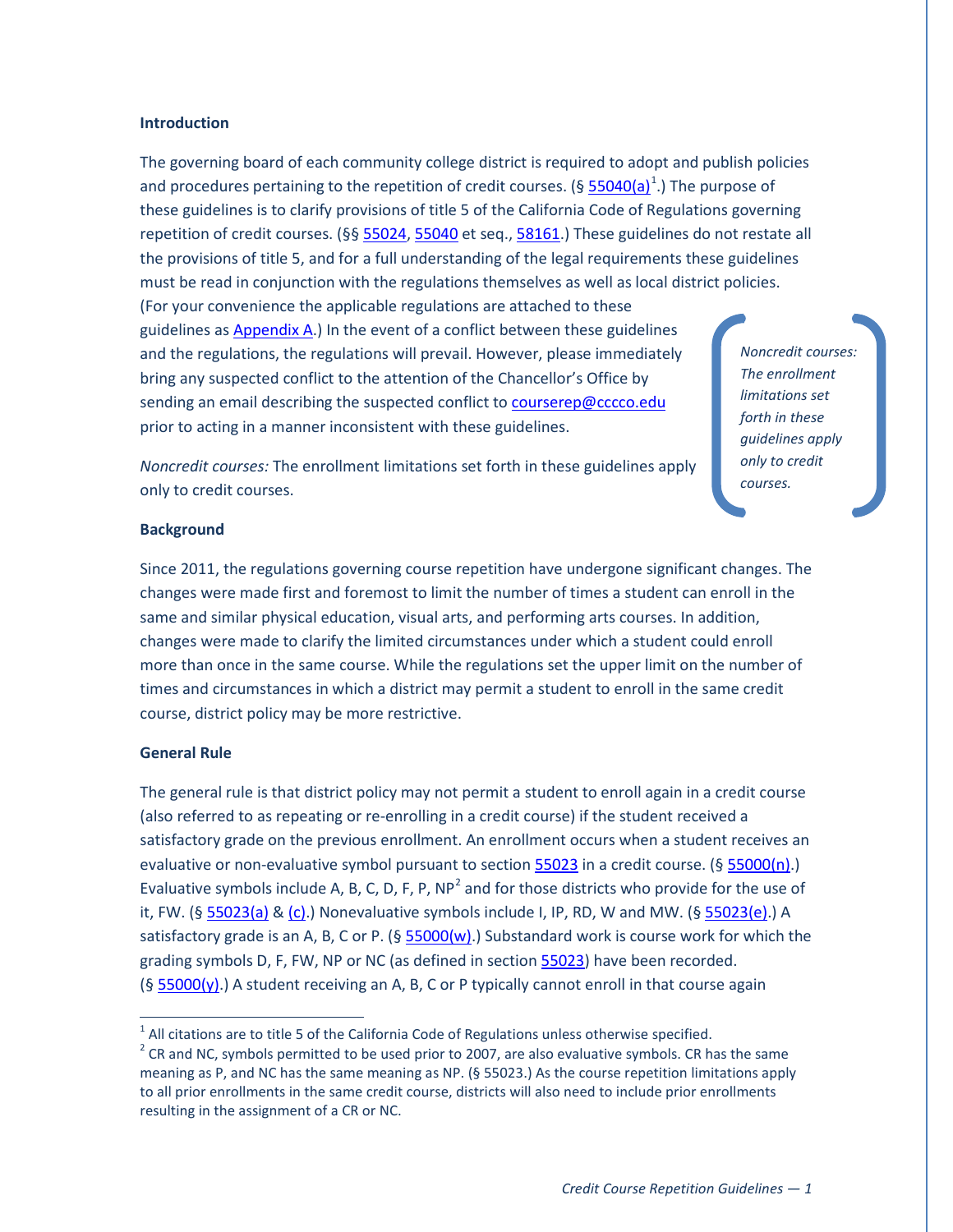unless an exception to the general rule applies that allows an additional enrollment or enrollments in that course.

There are a few exceptions to the general rule that permit districts to adopt policies which allow a student receiving a satisfactory grade to enroll in the same credit course again. (See § [55040\(b\),](#page-41-2) and se[e Appendix B](#page-53-0) - [table 1.](#page-54-0)) Those exceptions to the general rule are set forth in more detail later in these guidelines, but are as follows:

- courses properly designated by a district as repeatable,
- a subsequent enrollment due to significant lapse of time,
- variable unit courses offered on an open-entry/open-exit basis,
- extenuating circumstances,
- occupational work experience courses,
- students with disabilities repeating a special class for one of the reasons specified in sectio[n 56029,](#page-47-0)
- legally mandated courses, and
- courses necessary as a result of significant change in industry or licensure standards.

For an additional enrollment in the same course to be allowed, either the student must meet the circumstances specified in the regulations for the exception or, in the case of repeatable courses, the district has properly designated the course as repeatable.

In the event the student does not receive a satisfactory grade on the previous enrollment for a course not designated as repeatable, i.e., does **NOT** receive an A, B, C or P, district policy may permit the student to enroll in the course again.  $(\frac{6}{5} \frac{55024(a)(9)}{55040(b)}$ , and see [Appendix B](#page-53-0) [table 2.](#page-55-0)) Students permitted to enroll again in a course are typically limited to the original enrollment plus two more enrollments. Enrollments occur whether the student receives an evaluative or nonevaluative symbol; thus, except in limited circumstances discussed later in these guidelines, a student cannot combine repetitions resulting in withdrawals and repetitions to alleviate substandard grades for more than three enrollments total. However, district policy may permit the student to petition for a fourth enrollment to alleviate a substandard grade, provided apportionment is not claimed for that enrollment. (§§ [55024\(a\)\(9\),](#page-40-0) [55042\(b\).](#page-43-0))

*Enrollments in the same or equated courses at different colleges in the same district:* In determining the number of permitted enrollments by a student in the same course, districts must include enrollments in the same course taken at **all colleges** within the district. In the event that a district is not using common course numbers among its colleges, the district is responsible for equating courses using course content, titles, outcomes, and objectives for the purpose of applying repetition laws. Courses may be able to be equated, i.e., the same course, even if the units for the courses are not the same. Courses that are divided into levels should be examined closely by curriculum committees to determine whether the levels of the course should be equated. Districts may permit a student meeting specified requirements to repeat (or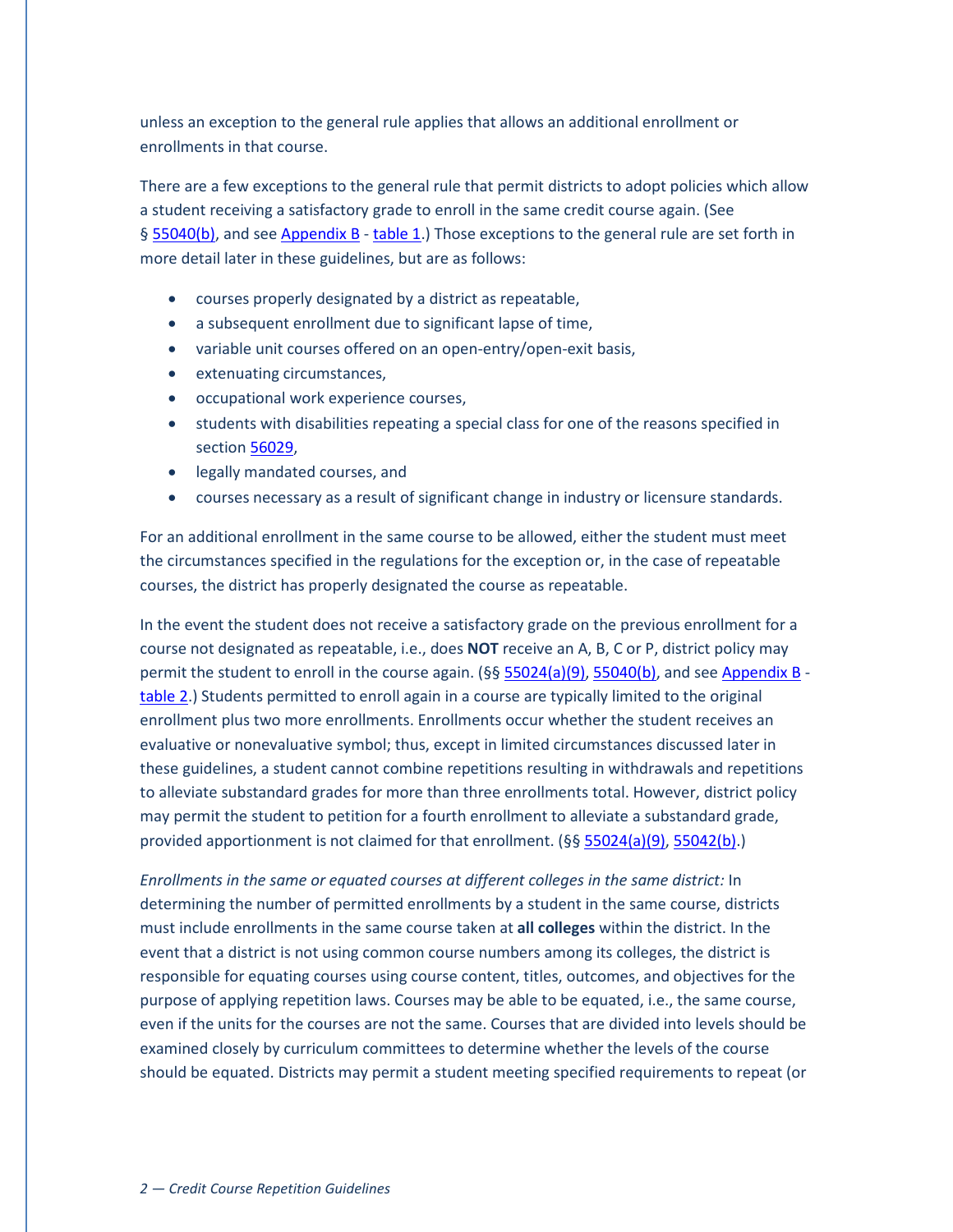enroll again) in the same course under very limited circumstances explicitly set forth in sections [55024](#page-39-0) an[d 55040](#page-41-1) et seq.

*Method of delivery of courses:* Courses that have the same or substantial similar content, titles, outcomes and objectives, but are offered through different delivery methods are still considered the same course. For example, enrollment by a student in a course offered via distance education or independent study after the student enrolled in the same course via more traditional methods would be a repetition of that course by the student, and would be prohibited unless another limited circumstance explicitly set forth in section [55024](#page-39-0) o[r 55040](#page-41-1) et seq. permits that repetition (e.g., substandard grade). (For rules governing independent student courses see §§ 55230 et seq., and 58051(a)(2)(A)-(C).)

*Retroactive application*: In determining the total number of enrollments, districts must count all prior enrollments by a student in a course or courses that are (or should be) equated. Districts must count all prior enrollments by a student in courses that occurred within all the colleges of their district, but do not have to count prior enrollments that occurred in colleges outside their district.

*Audit documentation requirements:* Districts are responsible for maintaining adequate support documentation so that the Chancellor's Office, Auditor General, and the auditor retained by the district pursuant to Education Code section 84040 may independently determine the adequacy of the course enrollment, attendance, and disenrollment information that forms the basis of the full-time equivalent student (FTES) reported by the district for state apportionment purposes. (§ 58030.) Simply put, a third party should be able to examine the district's records and determine that the repetition of a course by a student and the subsequent apportionment claim by the district for the attendance of that student in that course was allowable. Typically these records are considered Class 3-Disposable Records basic to an audit and cannot be destroyed by a district until "after the third July 1 succeeding the completion of the audit required by Education Code section 84040 or of any other legally required audit . . . " (§§ [59025,](#page-51-0) [59026.](#page-51-1)) In some instances, described below, a district may require the student to provide the necessary support documentation (e.g., courses that are legally mandated, § [55040\(b\)\(8\).](#page-41-3))

*Grade/credit:* The general rule is that the district's grading policy must require that all work in all credit courses be graded consistent with section [55023,](#page-36-0) which specifies the point value for grades. (§ [55021\(b\).](#page-36-4)) However, in some instances, prior grades may be disregarded in calculating a student's grade-point average (GPA) (for example, alleviation of a substandard grade pursuant to sectio[n 55042\)](#page-43-1). With the exception of an enrollment resulting in a withdrawal as a result of extraordinary conditions or discriminatory treatment (as described later in these guidelines on page 6), the student's permanent academic record must clearly indicate all enrollments in a course using an appropriate grading symbol and be annotated in such a manner that all work remains legible, insuring a true and complete academic history. (§ [55040\(e\).](#page-42-0))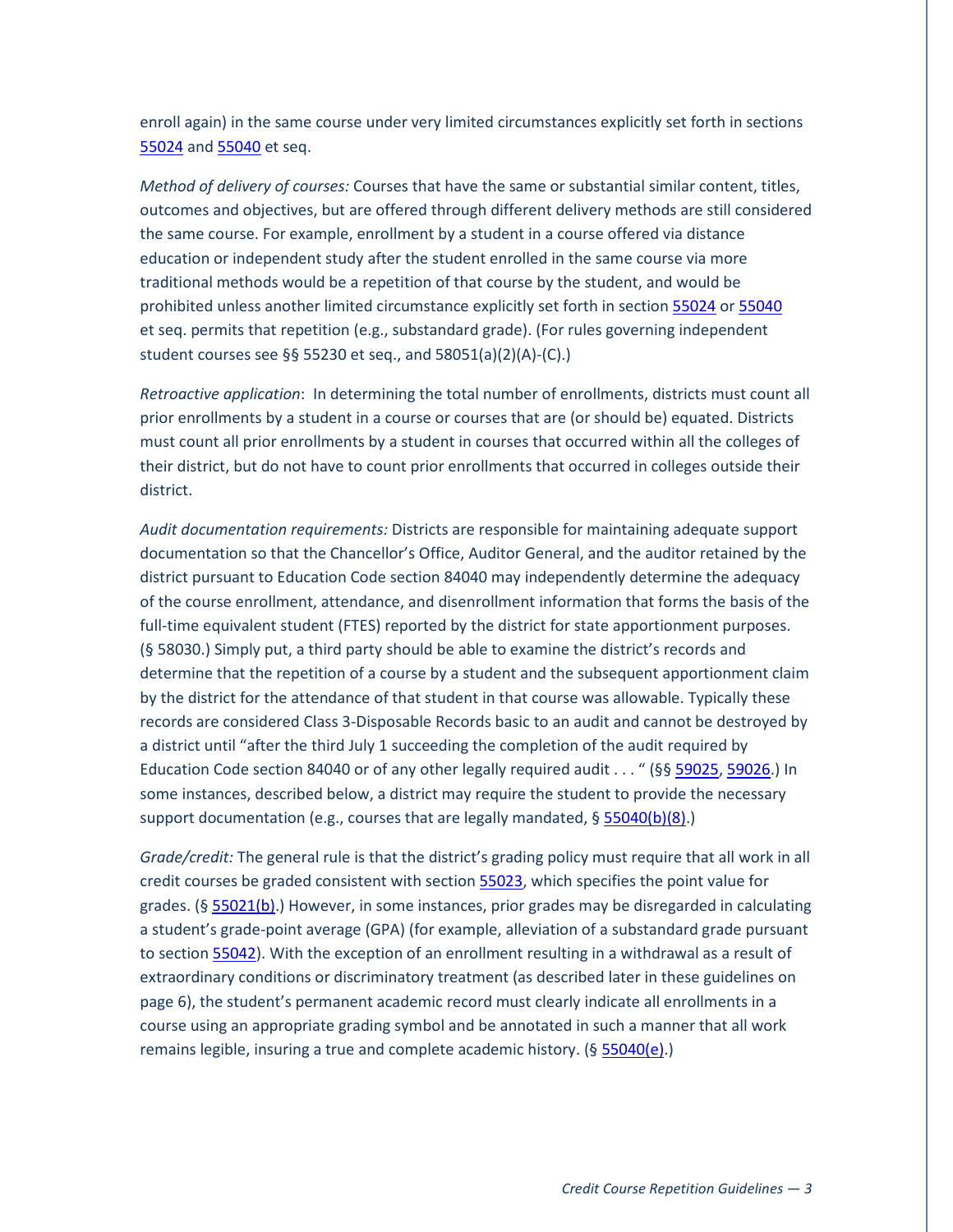*Apportionment limit:* The apportionment limit on enrollments varies depending upon the applicable exception and is addressed in more detail below. However, as a general rule of thumb, if the regulations do not permit district policy to allow a student to enroll in a course again, then the district cannot claim apportionment for the student's attendance in that course more than once.

*Course repetition and federal financial aid:* Under certain circumstances, repetition of the same course in which the student previously received a satisfactory grade can affect a student's eligibility for federal financial aid. (34 Code of Federal Regulations, § 668.2(b), defining a full time student as, "[a]n enrolled student who is carrying a full-time academic workload, as determined by the institution, under a standard applicable to all students enrolled in a particular educational program. The student's workload may include any combination of courses, work, research, or special studies that the institution considers sufficient to classify the student as a full-time student including for a term-based program, repeating any coursework previously taken in the program but not including either more than one repetition of a previously passed course, or any repetition of a previously passed course due to the student failing other coursework.") Districts should consult with federal financial aid experts when advising students on federal financial aid and the potential ramifications of repeating a course as federal laws governing the conditions for receipt of financial aid and the effect of credit course repetition on receipt of that aid may be more restrictive than allowed by state law. (For more information about federal financial aid restrictions see the United States Department of Education's frequently asked questions regarding retaking coursework at [http://www2.ed.gov/policy/highered/reg/hearulemaking/2009/course.html.](http://www2.ed.gov/policy/highered/reg/hearulemaking/2009/course.html))

#### <span id="page-8-0"></span>**Course Withdrawal – Generally (§ 55024)**

*Student enrollment limit:* A student's attendance in a course still counts as an enrollment even if the student withdrew from a course and the student received a W or other evaluative or nonevaluative symbol. (§ [55000\(n\).](#page-35-0)) District policy may permit the student to enroll again in that course as long as the student's total enrollments in the course do not exceed three or until a lower applicable limitation is reached, such as receiving a satisfactory grade in a course not designated as repeatable. (§  $55024(a)(9)$ .) District policy may permit a student to enroll in the same course after having previously received the authorized number of W symbols (not to exceed three times) in that course pursuant to a petition filed by the student, but the district may not claim apportionment for that additional enrollment.  $(§ 55024(a)(9).)$  $(§ 55024(a)(9).)$  $(§ 55024(a)(9).)$  The petition must be approved by the chief instructional officer, chief student services officer, or other district official designated in the district policy. A student that is permitted to enroll in that course again by petition as discussed here cannot receive another W and must receive a different evaluative or nonevaluative symbol.

A district's withdrawal policy may allow a student to withdraw from a course and receive a notation of W up to the last day of the fourteenth week of instruction (or 75 percent of the term, whichever is less). (§  $55024(a)(1)$ .) The district's policy may also allow a student to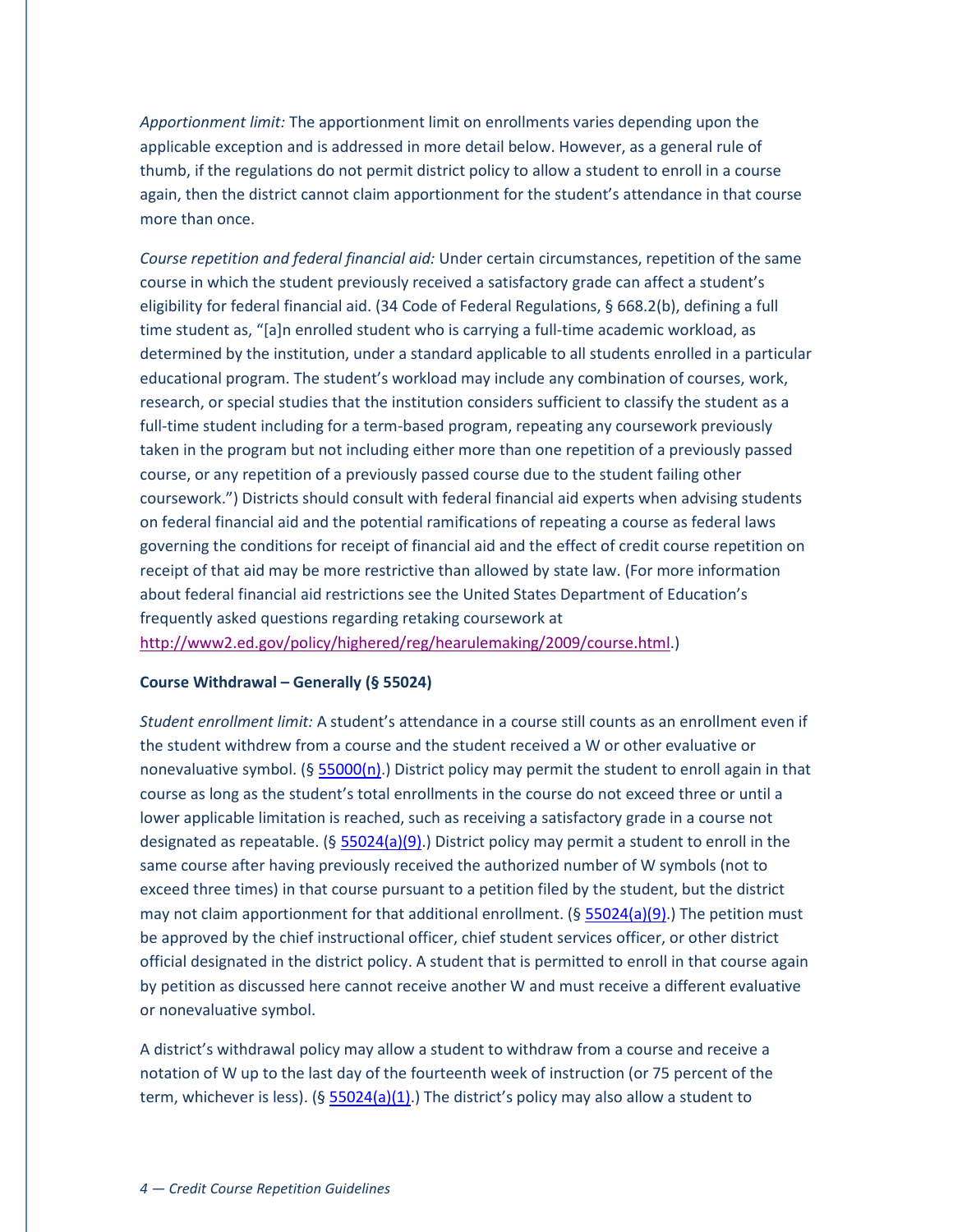withdraw from a course and not receive a W during the first four weeks or 30 percent of a term, whichever is less.  $(§ 55024(a)(3))$  District policy may set earlier points in the term for withdrawing and not receiving a W and withdrawing and receiving a W. $3$ 

*Grade/credit:* The governing board of the district must adopt rules and regulations governing the inclusion or exclusion of units in which the student withdrew. (§  $55023(g)$ .) However, those policies may not allow the use of the W in calculating grade point averages. Except as set forth below for specific types of withdrawals, those policies shall require the use of the W in determining probation and dismissal. (§ [55024\(a\)\(7\).](#page-39-3))

A student withdrawing from a course after the time allotted by a district for withdrawal with a W must receive a symbol as authorized by section [55023](#page-36-0) other than a W, except where a district finds extenuating circumstances exist within the meaning of section [55024\(a\)\(2\).](#page-39-4) (§§ [55024\(a\)\(1\),](#page-39-1) [\(a\)\(2\),](#page-39-4) [\(a\)\(5\).](#page-39-5))

*Apportionment limit:* As long as all applicable apportionment eligibility conditions are met a district is entitled to claim apportionment for the enrollment of a student in the same course if a satisfactory grade is **not** received for a maximum of three enrollments per credit course. (§ [58161\(c\).](#page-49-0)) An enrollment occurs when the student receives an evaluative or nonevaluative symbol in a credit course. (§ [55000\(n\).](#page-35-0)) A W is a nonevaluative symbol. ([§ 55023\(e\).](#page-37-1)) As such, a college district can claim apportionment for a student receiving a W and/or any combination of evaluative and nonevaluative symbols for up to three enrollments. If a student "drops" a course by the date designated by the district for dropping courses without receipt of a W  $(§ 55024(a)(3))$  $(§ 55024(a)(3))$  then the attendance of the student in that course does not count as an enrollment and the district may not claim apportionment for the attendance of that student.

#### <span id="page-9-0"></span>*Withdrawals Due to Extenuating Circumstances (§ 55024(a)(2), (a)(5))*

Districts may adopt policies allowing students to withdraw from courses if due to extenuating circumstances after the district authorized withdrawal deadline. (See prior discussion regarding the period of time a district may establish as its deadline for a student to withdraw from a course.) Extenuating circumstances are "verified cases of accidents, illnesses or other circumstances beyond the control of the student."  $(§ 55024(a)(2).)$  $(§ 55024(a)(2).)$  $(§ 55024(a)(2).)$  A governing board of a district may permit a student to withdraw from a course after the district's withdrawal deadline has passed if the district determines that extenuating circumstances apply and if

- permitted by the district's regulations,
- the student or the student's representative files a petition, and
- after consultation with the instructor of each course section in question (or the department chair or appropriate administrator if the instructor cannot be contacted).

<span id="page-9-1"></span><sup>&</sup>lt;sup>3</sup> To mitigate the potential apportionment impact from course drops occurring before an evaluative or nonevaluative symbol is assigned, the district may wish to review its deadlines for W withdrawals as permitted by section 55024(a)(3). Many colleges have established a period of time shorter than the first four weeks or 30 percent of a term during which no notation will be made.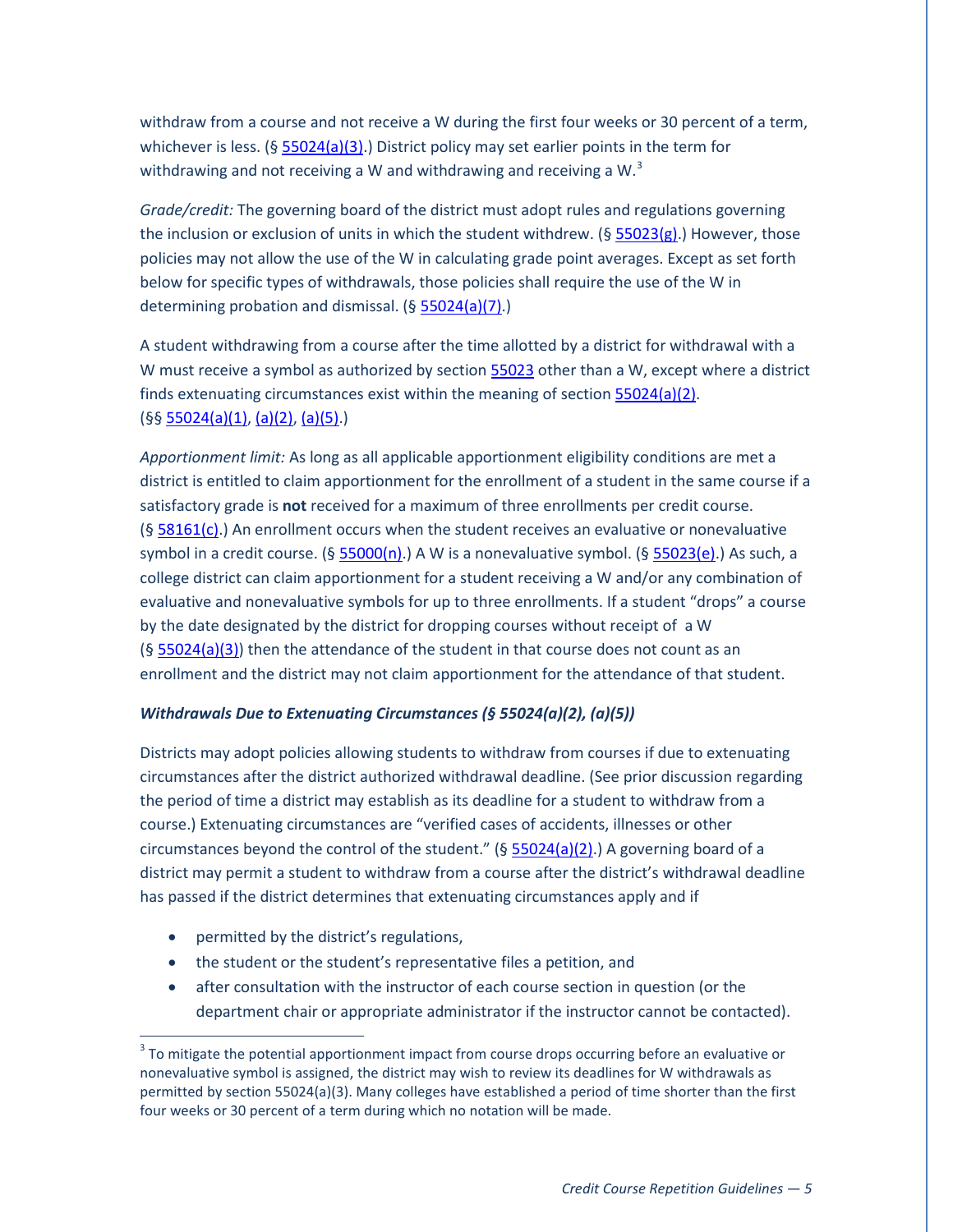*Grade/credit:* A withdrawal allowed by a district pursuant to extenuating circumstances after the withdrawal deadline must be recorded as a W.  $(§ 55024(a)(5).)$  $(§ 55024(a)(5).)$  $(§ 55024(a)(5).)$ 

*Apportionment limit:* Same as general apportionment limit for withdrawals set forth above.

#### <span id="page-10-0"></span>*Withdrawals Due to Discriminatory Treatment (§§ 55024(a)(8), 59300)*

If a district determines that a student withdrew from a course as a result of discriminatory treatment or due to retaliation for alleging discriminatory treatment pursuant to section 59300 et seq., then the district may not assign a W to the student. If a W was assigned before a determination of discrimination was made, the district must remove the W from the student's academic record. If discrimination or retaliation for alleging discriminatory treatment is found by the district, an enrollment is not counted toward the student's enrollment limit as the student does not receive an evaluative or non-evaluative symbol pursuant to sectio[n 55023.](#page-36-0)  $(§ 55000(n).)$  $(§ 55000(n).)$  $(§ 55000(n).)$ 

*Grade/credit:* If a W is assigned to a student who the district determines withdrew from a course as a result of discriminatory treatment or due to retaliation for alleging discriminatory treatment, that W must be removed from the student's record. (§ [55024\(a\)\(8\).](#page-39-6)) Likewise, withdrawals resulting from discriminatory treatment or due to retaliation for alleging discriminatory treatment do not count in progress probation and dismissal calculations.

*Apportionment limit:* A student withdrawing as a result of discriminatory treatment pursuant to sectio[n 55024\(a\)\(8\)](#page-39-6) may not be assigned an evaluative or nonevaluative symbol (or if one was assigned the district must remove it). Nonetheless, a district is entitled to claim apportionment for the attendance of the student for each enrollment resulting in a withdrawal for discriminatory treatment pursuant to section  $55024(a)(8)$  as long as all other applicable apportionment eligibility conditions are met, such as being actively enrolled as of the census point for a census-based course. ([§ 58161\(f\)\(7\).](#page-50-0))

#### <span id="page-10-1"></span>*Withdrawals Due to Extraordinary Conditions (§§ 55024(a)(10), 58509)*

Extraordinary conditions are those conditions that would allow a community college to provide a full refund of enrollment fees to a student for one of the reasons set forth in section [58509.](#page-51-2) (§ [55000\(o\).](#page-35-1)) Sectio[n 58509](#page-51-2) allows a district to fully refund the enrollment fees of a student who withdrew from some or more classes where the district finds that the withdrawal was necessary for one of the following reasons:

- the college attended by the student was closed,
- the college was unable to provide all or substantially all of the instruction in the course or courses in which the student was enrolled due to fire, flood or other conditions qualifying for adjustment of apportionment pursuant to section [58146,](#page-47-1)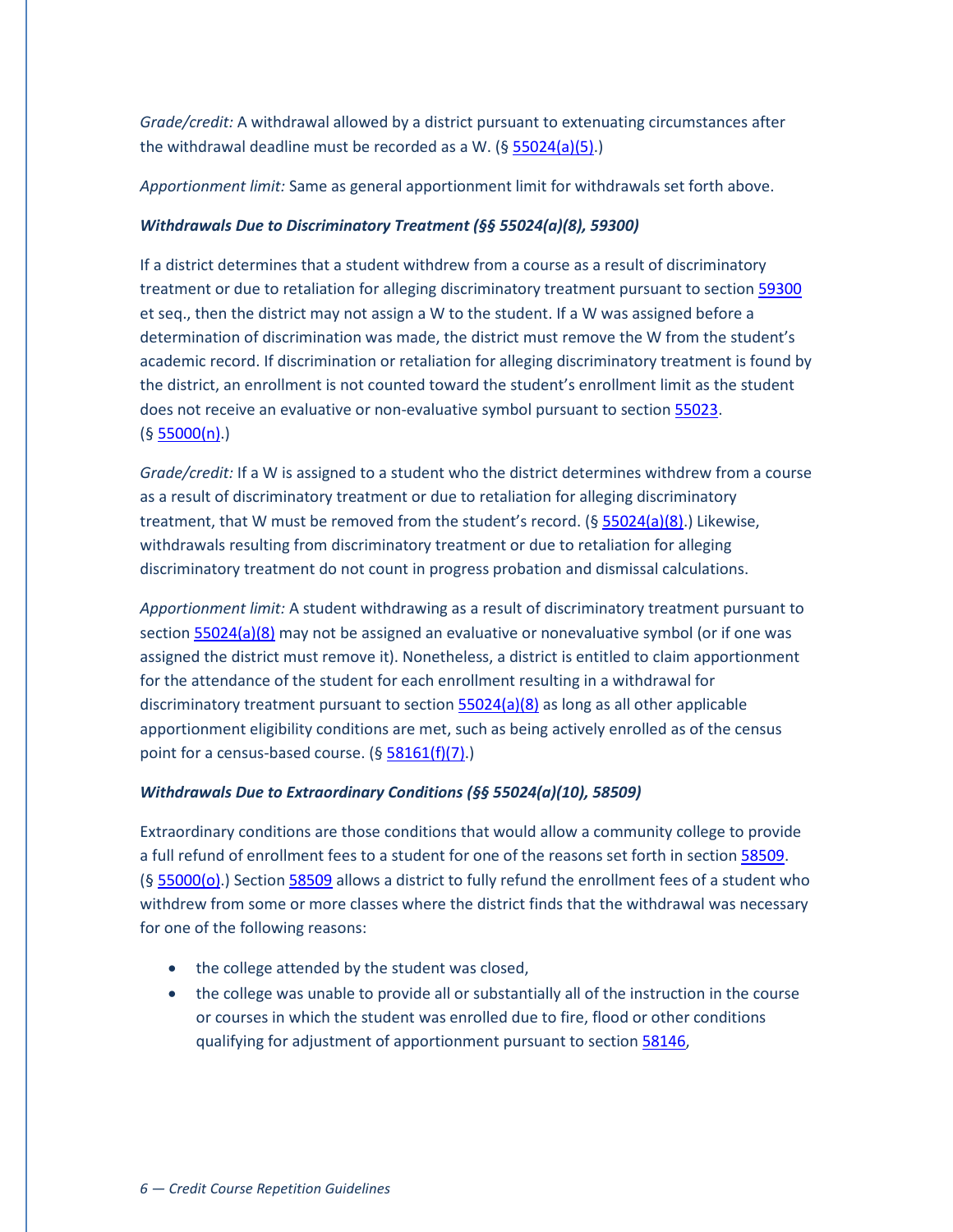- one of the conditions specified in sectio[n 58146](#page-47-1) made it difficult or impossible for the student to attend one or more courses because the student was actively engaged in responding to the fire, flood or other conditions, or
- one of the conditions specified in section  $\frac{58146}{2}$  required the student to evacuate his or her home.

The emergency conditions specified in section [58146](#page-47-1) that would allow a student to withdraw from a class after the withdrawal deadline include the following:

- fire,
- flood,
- epidemic,
- order of personnel specified in section  $\frac{58146(a)}{a}$  to meet an emergency created by war or other extraordinary condition,
- the inability to secure or to hold an instructor, or
- the illness of the instructor where the lack of an instructor would close a college as approved by the Board of Governors.

*Note: If a district experiences an FTES loss due to an emergency condition as described in section 58146, the district should promptly contact the Chancellor's Office Fiscal Services Unit to inquire about the possibility of an FTES allowance.*

*Grade/credit:* District policy may provide that a student withdrawing as a result of extraordinary conditions not be assigned a W. If a W is not assigned, then the student's attendance in the course does not count toward the student's enrollment limit as the student was not assigned an evaluative or non-evaluative symbol pursuant to sectio[n 55023.](#page-36-0) (§ [55000\(n\).](#page-35-0))

*Apportionment limit:* A district may claim apportionment for unlimited enrollments of a student withdrawing from a course due to extraordinary conditions as long as all other applicable apportionment eligibility conditions are met, such as being actively enrolled as of the census point for a census-based course. (§ [58161\(f\)\(5\).](#page-50-1))

#### <span id="page-11-0"></span>*Military Withdrawal (§ 55024(d))*

Districts adopting policies permitting students to withdraw from courses must adopt policies permitting students who are members of an active or reserve United States military service who receive orders compelling withdrawal from courses to be assigned an MW. Students withdrawing as a result of orders compelling withdrawal shall be permitted to withdraw from the course even if the time permitted by the district for withdrawal from a course has passed, upon verification by the district of the orders.  $(§ 55024(d)(1).)$  $(§ 55024(d)(1).)$  $(§ 55024(d)(1).)$ 

*Grade/credit:* Military withdrawals shall not be counted in progress probation and dismissal calculations or the permitted number of withdrawals or the student enrollment limit.  $(§ 55024(d)(2)-(3).)$  $(§ 55024(d)(2)-(3).)$  $(§ 55024(d)(2)-(3).)$  $(§ 55024(d)(2)-(3).)$  A student withdrawing as a result of orders compelling withdrawal shall not be assigned an FW grade.  $(§ 55024(d)(4))$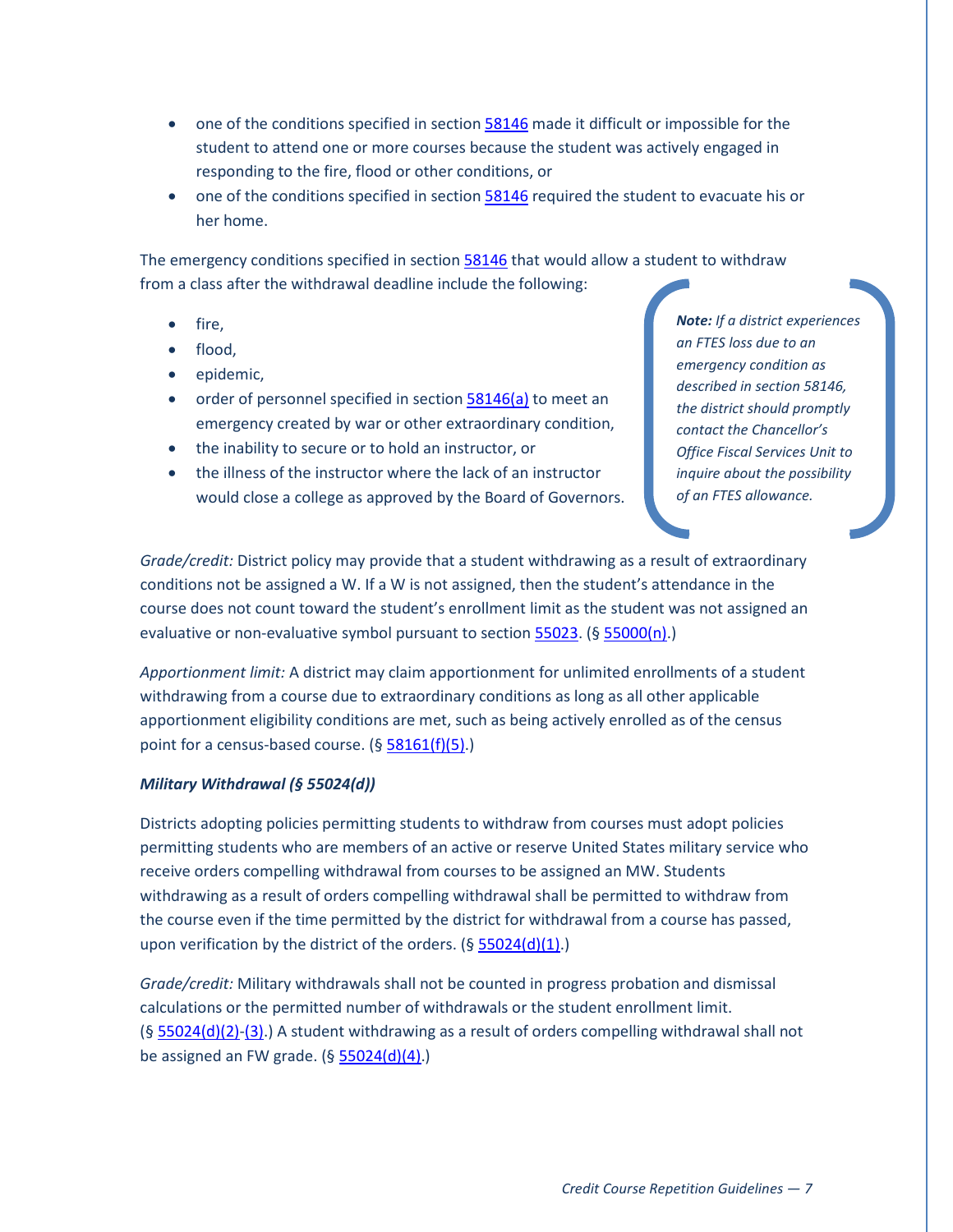*Apportionment limit:* A district may claim apportionment for unlimited enrollments of a student withdrawing from a course and receiving a military withdrawal as long as all other applicable apportionment eligibility conditions are met, such as being actively enrolled as of the census point for a census-based course.  $(§ 58161(f)(6).)$  $(§ 58161(f)(6).)$  $(§ 58161(f)(6).)$ 

#### <span id="page-12-0"></span>**Repeatable Courses (§§ 55040(b)(1), 55041)**

Beginning January 2013, district policy may designate only three types of courses as repeatable:

- courses for which repetition is necessary to meet the major requirement of California State University (CSU) or University of California (UC) for completion of a bachelor's degree,
- intercollegiate athletics, and
- intercollegiate academic or vocational competition.

#### (§ [55041\(a\)\(1\)-\(3\),](#page-42-1) and see [Appendix B](#page-53-0) - [table 3.](#page-59-0))

Courses that are not one of the three types above may NOT be designated as repeatable. If a course is properly designated by district policy as repeatable, then all students may enroll in that course more than one time, subject to specified limitations. Courses in these categories that are offered for differing unit values (i.e., variable unit courses) are not precluded from being designated as repeatable if all other requirements for the designation have been met. However, regardless of the unit value of an enrollment, each "take" of the course counts as an individual enrollment towards any applicable student or apportionment limit as discussed below.

*EXAMPLE 1: A student receives a grade sequence F-D-C-A in a course properly designated as repeatable. The C may be used to alleviate the D, but not the F. The A cannot be used to alleviate any of the grades. It cannot alleviate the C because the C is not substandard. It cannot alleviate the D because the D is NOT the immediately preceding grade (the C is). For the same reason the A cannot be used to alleviate the F. On the other hand, if the grade sequence received by the student is F-A-F-A, the first A can alleviate the first F and the second A can alleviate the second F. If the grade sequence in the course properly designated as repeatable instead included a withdrawal, e.g., F-W-C-A, the C can alleviate the F because the W is not a "substandard grade" thus, the immediately preceding grade remains the F and can be alleviated by the C.*

*Grade/credit:* Each grade received by a student in a repeatable course must be included in the calculation of the student's GPA unless another provision of the regulations and district policy allows a previous grade to be disregarded, e.g., alleviation of substandard grade pursuant to section [55042\(c\).](#page-43-2) (§ [55041\(c\).](#page-43-3))

*Repeatable courses and substandard grades:* In the event a student receives a substandard grade in a repeatable course, district policy may permit the student to take the course again for the purpose of alleviating the previous substandard grade. ( $\S$  [55042\(c\).](#page-43-2)) Pursuant to this provision the student may alleviate up to two substandard grades. However, district policy allowing alleviation of substandard grades for repeatable courses may permit a subsequent passing grade to only alleviate the immediately preceding grade,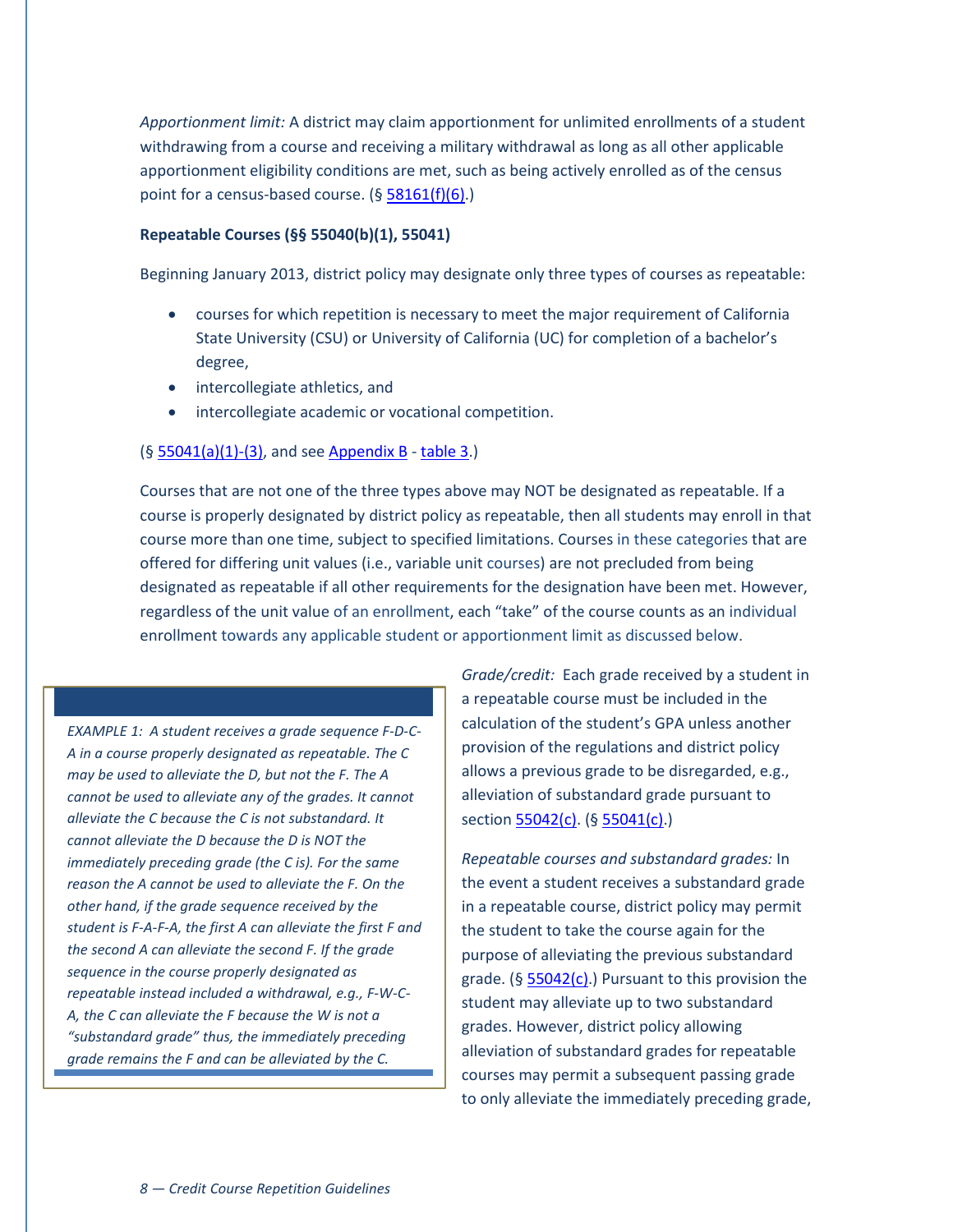and only if that immediately preceding grade is substandard.<sup>[4](#page-9-1)</sup> (See Example 1.) District policy may not permit a student to exceed the enrollment limits permitted by sectio[n 55041.](#page-42-2) For purpose of determining whether a student may alleviate a grade pursuant to section 55040(2), substandard grades has the same meaning as substandard academic work, D, F, FW, NP, NC.  $(§ 55000(y).)$  $(§ 55000(y).)$  $(§ 55000(y).)$ 

#### <span id="page-13-0"></span>*The Three Types of Courses that a District Policy may Designate as Repeatable:*

1) Courses for which repetition is necessary to meet the major requirements of CSU or UC for completion of a bachelor's degree (§ [55041\(a\)\(1\)\)](#page-42-3):

Certain CSU or UC campuses may require students to repeat a specified course as part of the requirements for a specific major. Students who do not repeat these courses are not permitted to receive a bachelor's degree in that major. For example, CSU Sacramento requires the following: "All [Bachelor's of Music] music majors, regardless of their unit load, shall be enrolled each semester in Applied Music for 2 units (until they have reached the maximum of 16 units), and in a Large Performance Ensemble until the Senior Recital is completed." A district can thus designate its corollary Applied Music course and its corollary Large Performance Ensemble course as repeatable until the student meets the **lower division** component of these major requirements.

Once the district has properly designated a course as repeatable, then any student eligible to enroll in that course can enroll in that course multiple times. While the particular course may require the student to meet other eligibility requirements, such as an applicable prerequisite or corequisite, the student does not have to intend to transfer to UC or CSU to enroll in a course

that has been properly designated as repeatable. Put another way, once properly designated as repeatable because repetition is necessary to meet the major requirements of CSU or UC for completion of a bachelor's degree, **then all students**, i.e., those that do or do not intend to enroll in CSU or UC, may enroll multiple times in the course.

*Once properly designated as repeatable because repetition is necessary to meet the major requirements of CSU or UC for completion of a bachelor's degree, then all students, i.e., those that do and do not intend to enroll in CSU or UC, may enroll multiple times in the course.*

<span id="page-13-1"></span><sup>&</sup>lt;sup>4</sup> Institutions that receive students from California community colleges will have their own rules governing alleviation of substandard grades. Those rules may be different than those required by the regulations governing California community colleges. Thus, grades that were permitted to be alleviated by these regulations may not be allowed to be alleviated by an institution that a student seeks to transfer to and may be counted by the receiving institution in calculating the student's transfer GPA. While the grade alleviation policy of the receiving institution does not affect the rules governing the policies that California community colleges may adopt, California community colleges should be aware of the differences so they can best assist students seeking to transfer to these institutions.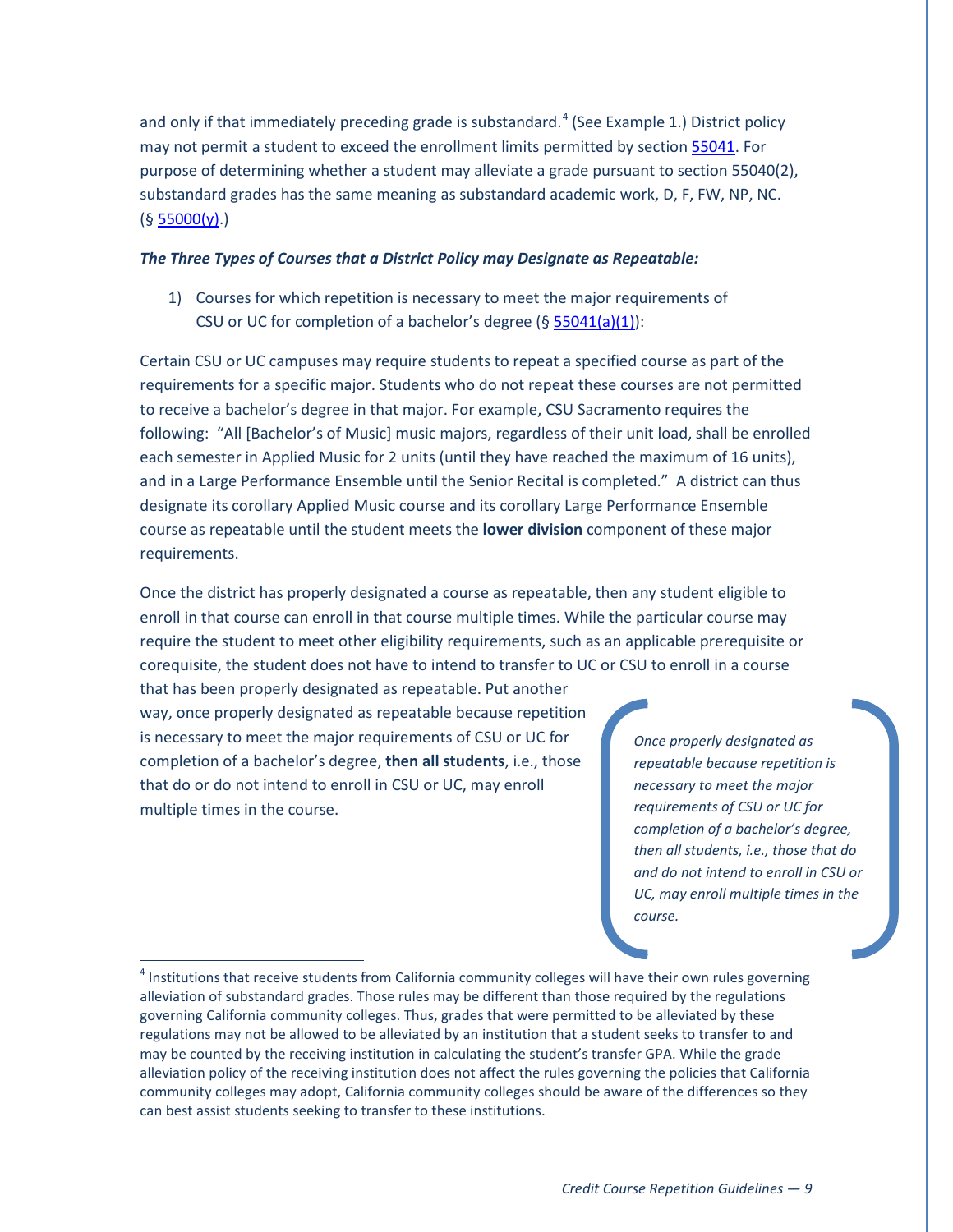*Student enrollment limit:* Student enrollment is limited to the number of repetitions necessary to meet the lower division major requirements of CSU or UC for completion of a bachelor's degree. As the primary mission of the community colleges is to provide instruction through the

first two years of undergraduate education (lower division), the enrollment limitation is not completion of the undergraduate requirements for graduation from CSU or UC, but rather completion of the first two years of those requirements. (Ed. Code, § 66010.4(a)(1), "… Public community colleges shall offer instruction through but not beyond the second year of college.") Additionally, a district can claim apportionment for a maximum of four enrollments for semesters or six for quarters. (§ [58161\(d\).](#page-49-1)) The apportionment limit is described more fully below.

# *Repeatable courses that are active participatory courses in physical education, visual arts, or performing arts that are related in content to one or more other courses:* In some

*As the primary mission of the community colleges is to provide instruction through the first two years of undergraduate education (lower division) the enrollment limitation is not completion of the undergraduate requirements for graduation from CSU or UC, but rather completion of the first two years of those requirements. (Ed. Code § 66010.4(a)(1), "… Public community colleges shall offer instruction through but not beyond the second year of college.")*

instances a course properly designated as repeatable, because the course is necessary to meet the major requirements of CSU or UC for completion of a bachelor's degree, may also be an active participatory course in physical education, visual arts, or performing arts and related in content to one or more other courses (i.e., the courses have similar primary educational activities in which skill levels or variations are separated into distinct courses). These types of courses are discussed more fully later in these guidelines in the section entitled Active Participatory Courses – Limitations (page 24). There is NO expectation that all repeatable courses will be related in content to other courses. For example, it is perfectly acceptable to have a performing arts course designated as repeatable and for that course not to be related in content to any other course offered by the district. Put another way, not all repeatable courses need to be part of a "family" of courses. Some courses may not fit within the definition of courses that are related in content. (§ 55000(I), "those courses with similar primary educational activities in which skill levels or variations are separated into distinct courses...")

*Apportionment limit:* Districts may claim apportionment for the attendance of students in courses properly designated as repeatable for up to four semester or six quarter enrollments. The limit of four semester or six quarter enrollments applies even if the student receives a substandard grade or a W during one or more of the enrollments.  $(§ 58161(d).)$  $(§ 58161(d).)$  $(§ 58161(d).)$  See discussion later in these guidelines in the section entitled Active Participatory Courses - Limitations (page 24) for apportionment limits for courses properly designated as repeatable which are also active participatory courses in physical education, visual arts, and performing arts.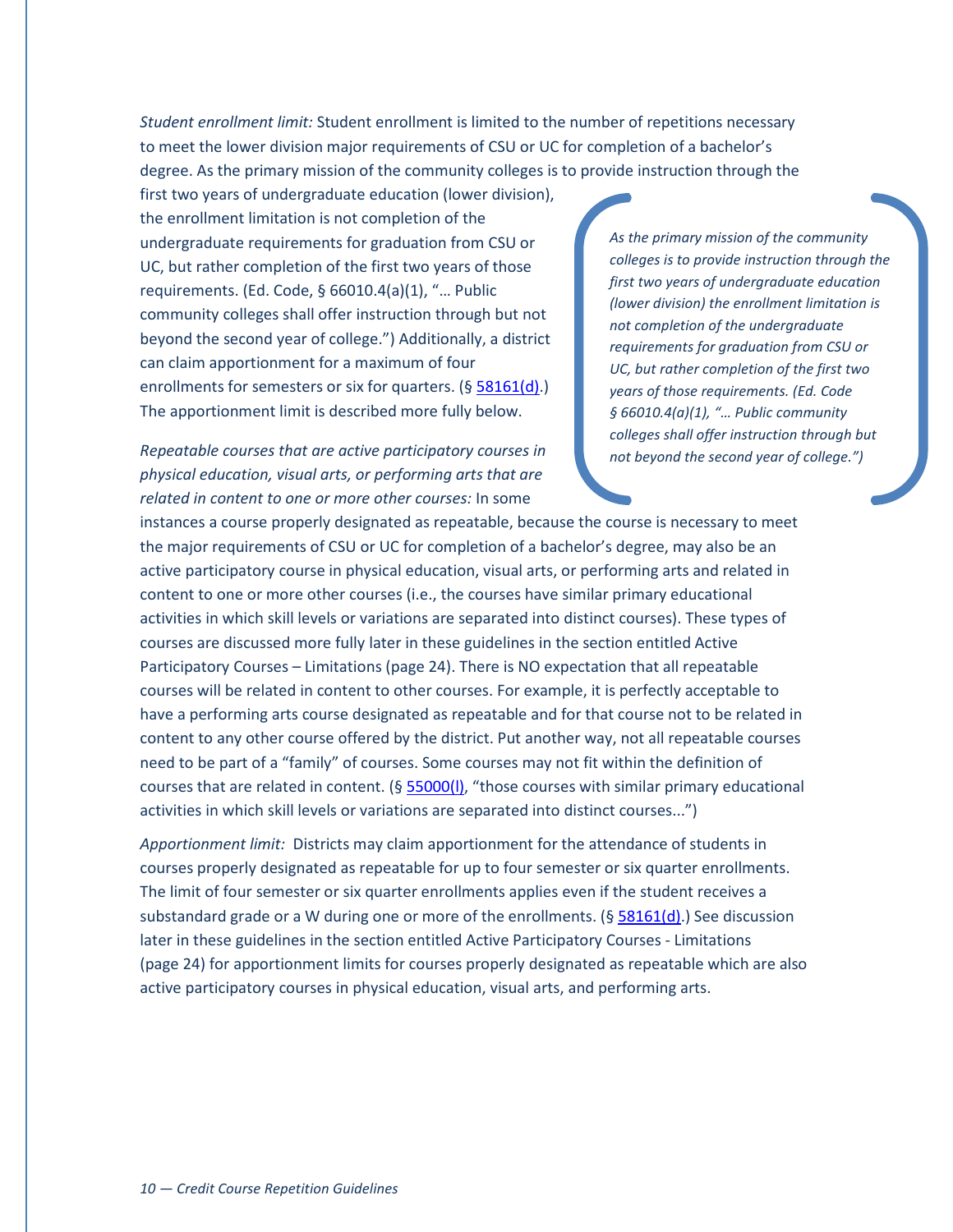*Audit documentation requirements*: As set forth in the general section above, districts are responsible for maintaining the records necessary for the Chancellor's Office, Auditor General, and/or the auditor retained by the district (pursuant to Education Code section 84040) to independently determine the adequacy of the course enrollment, attendance, and disenrollment information that forms the basis of the full-time equivalent student (FTES) reported claimed by the district for state apportionment purposes. (§ 58030.) In the case of courses determined by a district to be repeatable because the repetition is necessary to meet the major requirements of CSU or UC for completion of a bachelor's degree, districts must maintain a copy of the documentation supporting their claim, such as the applicable CSU or UC catalog or a print out from the CSU or UC website. An informal letter from a faculty member would not be appropriate as it is not an official document that is binding on CSU or UC. Also, inclusion of a course with a Transfer Model Curriculum requirement is not in itself sufficient to justify repeatability. Districts must maintain the required documentation for the time set forth in sectio[n 59026](#page-51-1) for records basic to an audit.

2) Intercollegiate Athletics (§ [55041\(a\)\(2\)\)](#page-42-4):

District policy may designate courses in intercollegiate athletics as repeatable. Intercollegiate athletic courses are limited to the following:

- those courses in which student athletes are enrolled to participate in an organized competitive sport sponsored by the district, or
- a conditioning course which supports the organized competitive sport.  $(§ 55000(q).)$  $(§ 55000(q).)$  $(§ 55000(q).)$

These types of courses are intended to be narrowly construed, meaning the course is either the one that the athlete must be enrolled in to participate in the sport that is sponsored by the district or the course that is devoted to conditioning the athlete to safely participate in the competitive sport. Typical sports theory courses, e.g., courses in which students watch a game film and discuss the film with coaches, are not **conditioning** courses that support the organized competitive sport and thus, are not courses that a district may properly designate as repeatable.

*Student enrollment limit:* The regulations do not specify the maximum number of times a student may enroll in the same intercollegiate athletic course. However, student athletes are required to enroll in a

*Typical sports theory courses, e.g,. courses in which students watch a game film and discuss the film with coaches, are not conditioning courses that support the organized competitive sport and thus, are not courses that a district may properly designate as repeatable.*

minimum number of degree applicable units. Colleges should check the most recent regulations of the California Community College Athletic Association to determine if they are in compliance.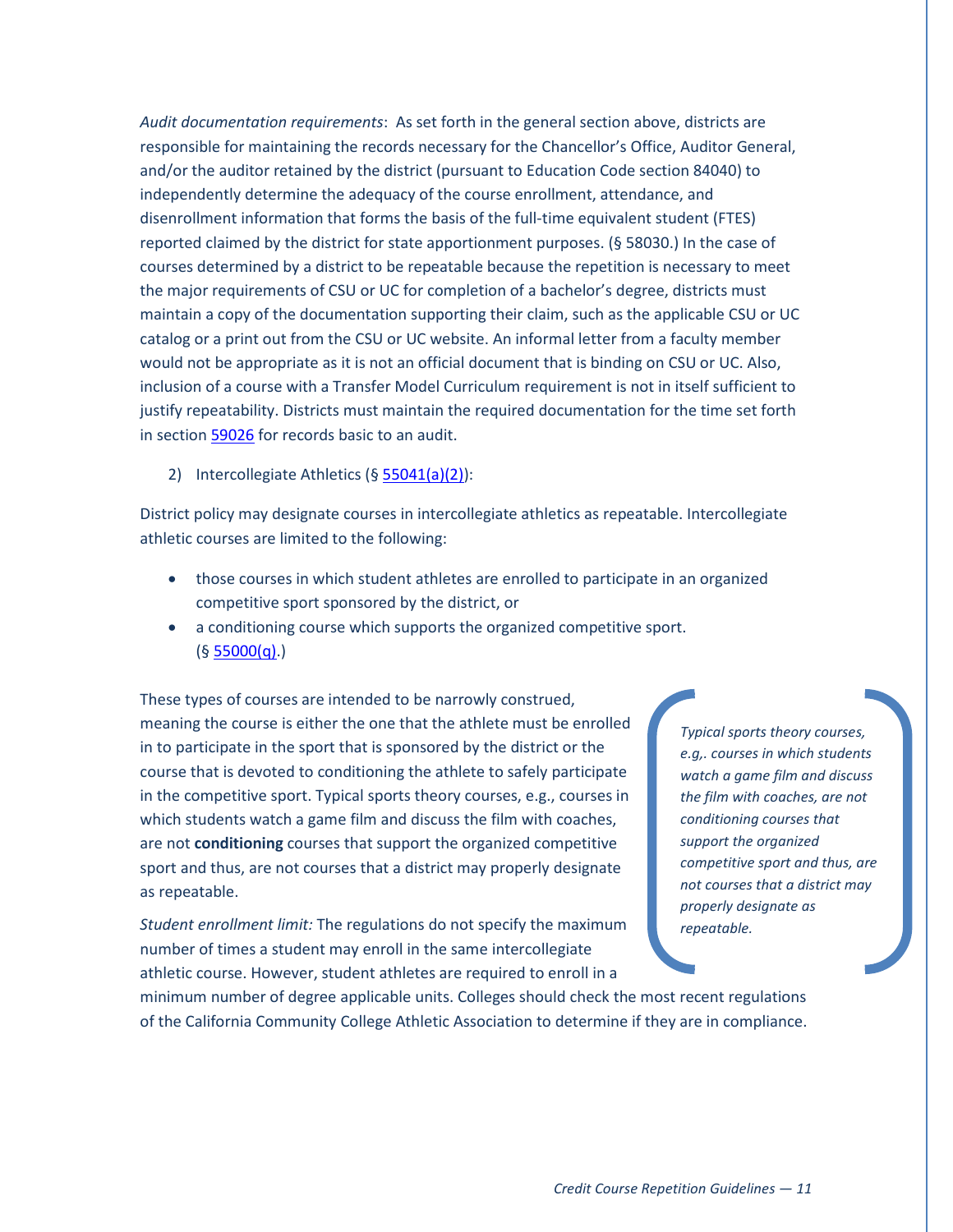*Apportionment limit:* Unlike other repeatable courses, apportionment limits for repeatable courses in intercollegiate athletics are governed by two separate regulations, section [58161\(d\)](#page-49-1)  and section [58162.](#page-50-3) Sectio[n 58161\(d\)](#page-49-1) limits the apportionment a district may receive for the student's attendance in a course properly designated as a repeatable intercollegiate athletic course to up to four semester or six quarter enrollments in that course as defined in section [55000\(l](#page-35-2)*)*. If the properly designated repeatable intercollegiate course is offered for variable units, each enrollment in the course counts toward the enrollment limit of four regardless of the unit value of each enrollment. Thus, if a student enrolls in a conditioning course in support of soccer (which has been properly designated as a repeatable intercollegiate athletic course) for .5 units during the summer session and the same course, but for 2 units during the spring session, the student will have enrolled in the same course two times and the college can claim apportionment for those two enrollments plus up to two more enrollments, but no more. (See section 58162, discussed below for additional apportionment limitations.) Put another way, the unit value of the course (even if it varies by term) is not relevant in determining the total number of enrollments.

Sectio[n 58162](#page-50-3) specifies that a district may claim apportionment for the attendance of students in intercollegiate athletic courses of no more than 350 contact hours per enrolled student for each sport each fiscal year. A fiscal year starts July 1 and ends the following June 30. (§ 58003.4.) Of the 350 contact hours per fiscal year, a district may claim no more than 175 contact hours per fiscal year in intercollegiate athletic courses dedicated to the sport and no more than 175 contact hours per fiscal year in intercollegiate courses that focus on conditioning or skill development for the sport. Thus, for example, if a student enrolls multiple times in an intercollegiate athletic course dedicated to the sport and reaches 175 contact hours in less than four semester or six quarter enrollments in a given fiscal year, then, notwithstanding section [58161\(d\),](#page-49-1) the maximum number of enrollments that a district may claim apportionment for in the intercollegiate athletic course dedicated to the sport during that fiscal year is the number through which the student reached the 175 hour limit. Put another way, if each enrollment in the intercollegiate athletic course dedicated to the sport nets 50 student contact hours, then the maximum number of enrollments a district could receive apportionment for, would be three semester or five quarter enrollments, as the fourth semester or sixth quarter enrollment would exceed the 175 hour limit. Districts must institute controls to truncate contact hours to allowable amounts. This limitation on class hours for apportionment purposes has no bearing on the total number of hours that may be required of a student in a given sport.

The regulations do not restrict how districts may distribute the 175 contact hours in intercollegiate courses that focus on conditioning or skill development for the sport for an eligible student throughout the fiscal year, whether in the same semester as the sport, in a different semester, or in summer, so long as the student does not exceed 175 total hours during the entire fiscal year. However, districts should consult the Bylaws and other rules adopted by the California Community College Athletic Association which further restrict how these hours may be distributed. (See Bylaw 3.19[, www.cccaasports.org/constitution.asp.](http://www.cccaasports.org/constitution.asp))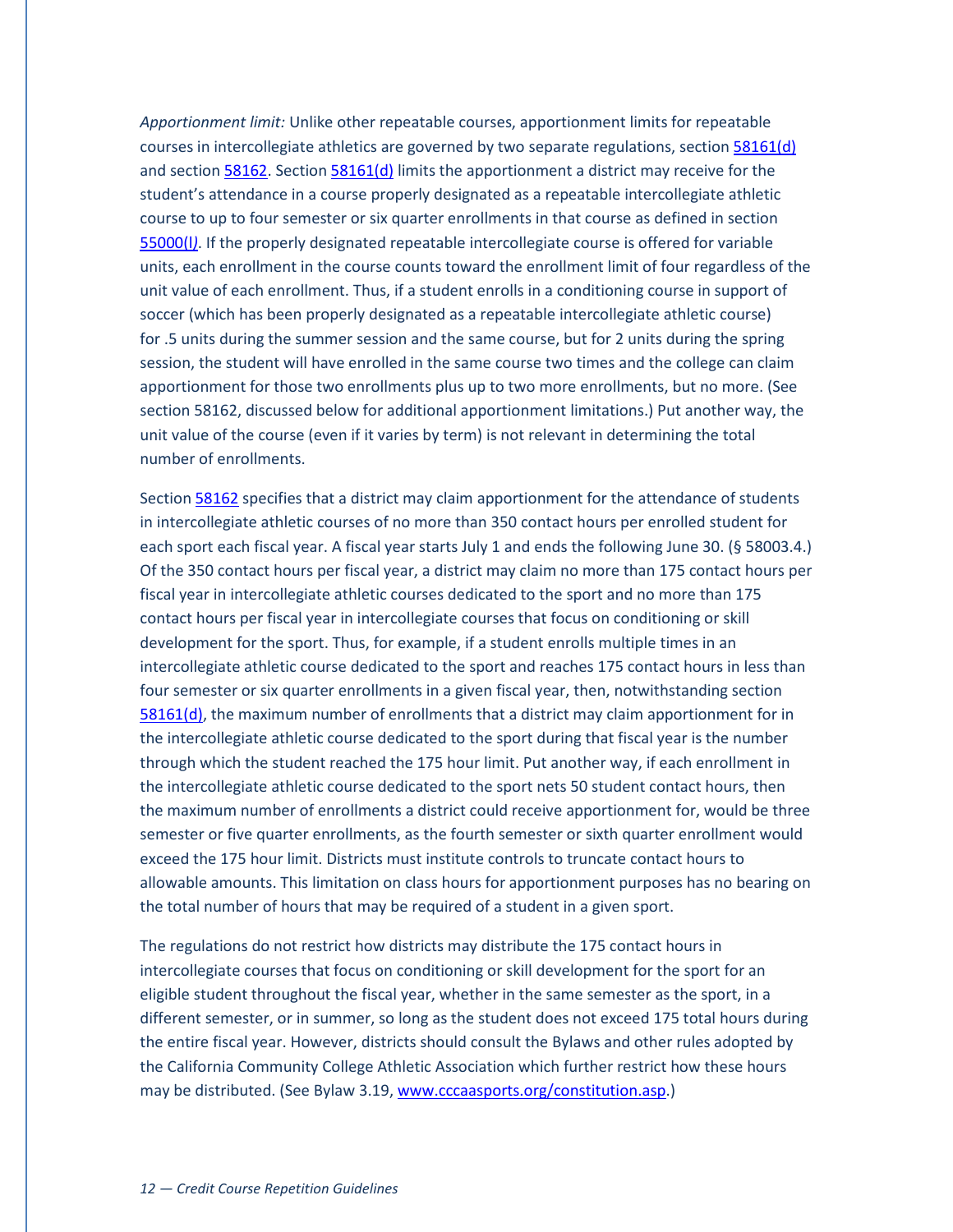*Red-shirting and gray-shirting*: As set forth above, the regulations do not limit the number of times a student athlete may enroll in a course properly designated as repeatable pursuant to sectio[n 55041\(a\)\(2\).](#page-42-4) However, apportionment is limited to the student's attendance in courses properly designated as repeatable for a maximum of four semester or six quarter enrollments. (§ [58161\(d\).](#page-49-1)) The regulations do not prohibit district policy from allowing students to enroll in the course more than four times for semesters or six times for quarters as long as apportionment is not claimed and the student meets all other applicable requirements.

3) Intercollegiate academic or vocational competition (§ [55041\(a\)\(3\)\)](#page-42-5):

Districts may designate intercollegiate academic or vocational competition courses as repeatable. Intercollegiate academic or vocational competition courses are very narrowly defined as courses that meet the following criteria:

- the course must be designed **specifically** for participation in non-athletic competitive events,
- the competition must be between students from different colleges,
- the competition must be sanctioned by a **formal** collegiate or industry governing body, **AND**
- the participation in the sanctioned competitive event between students from different colleges must be a course requirement and that requirement must be specified in the course content and objectives pursuant to subdivisions (a) or (b) of section 55002.

## $($ § [55000\(p\).](#page-35-4))

Thus, a course in which a student might compete in an event against students from other colleges is not sufficient to meet these criteria. The competition between students from different colleges **must be required** of all students enrolling in the course and it **must be the primary purpose of the course**. The competition must be sanctioned by the district (e.g., American College Theater Festival, Students in Free Enterprise, music competitions, student government, or Model United Nations).

*Student enrollment limit:* Students enrolled in a course properly designated by the district as a repeatable intercollegiate academic or vocational competition course are limited to enrollment in the course for no more than four times for semesters or six times for quarters.

These limitations also apply to all courses that are related in content to the intercollegiate academic or vocational competition course properly designated by the district as a repeatable course. Courses that are related in content include "those courses with similar primary educational activities in which skill levels or variations are separated into distinct courses with different student learning outcomes for each level or variation." (§ 55000(I).) Thus, if Forensics 1, 2, 3, and 4 are properly designated as repeatable a student would be entitled to enroll in each course one time, or to enroll in one course up to four semesters or six quarters, or another combination, not to exceed a total of four enrollments for semesters and six enrollments for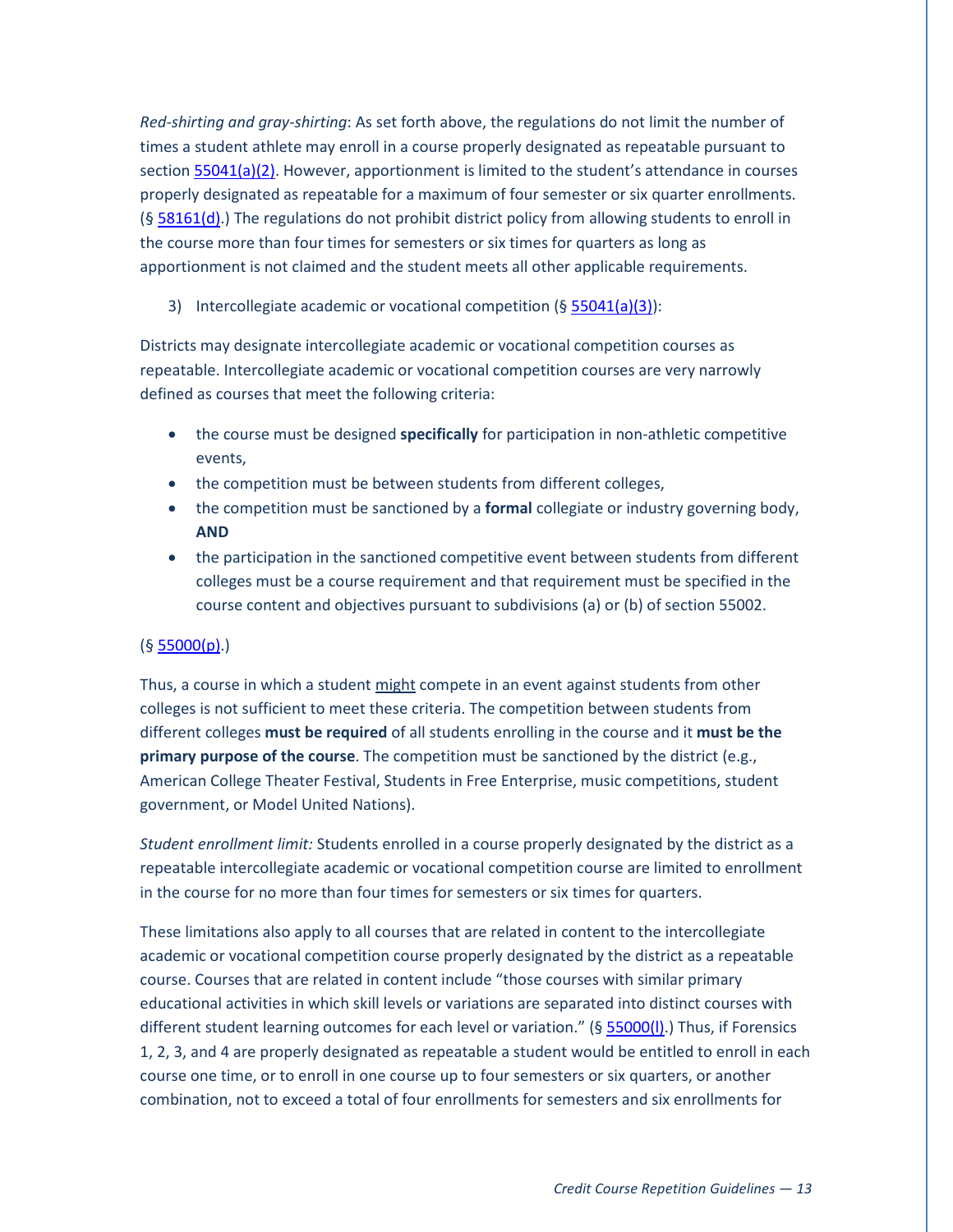quarters. These enrollment limitations apply even if the student receives a substandard grade or W during one or more of the enrollments. The limitations also apply if the student petitions for repetition of the repeatable course due to extenuating circumstances as provided in section [55045.](#page-45-0) Of course, district policy can further restrict the enrollments.

*Apportionment limit*: A district may claim state apportionment for attendance in academic or vocational competition courses that are properly designated as repeatable or academic or vocational competition courses that are related in content and likewise properly designated as repeatable up to four times for semester courses and six times for quarter courses. Like the student enrollment limitations, the apportionment limitation applies even if the student receives a substandard grade or W during one or more of the enrollments.  $(§ 58161(d).)$  $(§ 58161(d).)$  $(§ 58161(d).)$ 

#### **Alleviation of Substandard Academic Work (§§ 55040(b)(2), 55042)**

Substandard academic work is course work for which a student is assigned a D, F, FW, NP or NC. The student may seek to alleviate prior substandard academic work by enrolling in the same course again.

*Student enrollment limit:* For courses that are not designated as repeatable, district policy may permit students to enroll in the course up to three times or until the student receives a satisfactory grade in that course, whichever comes first. District policy may permit a student to file a petition requesting to enroll a fourth time in the course to alleviate substandard work.

For courses that are designated as repeatable, the student seeking to alleviate a substandard grade may enroll in the course only up to the maximum number of enrollments permitted by sectio[n 55041.](#page-42-2)

*Grade/credit:* For courses that are not designated as repeatable within the meaning of section [55041,](#page-42-2) the first two substandard grades may be excluded in computing the student's gradepoint average. (§ [55042\(c\).](#page-43-2)) For courses that are designated as repeatable, only the most recent substandard grades may be excluded in computing the student's grade-point average.  $(§ 55042(c).)$  $(§ 55042(c).)$  $(§ 55042(c).)$ 

*Apportionment limit:* For courses that are not designated as repeatable, apportionment may be claimed for the attendance of students for no more than three enrollments. (§ [58161\(c\).](#page-49-0)) Of course, if the student receives a satisfactory grade prior to three enrollments, then no further enrollments may be claimed for apportionment unless another provision permits an additional enrollment, such as extenuating circumstances within the meaning of sectio[n 55045.](#page-45-0) If a district permits a student to enroll a fourth time in a course to alleviate substandard work, pursuant to petition as discussed above, the district may not claim apportionment for that enrollment.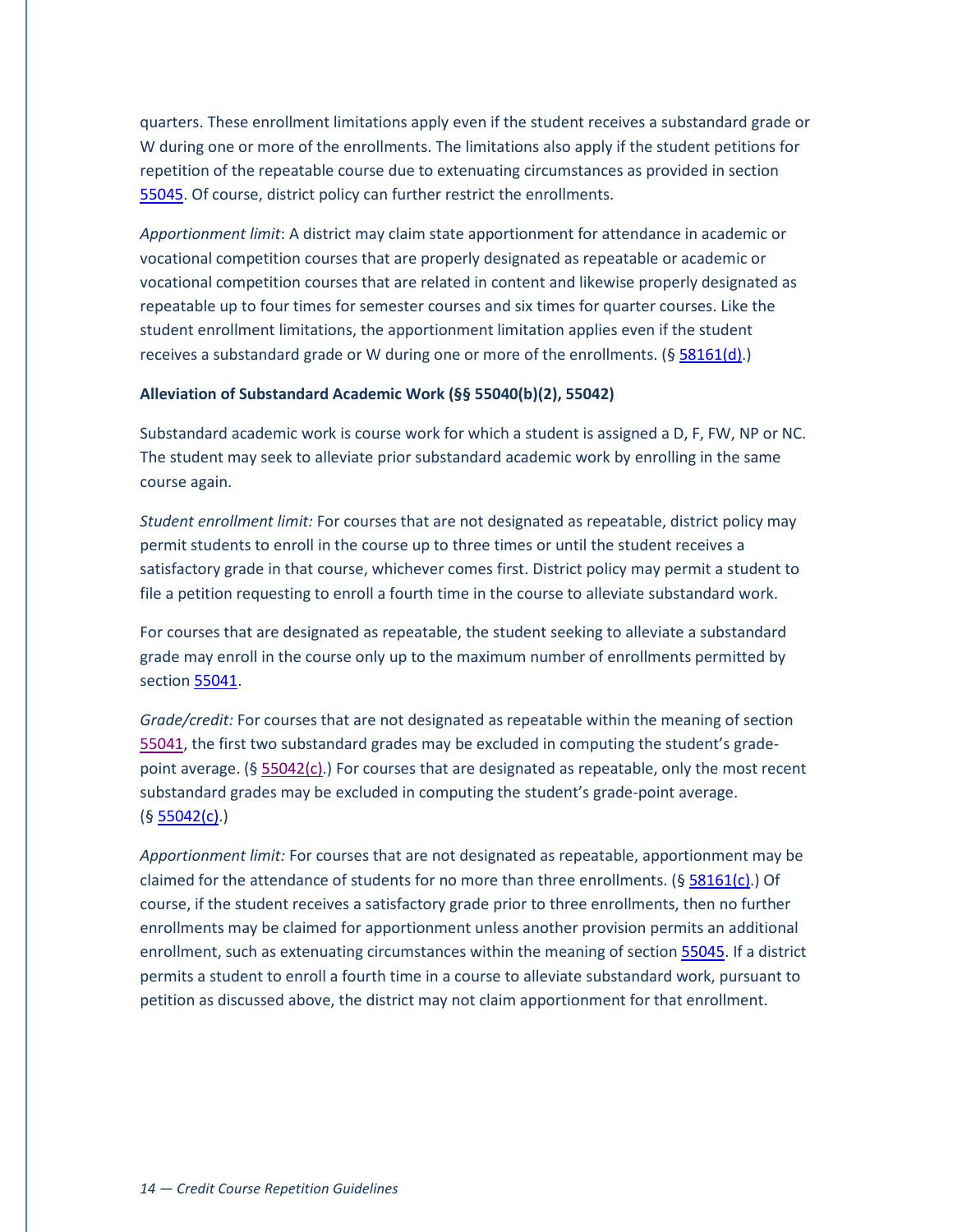For courses that are designated as repeatable, apportionment may be claimed for the attendance of students for no more than the number of enrollments permitted pursuant to sectio[n 55041](#page-42-2) or for four semester enrollments or six quarter enrollments, whichever is less. (§§ [55042\(c\),](#page-43-2) [58161\(d\).](#page-49-1))

#### <span id="page-19-0"></span>**Significant Lapse of Time (§§ 55040(b)(3), 55043)**

*Student enrollment limit:* District policy may permit or require students to enroll again in a course pursuant to the significant lapse of time exception if the following conditions are met:

- at least 36 months, or more if required by district policy, has elapsed since the student previously was assigned or awarded a grade in the course;
- the student's prior grade was a satisfactory grade ( $\S$  [55000\(w\);](#page-36-2) and either
	- o the course is required by the district as a properly established recency prerequisite (§ 55003); or
	- o another institution of higher education to which the student is seeking to transfer requires the student to have taken the course more recently than the student's last enrollment.

The significant lapse of time exception cannot be used if the student did not earn a satisfactory grade the last time he or she enrolled in the course.

Although district policy previously could allow students to petition to enroll again in a course for various locally defined reasons, significant lapse of time can now only be used as a basis for a repetition if the student needs to meet a recency prerequisite. In addition, while districts were previously permitted to determine the length of time constituting a significant lapse of time, beginning in January 2013, a district cannot adopt a policy that allows a student to take the course again if less than 36 months has elapsed since the prior grade was obtained **unless** a shorter length of time is specifically required by the institution of higher education to which the student seeks to transfer. The district policy must require the student to petition for this exception, documenting that the additional enrollment less than 36 months since the grade was obtained from the prior enrollment is necessary for the student's transfer to the institution of higher education. (§  $55043(a)(2)$ .) For purposes of calculating the 36 month period, a grade is typically "obtained by a student" when the grade is assigned or awarded to the student and transcripted.

*Student enrollment limit – significant lapse of time and active participatory courses in physical education, visual arts, or performing arts:* In the event that the course in which the student seeks an additional enrollment is an active participatory course in physical education, visual arts, or performing arts, or a course that is related in content to an active participatory course in physical education, visual arts, or performing arts, that the student previously enrolled in, then any subsequent enrollment in that course or the related course pursuant to the significant lapse of time exception will count toward the student's total enrollment limitation as set by district policy (which can be no more than four for semesters or six quarters). (Please also see the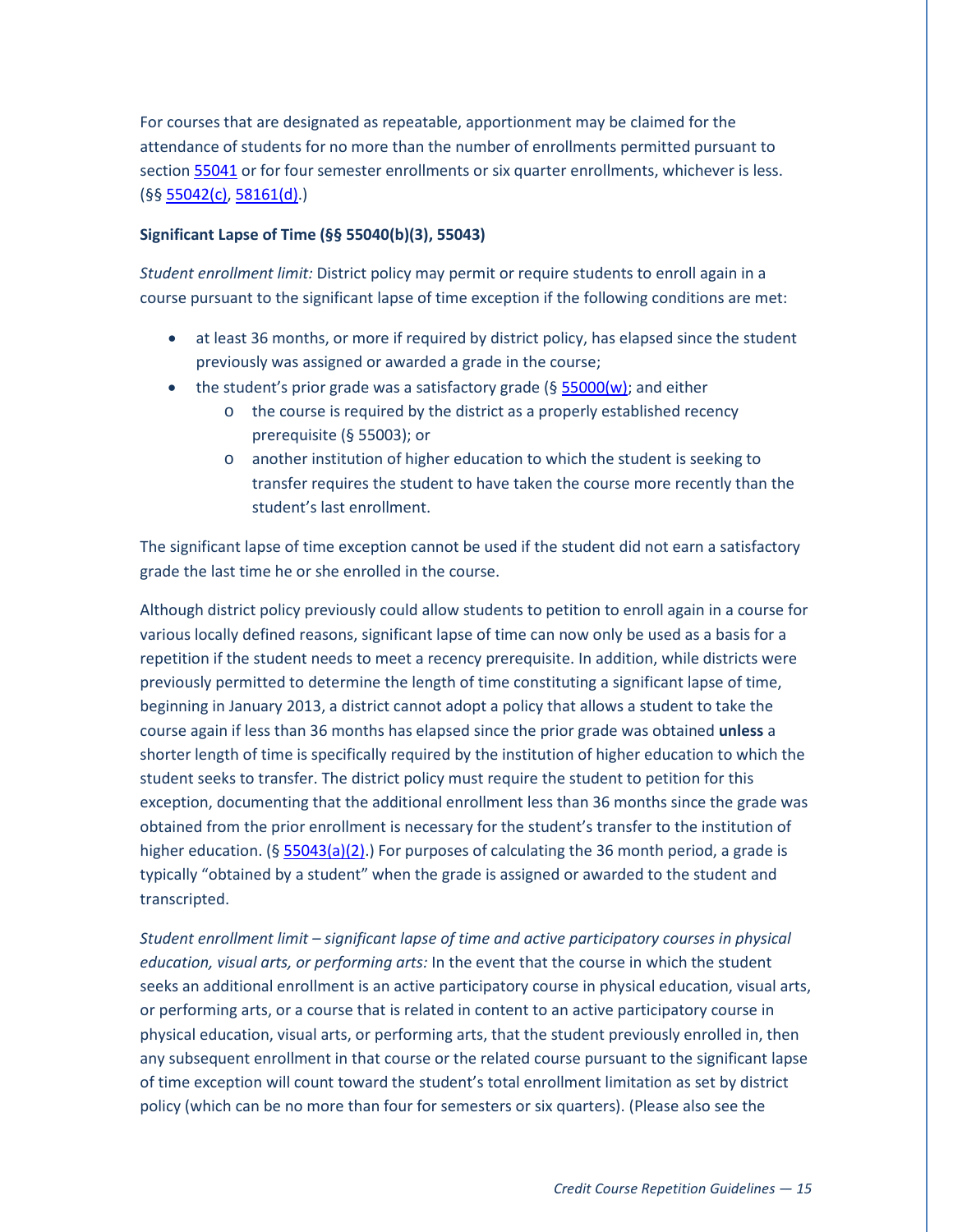*EXAMPLE 2: A student took Algebra in 1990 and was assigned an A. In 2013, the student wants to take Statistics. A properly established prerequisite for Statistics at the district is Algebra within the past five years. The student can, pursuant to the significant lapse of time exception, take Algebra again. The student takes Algebra and receives a D, but during that term the student's mother became gravely ill. If the district determines that extenuating circumstances existed within the meaning of section 55045, the district may permit the student to take Algebra an additional (third) time.* 

discussion later in these guidelines regarding Active Participatory Courses – Limitations, page 24.) However, if the student has already exhausted the enrollment limit, the district may permit or require one additional enrollment due to the significant lapse of time exception. (§ [55043\(b\).](#page-44-1))

*Student enrollment limit – significant lapse of time and extenuating circumstances:* District policy may permit a student who has properly repeated a course pursuant to the significant lapse of time exception to repeat the course an additional time if the district finds that the student's previous grade (i.e., the grade assigned on the repetition allowed pursuant to the significant lapse of time exception), was due, at least in part, to extenuating circumstances as set forth in section [55045.](#page-45-0)

(See Example 2). Please also see discussion later in these

guidelines regarding extenuating circumstances, page 19.

*Student enrollment limit – significant lapse of time and alleviation of substandard grades:* Once a student achieves a satisfactory grade, a student may no longer repeat a course pursuant to the alleviation of substandard grade exception.  $(\S 55042(b), "[i]f a student repeats a course which is$  $(\S 55042(b), "[i]f a student repeats a course which is$  $(\S 55042(b), "[i]f a student repeats a course which is$ 

*EXAMPLE 3: Same scenario as in Example 2 above; however, the extenuating circumstances exception does not apply (either the student did not petition for it, or the student did and the district did not find that extenuating circumstances existed). The student may not repeat the course pursuant to section 55042 to alleviate the substandard grade.* not designated as a repeatable course and receives a satisfactory grade, then he or she may not repeat the course again pursuant to this section [§ [55042.](#page-43-1) Course Repetition to Alleviate Substandard Academic Work.] and any further repetition of the course must be authorized by another provision of this division.") As a student must have received a satisfactory grade in order to repeat a course pursuant to the significant lapse of time exception, district policy may not permit a student to repeat that course pursuant to section [55042,](#page-43-1) alleviation of substandard grades. (See Example 3.)

*Student enrollment limit – significant lapse of time and* 

*withdrawals:* If a student properly repeats a course pursuant to the significant lapse of time exception and is assigned a W, the student may enroll in the course again, provided that the student has not exceeded the number of withdrawals permitted by district policy pursuant to sectio[n 55024\(a\)\(9\).](#page-40-0) In no case may district policy permit more than three withdrawals. (See Example 4 located at the top of page 17.)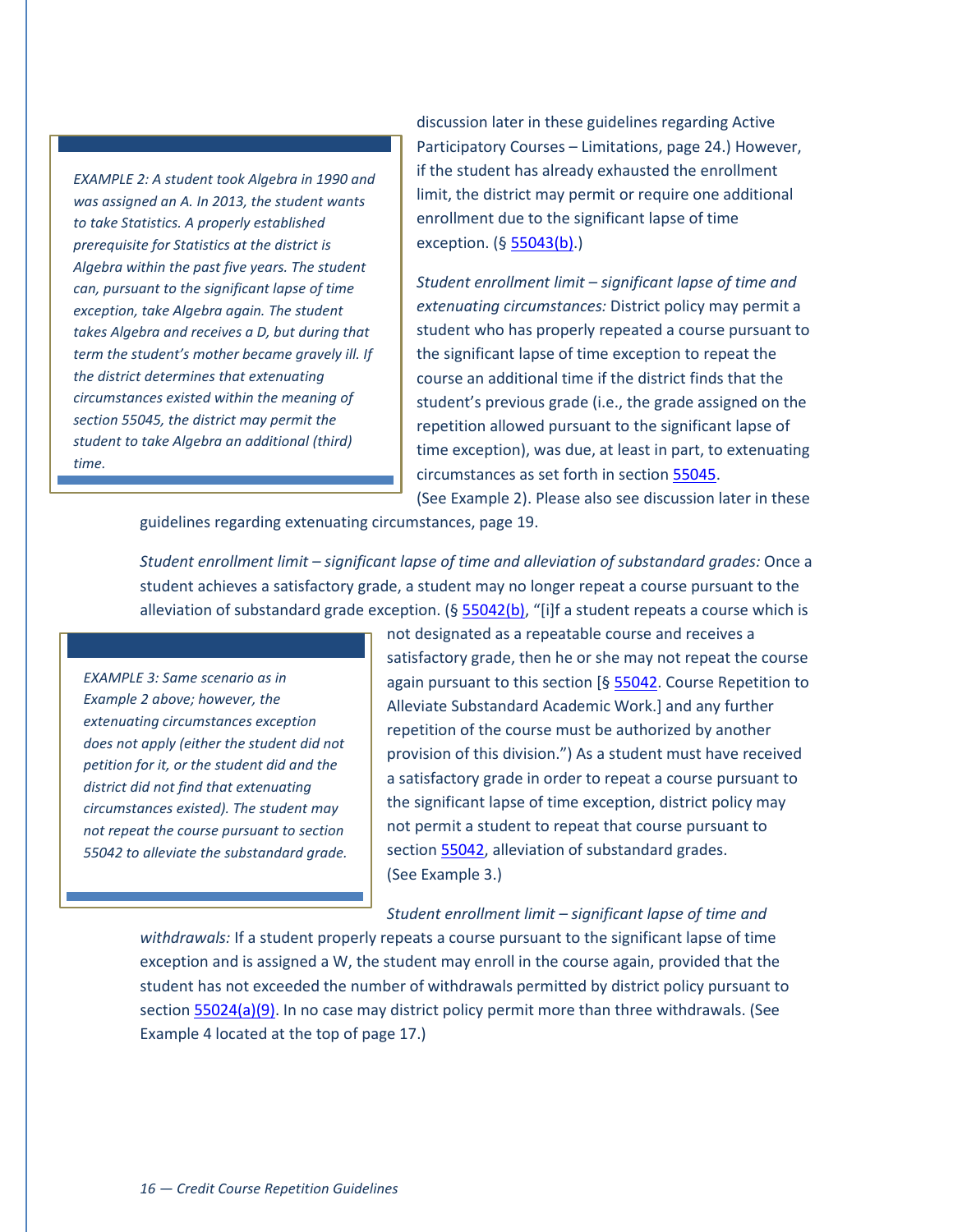*Grade/credit:* District policy may permit the prior grade and credit to be disregarded in computing the student's GPA. ([§ 55043\(c\).](#page-44-2))

*Apportionment limit:* Districts may claim apportionment for the attendance of a student for the student's additional enrollment pursuant to the significant lapse of time exception if all the required conditions have been met. (§ [58161\(e\)\(1\).](#page-49-2))

*Apportionment limit – significant lapse of time and extenuating circumstances:* As set forth above and in Example 2, if a student is allowed to repeat a course because he or she meets the requirements for repetition due to a significant lapse of time, a student may subsequently repeat that course again if the district determines that extenuating circumstances within the

*EXAMPLE 4: Same scenario as in Examples 2 and 3, but the student properly withdrew from the course he or she was repeating pursuant to the significant lapse of time exception and was assigned a W. Provided the number of withdrawals received by the student for all prior enrollments in the course does not exceed the number of withdrawals permitted by district policy (which cannot be more than three) the student may withdraw from the course and enroll in the course again. (However, see discussion regarding apportionment limits for significant lapse of time and withdrawals.)*

meaning of sectio[n 55045](#page-45-0) authorize the additional repetition. In these circumstances, the district may claim apportionment for the additional enrollment allowed pursuant to the extenuating circumstances, even if that enrollment happens to be the student's fifth in the same credit course. (See Example 5.)

*Apportionment limit – significant lapse of time and alleviation of substandard grades:* As explained above, a student permitted to enroll again in a course pursuant to the significant lapse of time provision, may not thereafter be permitted to enroll in that course again pursuant to the alleviation of substandard grade provision. Of course, districts may never claim apportionment for student enrollments that are not permitted.

*Apportionment limit – significant lapse of time and withdrawals:* As set forth above, students who have not otherwise exceeded the district's withdrawal limit may be permitted to withdraw from a course repeated pursuant to the significant lapse of time exception. However, districts can only claim apportionment for the attendance of a student who receives a satisfactory grade one time unless an exception applies. (§  $58161(b)$ .) An exception that allows the district to claim one additional enrollment for apportionment is the significant lapse of time exception (section  $58161(e)(1)$ ), but no exception allows a district to claim apportionment for additional enrollments once a

*EXAMPLE 5: Same student as above; however, in 1990 the student originally was assigned a D, repeated the course pursuant to the alleviation of substandard grade provision, was assigned another D, again repeated pursuant to the alleviation of substandard grade provision and on this attempt received a B. In 2013, the student wants to take Statistics, as explained in Example 2 the student can repeat the course pursuant to significant lapse of time. However, as in Example 2, the student's mother became gravely ill and the district properly determined extenuating circumstances existed within the meaning of section 55045, the district can permit the student to take Algebra an additional (fifth) time and the district will be paid for all five enrollments. (§ 58161(c).)*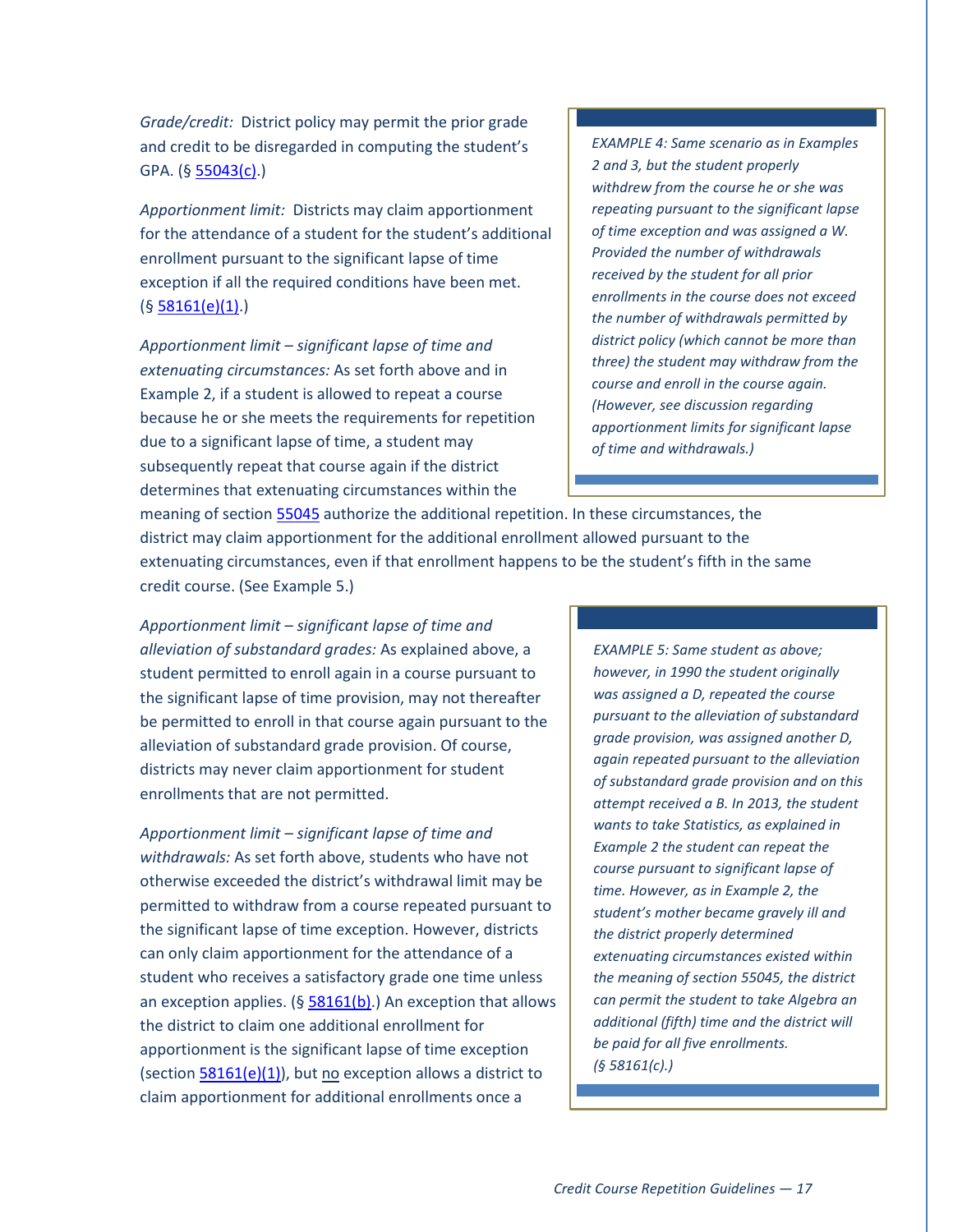satisfactory grade has been previously received for a course not designated as repeatable. (§ [58161.](#page-48-0)) Therefore, districts may want to adopt policies limiting the number of withdrawals permitted by students who are repeating a course pursuant to the significant lapse of time provision.

#### **Variable Unit Open-Entry/Open-Exit Course (§§ 55040(b)(4), 55044)**

*Student enrollment limit:* District policy may permit students to enroll multiple times in variable unit open-entry/open-exit courses meeting the requirements of section 58164. The enrollments are limited to the number of times necessary for the student to complete one time the entire curriculum of the course as described in the corresponding course outline of record. (See Example 6.)

*EXAMPLE 6: A student may enroll in a 1-4 unit variable unit course four times, progressively enrolling in each of the course's individual units and associated educational content at each enrollment; or in the same course a single time for all four of the course's units.*

Except in four circumstances, a student may not enroll more than one time in (repeat) each portion of a course offered for variable unit on an open-entry/open exit basis. (§ [55044\(a\).](#page-44-3)) The four circumstances in which a student may repeat a portion of the course are as follows:

- the course is required for legally mandated training,
- the course is a special class for students with disabilities,
- extenuating circumstances, or
- alleviation of substandard work.

Active participatory courses in physical education, visual arts, and performing arts are not permitted to be repeated pursuant to this section even if they are offered on a variable unit open-entry/open-exit basis.

*Grade/credit:* If one of the circumstances applies that allows a student to repeat a portion of a variable unit open-entry/open-exit course, district policy may permit the previous grade and credit to be disregarded in computing the student's GPA. (§§ [55042\(b\),](#page-43-0) [55044\(a\)\(4\).](#page-45-1)) Otherwise, the general rule is that the district's grading policy must require that all work in all credit courses be graded consistent with section [55023,](#page-36-0) which specifies the point value for grades.  $(§ 55021(b).)$  $(§ 55021(b).)$  $(§ 55021(b).)$ 

*Apportionment limit:* The apportionment limit is the same as the enrollment limit for studentsas many times as is necessary to complete the course once.  $(§ 58161(f)(3)$  $(§ 58161(f)(3)$  $(§ 58161(f)(3)$ . As section 58161 requires colleges to record an evaluative or nonevalutive symbol (e.g., a grade or a W symbol) in order to be counted as an enrollment eligible for apportionment, districts will need to have procedures in place for course withdrawal from these courses.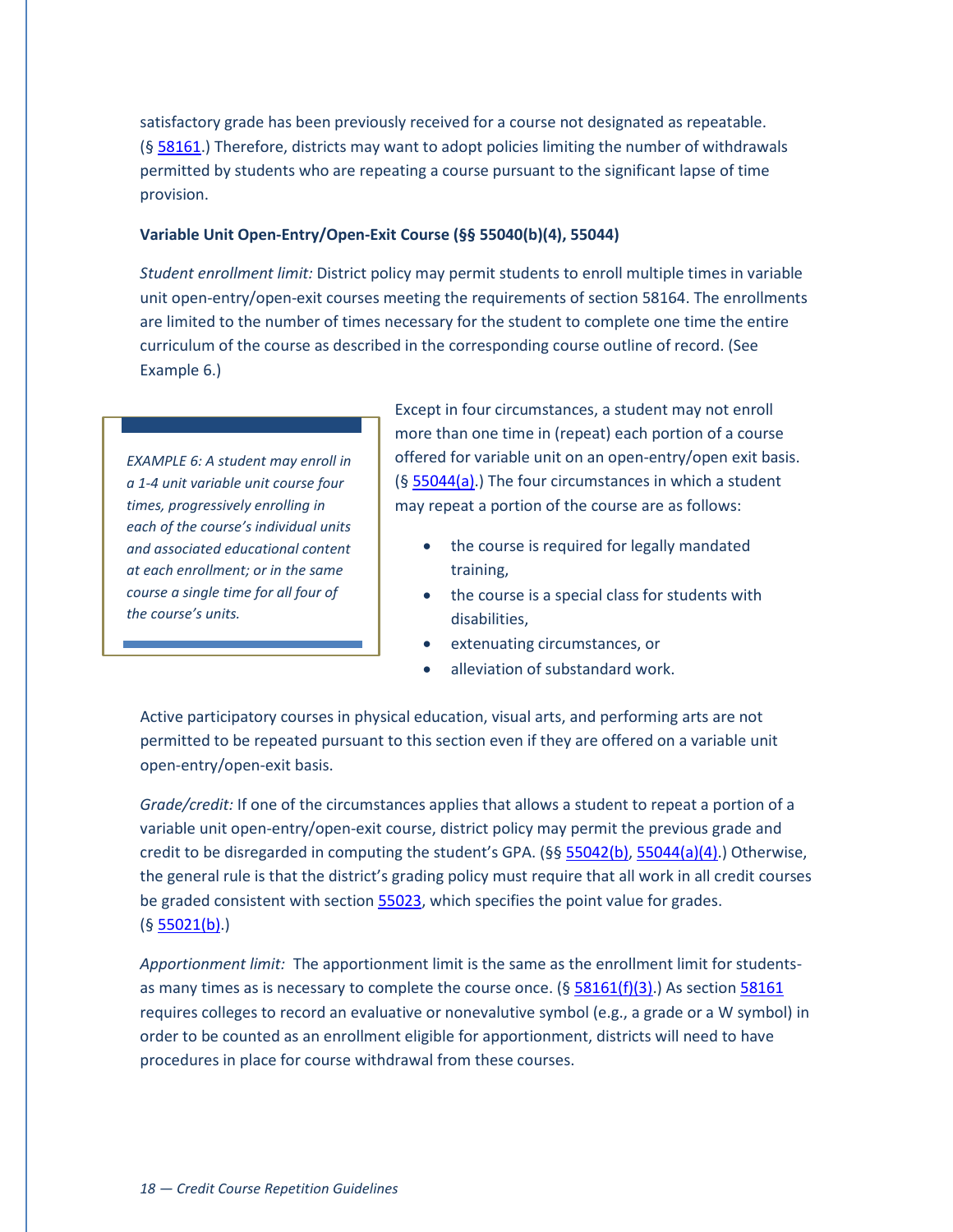As set forth above, under only four circumstances may a student enroll more than once in a portion of the variable unit course offered on an open-entry/open-exit basis. The district may receive apportionment for each of those enrollments in a portion of the course up to the applicable student enrollment limit. For example, if the additional enrollment in the portion of the course is to alleviate substandard work, then the district will be reimbursed for no more than three enrollments in that portion of the course.  $(§ 58161(c).)$  $(§ 58161(c).)$  $(§ 58161(c).)$ 

#### **Extenuating Circumstances (§§ 55040(b)(5), 55045)**

*Student enrollment limit:* District policy may permit a student to enroll again in a course if the student's previous grade in that course was due, at least in part, to extenuating circumstances. The grade achieved by the student in the previous enrollment can be substandard or passing, which include A, B, C, D, F, P, NP and if used by the district FW. ([§ 55023\(a\)](#page-36-1) and [\(c\).](#page-37-0)) A student receiving a nonevaluative symbol cannot re-enroll in a course as a result of extenuating circumstances. Nonevaluative symbols are I, IP, RD, W and MW. (§ [55023\(e\).](#page-37-1))

The district's policy may designate the following circumstances as extenuating:

- verified cases of accidents,
- verified cases of illness, or
- other circumstances beyond the control of the student.

Districts may only allow a student to enroll again in a course if

- the student achieved a grade in the previous enrollment,
- the student files a petition, and
- the district or its designee grants the petition based on a finding that the previous grade was a result, at least in part, of an extenuating circumstance.

#### $($ § [55045\(b\).](#page-45-2))

*Extenuating circumstances and active participatory courses that are related in content:* As explained in more detail below in the section entitled Active Participatory Course Limitations, students are limited to four semester or six quarter enrollments in active participatory courses in physical education, visual arts, or performing arts that are related in content. The limitation of four semester or six quarter enrollments in courses related in content applies even if the district grants a student's petition to re-enroll in one of the related courses due to extenuating circumstances. (§ [55040\(c\).](#page-42-6)) (See Example 7.)

*Extenuating circumstances and intercollegiate academic or vocational competition courses that are related in content:* As explained above in the section entitled The Three Types of Courses that a District may

*EXAMPLE 7: If a student who has taken Piano 1 and Piano 2 then earns a grade for Piano 3 that was at least in part the result of "extenuating circumstances," the district policy may allow the student to re-take Piano 3 due to "extenuating circumstances" but it would count as the fourth and final enrollment.*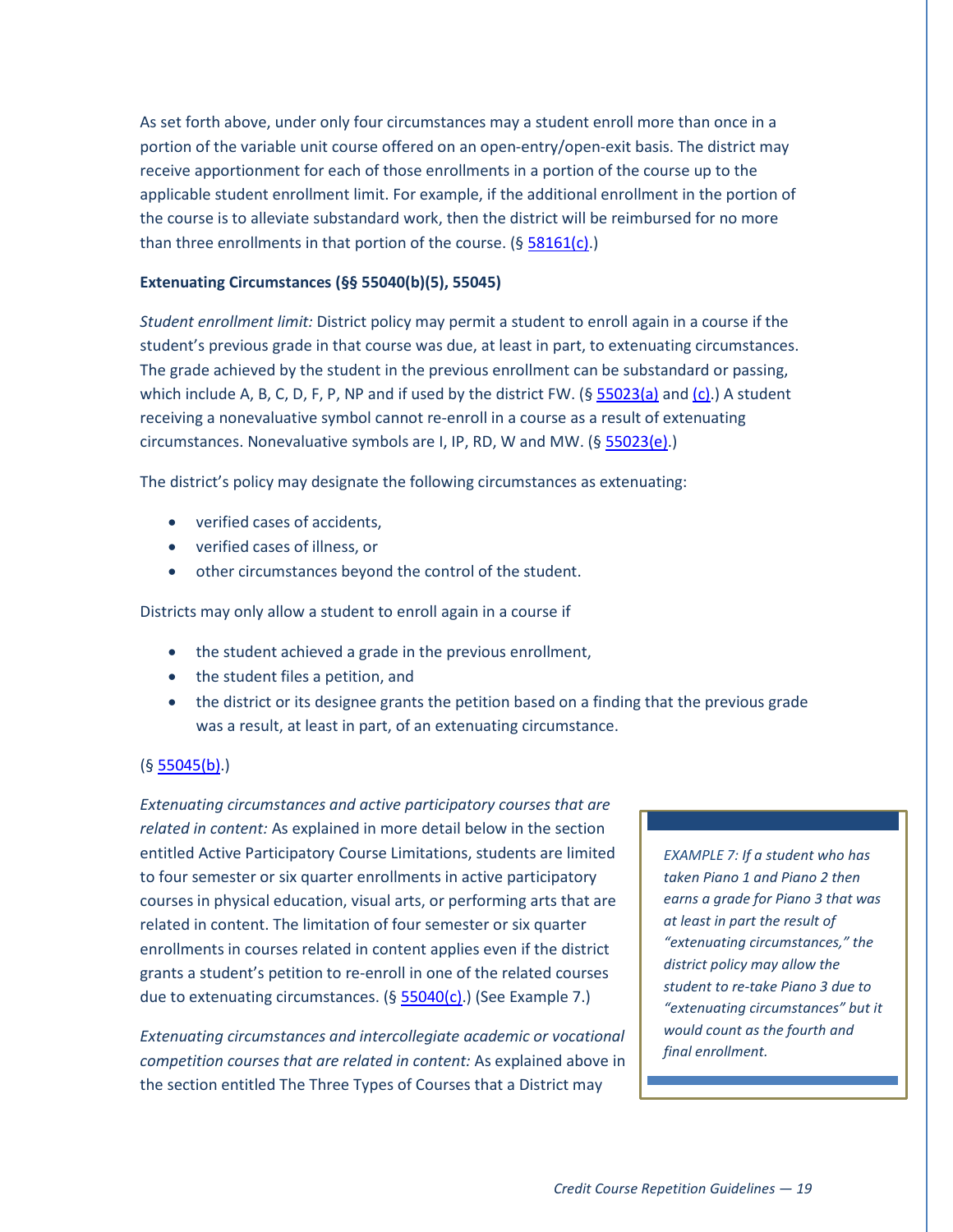Designate as Repeatable, and in the subsection entitled Intercollegiate academic or vocational competition on page 13, students are limited to four semester enrollments or six quarter enrollments in intercollegiate academic or vocational competition courses that are related in content. The limitation of four semester or six quarter enrollments in courses related in content applies even if the district grants a student's petition to re-enroll in an intercollegiate academic or vocational competition course due to extenuating circumstances. (§ [55041\(a\)\(3\).](#page-42-5)) (See Example 8.)

*Grade/credit:* District policy may permit the previous grade and credit of a student properly re-enrolling in a course as a result of an extenuating circumstance to be disregarded. (§ [55045\(b\).](#page-45-2))

*EXAMPLE 8: If a student completes Forensics-Debate and Forensics-Poetry and attempts Forensics-Prose but obtains a grade for a reason that is later determined to result from "extenuating circumstances," the district policy may allow the student to re-take Forensics-Prose but that would count as the fourth and final enrollment.*

*Apportionment limit:* Districts may claim state apportionment for one additional enrollment for the attendance of a student re-enrolling in a course as a result of extenuating circumstances if all the requirements of section [55045](#page-45-0) are met. (§ [58161\(e\).](#page-49-4))

#### **Occupational Work Experience (§ 55040(b)(6))**

Occupational work experience and general work experience are types of cooperative work experience. (§ [55252.](#page-46-0)) Occupational work experience "is supervised employment extending classroom occupational learning at an on-the-job learning station relating to the students' educational or occupational goal." (§ [55252\(b\).](#page-46-1)) General work experience, on the other hand, does not have to be related to the students' education goals but is supervised employment that helps the student acquire "desirable work habits, attitudes and career awareness." (§ [55252\(a\).](#page-46-2))

*Student enrollment limit:* General and occupational work experience courses previously could not, and still cannot, lawfully be designated by a district as a repeatable course within the meaning of sectio[n 55041.](#page-42-2) However, the law previously allowed and continues to allow districts, under the circumstances specified in sectio[n 55253,](#page-46-3) to permit students to enroll multiple times in an occupational work experience course. This exception still does not allow for students receiving a satisfactory grade to re-enroll in (or repeat) a general work experience course. However, another provision might allow the student to repeat the general work experience course. For example, if the student received a substandard grade in a general work experience course, the student may be permitted to enroll again in the same course to alleviate that grade pursuant sectio[n 55042.](#page-43-1) (§ [55040\(b\)\(6\).](#page-41-4))

Pursuant to section [55253,](#page-46-3) districts may permit students to enroll multiple times in an occupational work experience course if all of the following conditions are met:

- the district only offers one course in a given occupational work experience field,
- the one course offered is not offered as a variable unit open-entry/open-exit course,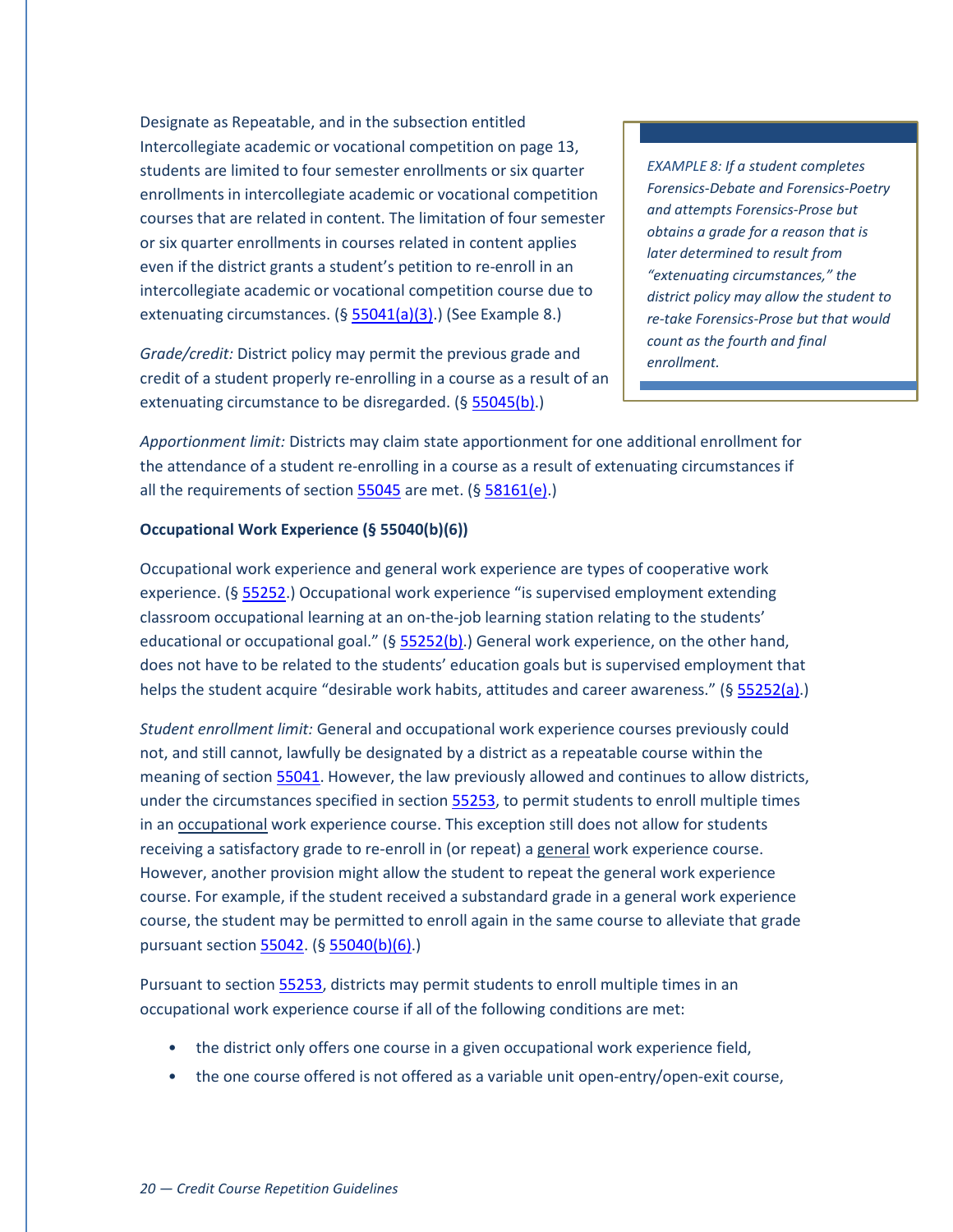- the student permitted to enroll in the course again does not exceed a total of 16 semester or 24 quarter credit hours in cooperative work experience education, which includes general work experience education as well as occupational work experience education, and
- the student does not exceed the maximum of eight credit hours earned in one enrollment period in occupational work experience education.

*Grade/credit:* Each grade received by the student in the occupational work experience must be included in the calculation of the student's grade-point average. (§ [55040\(b\)\(6\).](#page-41-4))

*Apportionment limit:* Districts may claim state apportionment for the attendance of students in credit courses for enrollments in cooperative work experience courses without limitation to the extent permissible pursuant to sections  $55040(b)(6)$  and  $55253$ . (§  $58161(f)(4)$ .) While section [58161\(f\)\(4\)](#page-50-5) does not specify that apportionment can only be claimed for additional enrollments in occupational and not general work experience, and instead uses the more general term of "cooperative work experience," since students are only lawfully permitted to enroll again in occupational work experience courses, apportionment necessarily can only be claimed for re enrollment by students in occupational work experience courses.  $(§ 55040(b)(6), "permit a)$  $(§ 55040(b)(6), "permit a)$  $(§ 55040(b)(6), "permit a)$ student to repeat a course in occupational work experience under the circumstances described in sectio[n 55253.](#page-46-3)" Emphasis added.) Thus, if the conditions are met for the student's reenrollment in the occupational work experience course then districts will be able to claim apportionment for each enrollment by the student in the course.  $(§ 58161(f)(4).)$  $(§ 58161(f)(4).)$  $(§ 58161(f)(4).)$ 

#### **Special Classes for Students with Disabilities (§ 55040(b)(7))**

Beginning January 2013, districts may not designate or approve special classes as repeatable (criteria for the "special class" designation is provided by section 56028). However, as a practical matter, this change should not have an impact on students with disabilities re-enrolling in a special class as a disability related accommodation if one of the reasons set forth in section [56029](#page-47-0) applies.

*Student enrollment limit:* Section [56029](#page-47-0) requires districts to develop policies and procedures allowing students with disabilities to enroll again in special classes in any of three circumstances:

- 1) the student's success in other classes (general and/or special) is dependent upon additional repetition of the special class,
- 2) the student's need to enroll again in the specific special class to be prepared for enrollment in other regular or special classes, or
- 3) the student's educational contract specifies a goal in which additional enrollments in the special class will help further that goal. The goal must be a goal other than completion of the special class in question.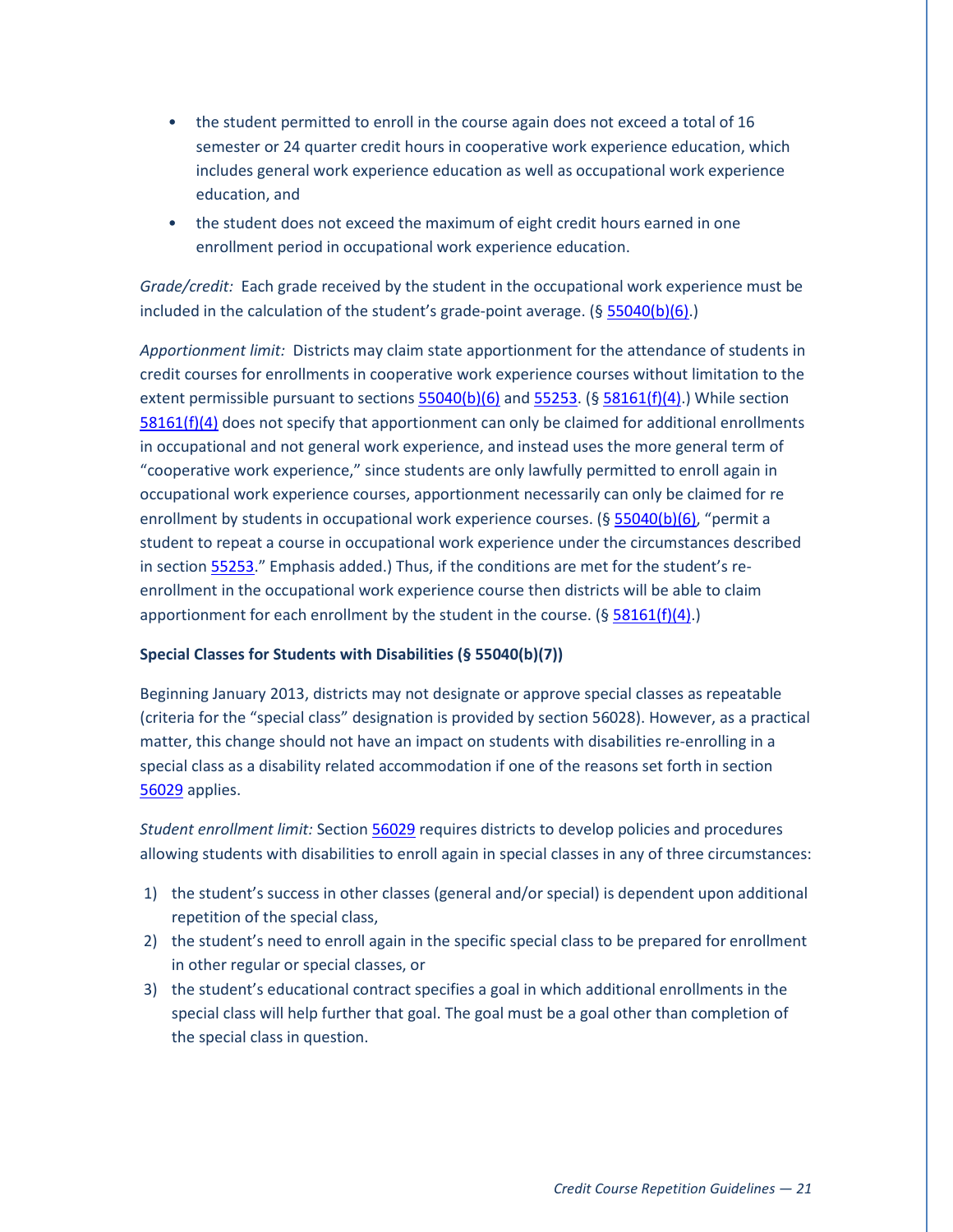(§ [56029.](#page-47-0)) Therefore, while the course itself cannot be designated as repeatable, students with disabilities meeting one of the circumstances set forth in section [56029](#page-47-0) will be allowed to enroll multiple times in the special class.

To determine whether a student's repetition of a special class is appropriate, *Implementing Guidelines for the Title 5 Regulations for Disabled Student Programs and Services* (DSPS) recommends that "[t]he college should have such students apply at each enrollment period for re-evaluation of their circumstances." Please check for the most up-to-date information regarding DSPS on the California Community Colleges Chancellor's Office website at [www.cccco.edu.](http://www.cccco.edu/)

*Grade/credit:* Districts may claim the student's previous grade and credit to be disregarded in computing the student's GPA each time the course is repeated.

*Apportionment limit:* Districts will receive apportionment for the attendance of a student with a disability in a special class if the requirements set forth in section [56029](#page-47-0) are met. (§ [58161\(f\)\(2\).](#page-50-6))

#### **Legally Mandated Courses (§ 55040(b)(8))**

*Student enrollment limit:* District policy may permit students to re-enroll in courses that it determines are legally mandated. A district may determine that a course is legally mandated if the course is "required by statute or regulation as a condition of paid or volunteer employment." (§ [55000\(k\),](#page-35-5) and see Example 9.) This requirement is two-fold:

- the course is required by a statute or regulation as a condition of employment, **AND**
- the student is employed or actively seeking to be employed for a paid or volunteer job for which the course is required.

The intent of this exception that allows repetition for legally mandated courses is to assist students to maintain or obtain employment where such employment requires regular renewal of specific courses or course types. There must be a direct nexus between the course outcomes

*EXAMPLE 9: A student is the director of day care center. Section 1596.866 of the Health and Safety Code requires that the director be trained in pediatric cardiopulmonary resuscitation (CPR). The student may repeat the pediatric CPR course after the student's prior CPR certification expires as the course is legally mandated for that student's employment.*

and the employment. Usually, the employment will require a license or a certificate that successful completion of the course will provide, such as CPR in Example 9, or an American Red Cross Lifeguard certificate, or an American Red Cross basic first aid certificate and the course outline of record will specify this as a primary objective of the course. This exception, which permits repetition for legally mandated courses, is not intended to give students in specialized educational programs an opportunity to repeat a course simply because a statute or regulation is implicated. For instance, a student in a nursing program would not be entitled to repeat a course pursuant to the legally mandated exception simply because the related nursing program curriculum may be identified or delineated in statute or regulation. (Of

*22 — Credit Course Repetition Guidelines*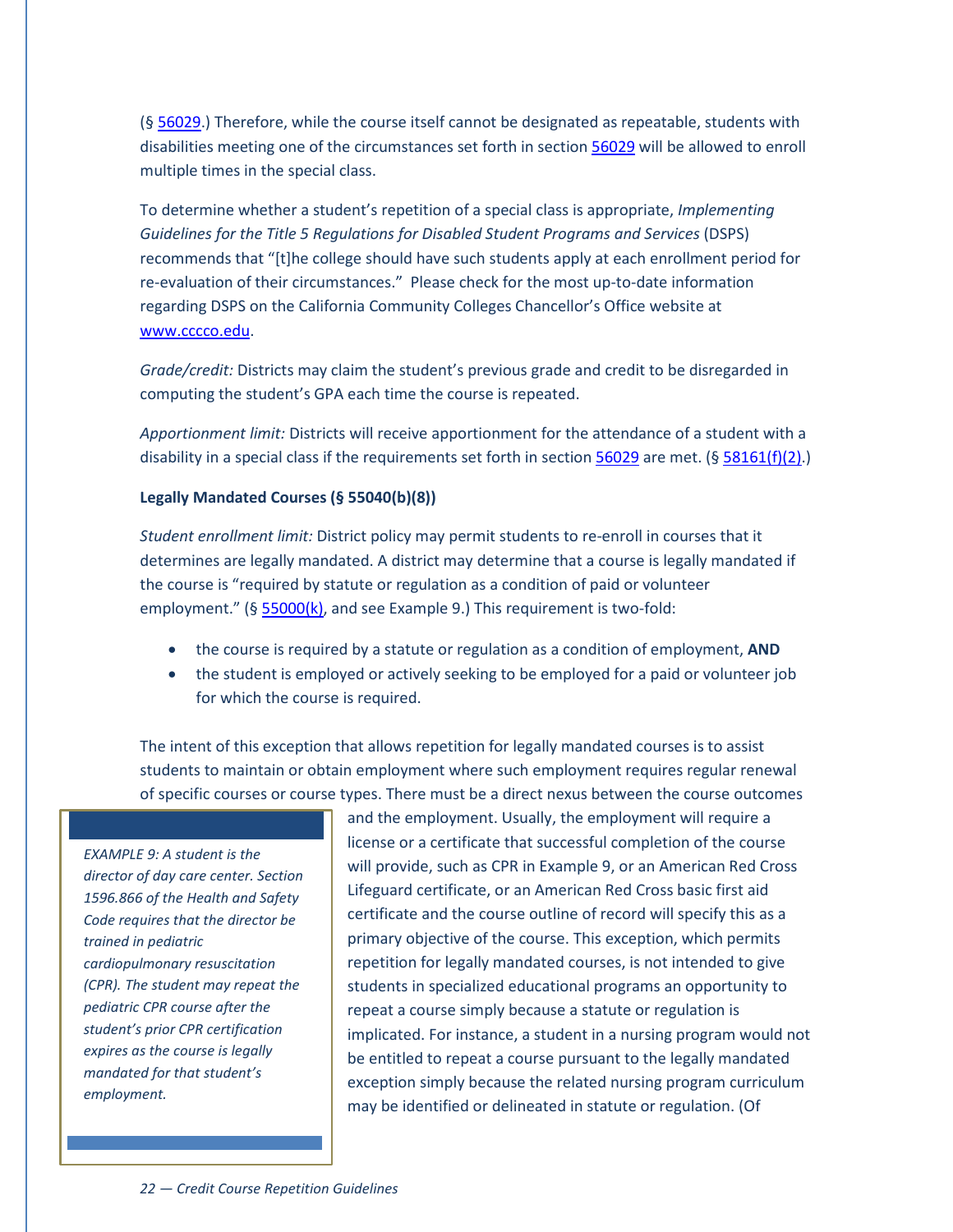course, another exception might allow repetition of a course such as alleviation of a substandard grade.) However, a registered nurse currently employed (or even actively seeking employment) would be permitted to repeat a CPR course pursuant to the legally mandated exception as a valid CPR certificate is required of all registered nurses. Similarly, an architect student would not be permitted to repeat an architecture course pursuant to this exception because the student is intending to be employed in the architecture field upon graduation or at some future date.

A student may re-enroll in a course that the district determines to be legally mandated even if the student's previous enrollment resulted in substandard work. The district may allow the student to re-enroll in the course as many times as needed as long as the district has determined that the course is legally mandated as defined in sectio[n 55000\(k\).](#page-35-5)

*Audit documentation requirements:* Districts must maintain documentation sufficient to show that the course is required by statute or regulation as a condition of employment, and the student is employed or seeking to be employed for a paid or volunteer job for which the course is required. Although districts are ultimately responsible for ensuring that adequate documentation exists to support their determination that repetition is allowable because the course is legally mandated for the student (i.e., meets both requirements set forth above), districts may, by policy, require the student to certify or document that re-enrollment in that course is legally mandated as required by statute or regulation for that student's own paid or volunteer employment. For instance in Example 9 (page 22), the district can require that the student certify that he or she is the director of the day care center. Of course, the district must also maintain evidence of the Health and Safety Code section that requires a director of a licensed day care center to be trained in pediatric CPR. If the student is seeking employment at the day care center as a director, the district can ask the student to produce evidence, such as a job announcement or job description, coupled with a certification by the student that he or she is applying for the director position to establish that the student needs the course for employment.

*Grade/credit*: District policy may not allow previous grade(s) and credit(s) to be disregarded in computing the student's GPA. ([§ 55021\(b\).](#page-36-4))

*Apportionment limit:* A district will be able to claim apportionment for the attendance of a student repeating a legally mandated course if the requirements set forth above are met. As long as the requirements are met for each re-enrollment there is no limit on the enrollments for which the district may claim state apportionment.  $(§ 58161(f)(1).)$  $(§ 58161(f)(1).)$  $(§ 58161(f)(1).)$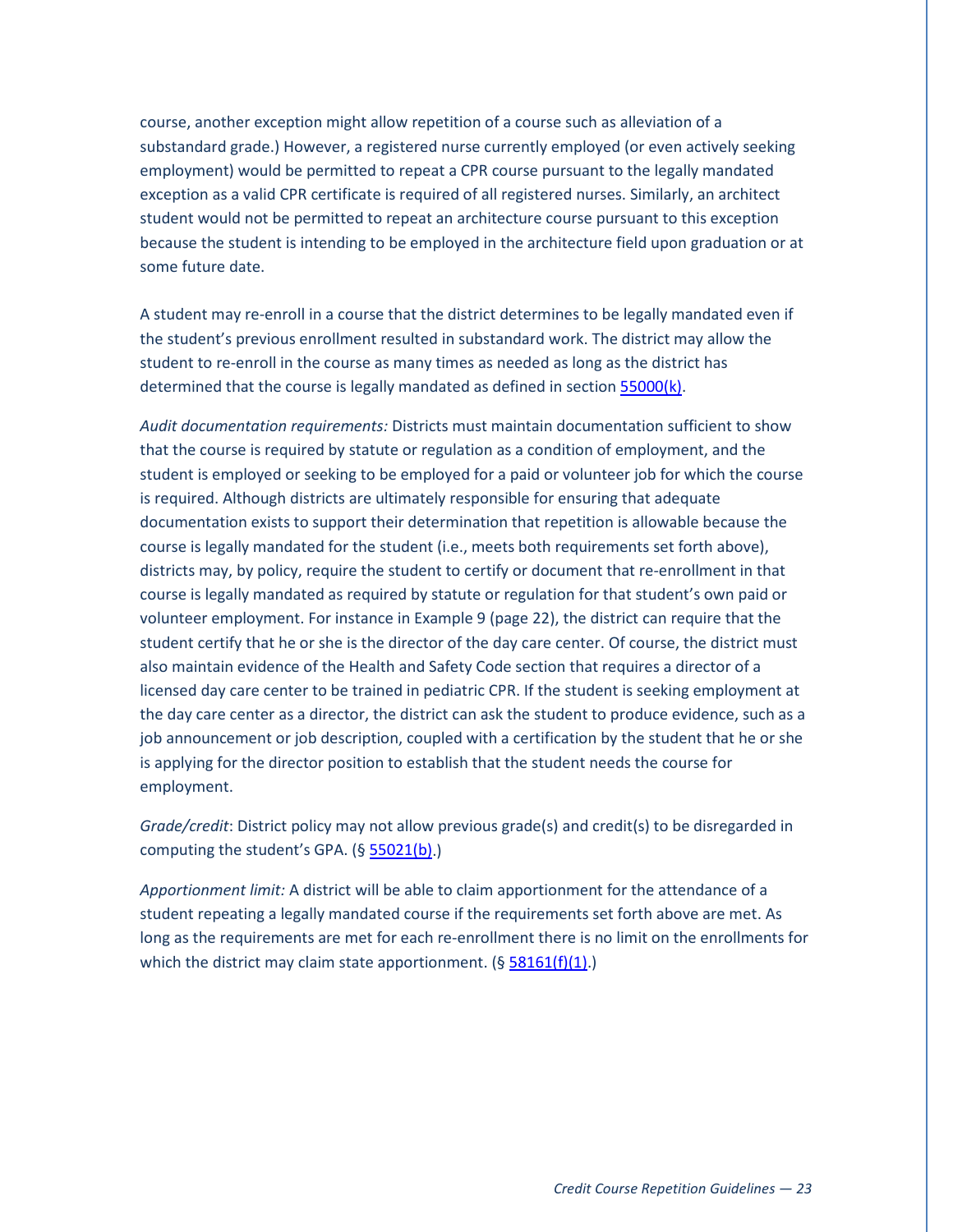#### **Significant Change in Industry or Licensure Standards (§ 55040(b)(9))**

*Student enrollment limit:* District policy may permit students to re-enroll in courses where there has been such a change in industry or licensure standards that repetition of the course is necessary for employment or licensure. This requirement is two-fold:

- that there has been a **significant** change in the industry or licensure standards since the student previously took the course, **AND**
- the student must take the course again for employment or licensure.

The change should be one that without the updated course, the student could not obtain or maintain his or her employment or license. For example, a state-licensed construction contractor may request to re-enroll in a course on building codes. Repetition of this course would be allowable if those codes changed since the student last took the course and the student could not remain state licensed without taking the course again.

*Audit documentation requirements:* Although districts are ultimately responsible for ensuring that adequate documentation exists to support their determination that repetition is allowable, districts may, by policy require the student to document that re-enrollment in that course is necessary as a result of a significant change in industry or licensure standards. Adequate documentation must demonstrate the significant change in industry or licensure standards since the student previously took the course, **AND** the student's need to take the course again for employment or licensure. A letter from the student's current or prospective employer stating that the student must take the course again for employment coupled with documentation of the significant change in the industry standard since the student last took the course is an example of adequate documentation.

*Grade/credit:* District policy may not allow previous grade(s) and credit(s) to be disregarded in computing the student's GPA. (§ [55021\(b\).](#page-36-4))

*Apportionment limit:* Districts may claim apportionment for the attendance of a student repeating these courses if the requirements set forth above are met. As long as the requirements are met for each reenrollment there is no limit on the enrollments for which the district may claim state apportionment.  $(§ 58161(f)(8).)$  $(§ 58161(f)(8).)$  $(§ 58161(f)(8).)$ 

#### **Active Participatory Courses - Limitations (§ 55040(c))**

Additional enrollment limits have been placed on certain types of active participatory courses that are related in content. An active participatory course is one in which "individual study or group assignments are the basic means by which learning objectives are obtained." ([§ 55000\(a\),](#page-34-1) and se[e Appendix B](#page-53-0) - [table 4.](#page-61-0)) As with all other courses, unless an exception

*EXAMPLE 10: Using a semesterbased example, if a district offers various physical education courses in snow sports, including levels [e.g., beginning, intermediate and advance skiing] and variations [snowboarding, telemarking, Nordic] a student could enroll in no more than four of these snow sport courses as they are all active participatory courses in physical education that are related in content.*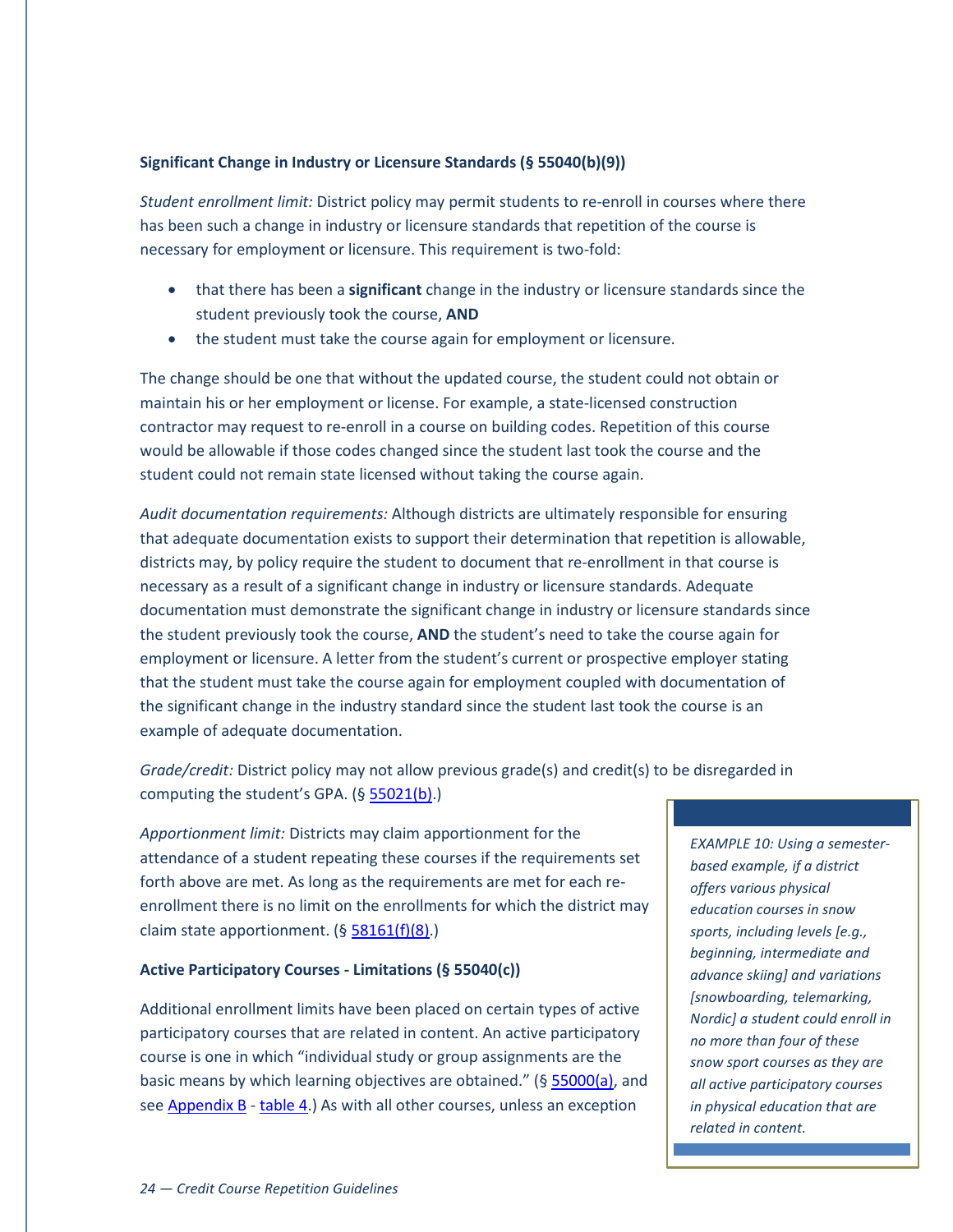to the general rule applies students receiving a satisfactory grade in an active participatory course may not enroll in that course again. (See [Appendix B](#page-53-0) - [table 1,](#page-54-0) Student Repetition – satisfactory grade received.) Also as with all other courses, a student **NOT** receiving a satisfactory grade in a prior enrollment in an active participatory course may enroll again in the course up to two more times to alleviate the substandard grade unless circumstances allow additional enrollment(s). (See [Appendix B](#page-53-0) - [table 2,](#page-55-0) Student Repetition – satisfactory grade **NOT** received.)

To reiterate, the foregoing limitations are the same for all credit courses, whether active participatory courses or not. Additional aggregate limitations come into play for only three types of active participatory courses:

- $\bullet$  physical education<sup>[5](#page-13-1)</sup>,
- visual arts, and
- performing arts.

The limitation for these three types of active participatory courses is in addition to the individual enrollment limitations set forth above (and summarized in [Appendix B](#page-53-0) - tables [1](#page-54-0) and [2\)](#page-55-0). Students are limited to four aggregate semester enrollments or six aggregate quarter

enrollments in courses that are related in content. (See Examples 10, 11 and 12.) Withdrawals and substandard grades are included in determining a student's total enrollments.

*Course levels or variations explained:* Much discussion has taken place regarding the terms variations, levels, families etc. In reality, the term used to label the grouping of courses does not matter; what is significant is that if a course is an active participatory course in physical education, visual arts, or performing arts and is related in content within the meaning of section [55000\(l\)](#page-35-2) to other courses students shall be permitted to enroll in no more than four semesters or six quarters of the courses that are related in content. Courses are related in content when the courses have "similar primary educational activities in which skill levels or variations are separated into distinct courses with different student learning outcomes for each **level or variation**." (§ [55000\(l\),](#page-35-2) emphasis added.)

*EXAMPLE 11: If a district that operates on a semester system offers six variations of theater (Tragedy Ensemble, Tragedy Supporting Role, Tragedy Starring Role, Comedy Ensemble, Comedy Supporting Role, Comedy Starring Role), a student may enroll in up to four of the six variations of the theater courses as they are all active participatory courses in performing arts that are related in content.*

If courses are not distinct and do not have different student learning outcomes for each level or variation then the courses are effectively the same course and a student cannot take the same course more than once (i.e., repeat a course) unless an exception applies that specifically allows the student to repeat the course and no other enrollment limitation precludes the repetition.

<span id="page-29-0"></span><sup>&</sup>lt;sup>5</sup> Physical education means, "instruction in the development and care of the body ranging from simple calisthenic [sic] exercises to a course of study providing training in hygiene, gymnastics, and the performance and management of athletic games." [\(www.merriam-webster.com/dictionary.](http://www.merriam-webster.com/dictionary))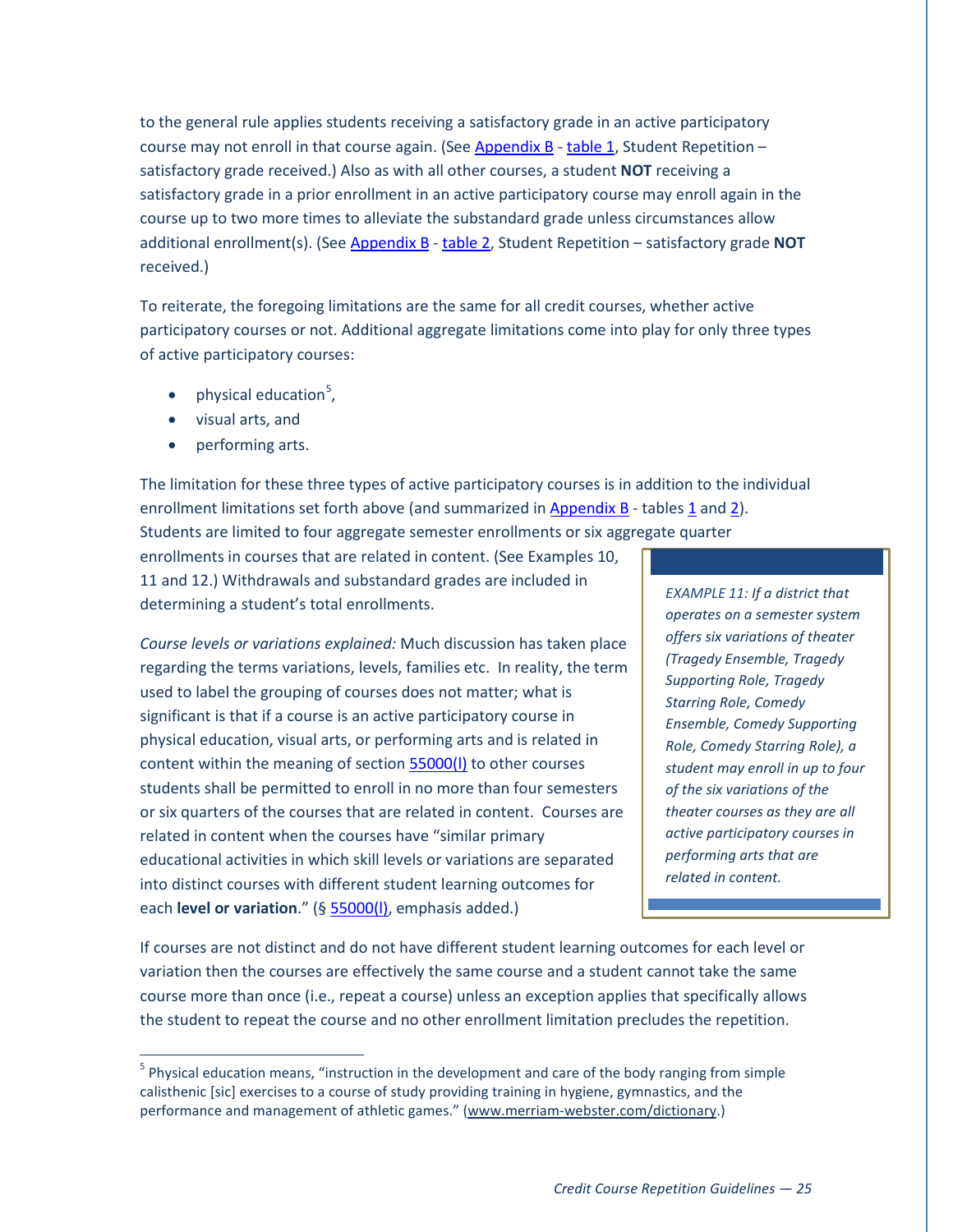*EXAMPLE 12: If a district offers a group of courses related in content in painting (Introductory Painting, Intermediate Painting, Advanced Painting, Watercolor Painting, Plein Air Painting), a student would normally be allowed to enroll in up to four of the classes, but if the student were to withdraw from or receive a substandard grade in one of the courses and later wished to attempt the same course again, then the student would be allowed up to two additional enrollments for a total of no more than four enrollments in the courses that related in content.* 

Thus, a course in badminton that was a repeatable activity course under the prior version of the regulations that is simply divided into two or more courses without substantial additions of course content and objectives is not likely to be considered "distinct courses with different student learning outcomes for each level or variation." As such, a student could only take one of the offered badminton courses.

Districts should keep in mind when creating levels or variations of courses the requirement that each course must be distinct and have different student learning outcomes for each level or variation. If levels and/or variations of an active participatory course in physical education, visual arts, or performing arts have distinct and different student learning outcomes, but have similar primary educational activities, then they are related in content and the related content limitation would apply. It would be highly unusual for levels of a course not to be related in content.

*A note about physical education courses*: The term physical education course is not limited to courses that are TOP coded as physical education but includes all courses meeting the generally accepted definition of a physical education course (see footnote 6). For example, courses TOP coded as dance or kinesiology may in many cases still be a physical education course to which

*Districts should keep in mind when creating levels or variations of courses that each course must be distinct and have different student learning outcomes for each level or variation. (§ 55000(l).)*

the related course limitation would apply. While intercollegiate athletic courses technically fit within the definition of a physical education course, they have been specifically defined as courses "in which a student athlete is enrolled to participate in an organized competitive sport sponsored by the district or a conditioning course which supports the organized competitive sport."  $(§ 55000(q).)$  $(§ 55000(q).)$  $(§ 55000(q).)$ Thus, the limitations applicable to active participatory courses in physical education that are related in content do not also apply to courses properly designated as intercollegiate athletic courses, but

**they do apply** to all other physical education courses regardless of how the course is TOP coded.

*Courses related in content and the relationship with courses properly designated as repeatable*: Simply put, a student may enroll in active participatory courses in physical education, visual arts, or performing arts that are related in content up to four times for semesters and six times for quarters. This limitation applies even if one or all of the courses are designated repeatable. The only difference is that if one or more of the courses is designated as repeatable, the student may enroll in the course designated as repeatable more than one time. However, all enrollments in courses (including enrollments in the same course) related in content count toward the maximum aggregate enrollment limitation. Thus, using a semester-based example, if a district has properly designated piano as a repeatable course because repetition of that course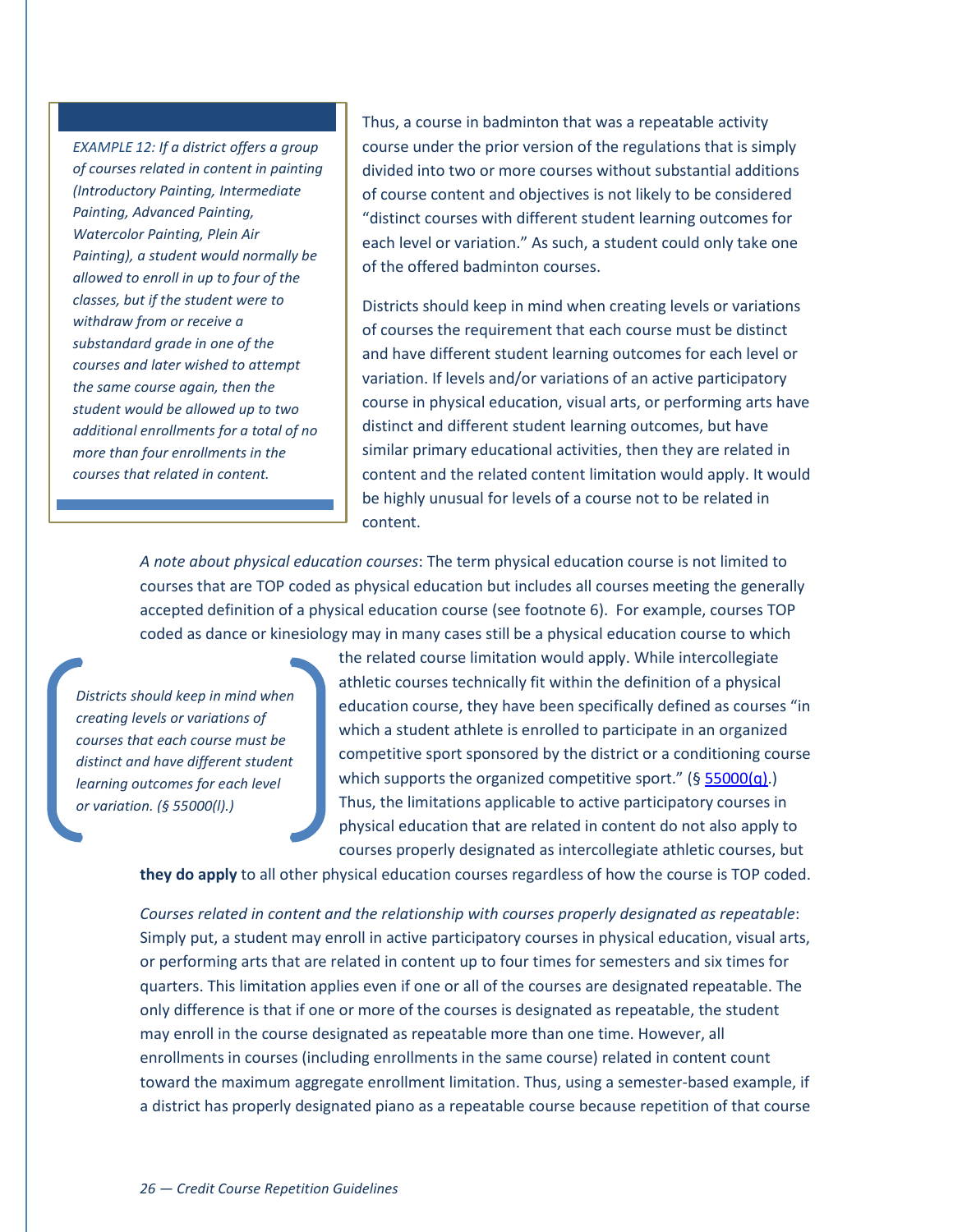is necessary to meet the major requirements of CSU or UC for completion of the bachelor's degree (section [55041\(a\)\(1\)\)](#page-42-3) and the district properly offers four piano courses (beginning piano, intermediate piano, advanced piano and elite piano, because the piano courses are active participatory courses in performing arts and the levels are related in content, a student is limited to four total aggregate enrollments, whether in a single course or in a combination of the courses. Because the course is repeatable, a student may take intermediate piano multiple times, or beginning, intermediate, advanced, and elite piano one time each, or any combination

of piano courses, as long as the total enrollment in piano courses does not exceed four. The difference is that because the piano courses have been properly designated as repeatable (section  $55041(a)(1)$ ), a student can take one of the courses more than once. If the courses had not been properly designated as repeatable, the student could only take each course one time (and then only if each of the courses has distinct and different learning outcomes for each level, otherwise the courses would be considered the same and a student could only enroll in one). Regardless of whether it is the same piano course, one of each piano

*Simply put, a student may enroll in active participatory courses in physical education, visual arts, or performing arts that are related in content up to four times for semesters and six times for quarters. This limitation applies even if one or all of the courses are designated repeatable.*

course, or a combination thereof, the student is limited to four enrollments in piano courses.

A bit more complex is the determination of whether courses that are not levels of a subject are related in content. For example, a district may offer jazz piano, classical piano, blues piano, and rock piano. Of course, the district would need to first ensure that each course is distinct from the other piano courses and offers different student learning outcomes for each variation of piano. If so, and the courses have similar primary educational activities in which the variations are separated into the distinct courses, those courses would be considered related in content. Because the courses are related in content, and the courses are active participatory courses in performing arts, then the related content limitation applies. Therefore, a student could only enroll in a total of four piano courses, but each one only one time. However, if the district happened to designate one or all of these piano courses as repeatable pursuant to section  $55041(a)(1)$ , then a student could take the same course multiple times, but the student would be limited to a total of four enrollments in piano courses. Whether it be jazz piano twice, blues piano once and rock piano once, or jazz piano four times, or each course only once, the aggregate in piano courses cannot exceed four, no matter how the student reaches this limit.

Even more complex is the determination of whether the related course limitation applies to certain large performance ensembles. Some colleges offer multiple types of large performance ensembles, such as Jazz Ensemble, Orchestra, Wind Ensemble, and Percussion Ensemble. Again, the courses must be distinct courses with different student learning outcomes for each variation (otherwise they could not be separate courses). The question then becomes whether the courses are related in content within the meaning of section [55000\(l\).](#page-35-2) They are related in content if they have similar primary educational activities in which the variations are separated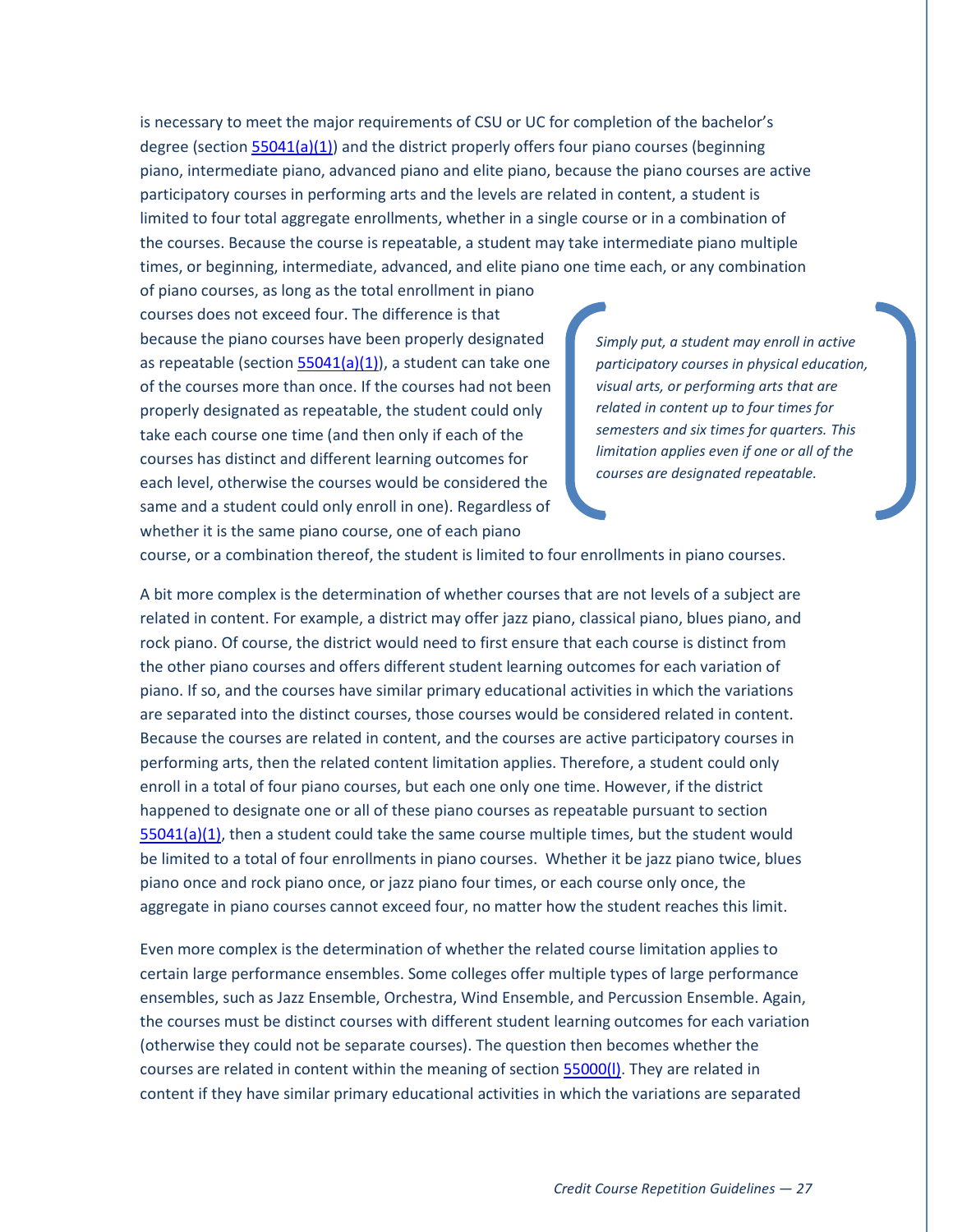into the distinct courses. The district, utilizing appropriate processes and personnel, will have to examine the course content and learning objectives of each course to determine whether the courses are related in content. The literature and techniques that are taught in Jazz may be completely different from those in Orchestra. Students in Percussion Ensemble might never take the Wind Ensemble class because they use totally different instruments. On the other hand, if a district wants to be more restrictive, these courses could be courses related in content (commonly referred to as "a family" of courses). In that case, the student would be limited to four semester or six quarter enrollments. If a college has properly designated any or all of the courses as repeatable because the courses are necessary for completion of a bachelor's degree by CSU (section  $55041(a)(1)$ ), then a student could take any one course multiple times, or each course once, or a combination thereof as long as the student does not exceed four semester or six quarter enrollments. Whichever determination the district makes, the criteria should be consistent throughout the curriculum so that all decisions are fairly applied to all disciplines.

#### **Academic Renewal without Course Repetition (§ 55046)**

Unlike the foregoing exceptions discussed in these guidelines, academic renewal is not an exception that permits a student to repeat a credit course. Academic renewal is the process by which a district allows a student to alleviate previously recorded substandard academic work which is not reflective of a student's demonstrated ability. Substandard academic work means course work for which the grading symbol D, F, FW, NP or NC have been recorded. ( $\S$  [55000\(y\).](#page-36-3)) Put another way, academic renewal allows qualifying students to have previous substandard academic work disregarded in the computation of their GPA. Academic renewal, however, is not an exception that permits additional repetitions of a course. Students may repeat a credit course only if allowed by another provision of sectio[n 55040](#page-41-1) et seq.

Districts choosing to allow students to alleviate previously recorded substandard academic work pursuant to this provision are required to adopt policies and procedures governing academic renewal. The policies and procedures adopted by the district must include the following:

- a clear statement of the educational principles upon which the policies are based,
- the maximum course work that can be alleviated,
- the amount of work that the student must complete at a satisfactory level (minimum 2.00 GPA) before the prior substandard academic work may be alleviated,
- the length of time that must have elapsed since the coursework to be alleviated was recorded,
- courses that cannot be alleviated,
- the petition process, and
- the college personnel responsible for implementing the academic renewal process.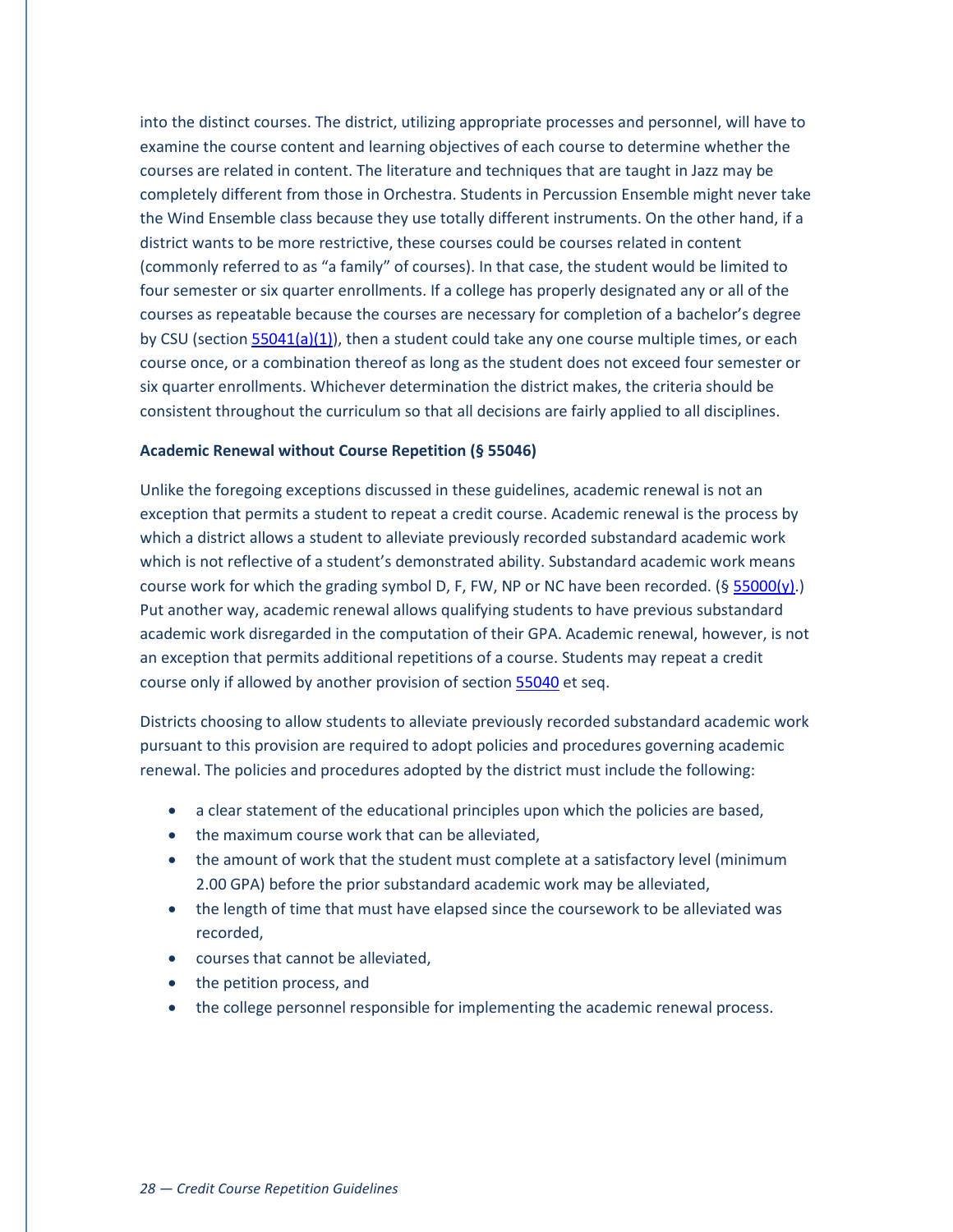#### $($ § [55046\(b\).](#page-45-3))

*Grade/credit:* District policy may permit qualifying students to have previous substandard academic work be disregarded in the computation of their GPA.

*Apportionment limit:* As academic renewal does not permit repetition of courses, it does not allow for any district granting a student academic renewal to claim any additional state apportionment.

#### **Conclusion**

The changes to the title 5 regulations governing course repetition were made for two main reasons:

- 1) to clarify ambiguous provisions in the prior regulations (e.g., activity courses) which created confusion and misconceptions among the districts as to what courses could be properly designated as repeatable, the circumstances in which a student could enroll multiple times in the same course that was not designated as repeatable, the limitations on enrollment in courses related in content in physical education, visual arts, and performing arts, and the interplay between repeatable and non-repeatable courses, and
- 2) to limit to one time the number of times a student could enroll in the same physical education, visual arts, or performing arts courses, except in very limited circumstances.

In response to these changes, districts will need to re-evaluate their district's policy on credit course repetition, course offerings, and in some cases rewrite curriculum. In doing so, districts should ensure that local responses to these regulatory changes, including the development of new courses, course revisions, groupings of courses "related in content," policies, and processes are consistent with the mission of the California Community Colleges in providing credit and vocational instruction at the lower division level (i.e., the first two years of instruction). (Ed. Code, § 66010.4(a)(1).)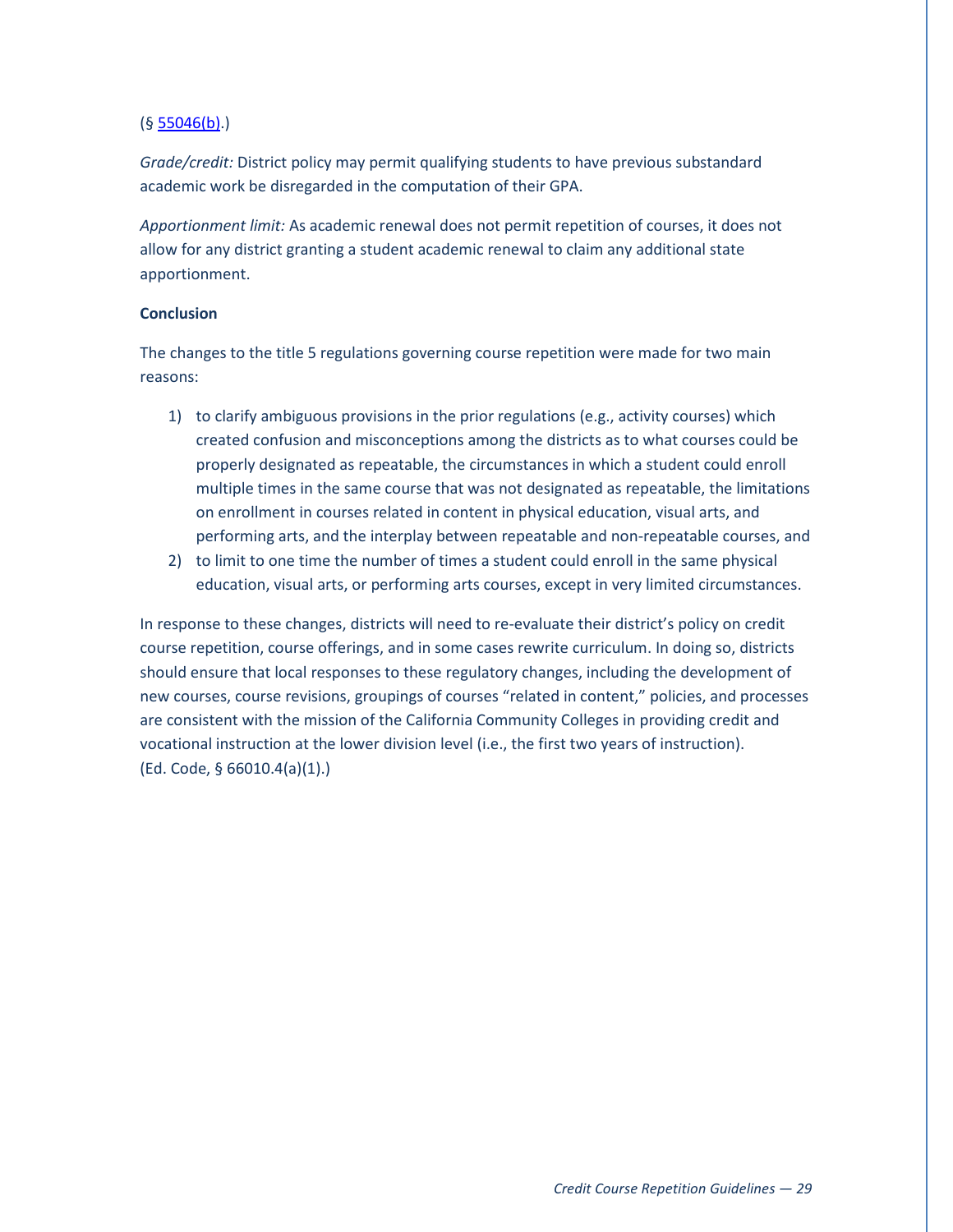#### **Appendix A – Applicable Regulations**

#### **Significant title 5 regulations[6](#page-29-0) cited in the Guidelines**

#### <span id="page-34-0"></span>**55000. Definitions.**

For the purpose of this chapter, the following definitions shall apply:

<span id="page-34-1"></span> (a) "Active participatory courses" are those courses where individual study or group assignments are the basic means by which learning objectives are obtained.

 (b) "Advisory on recommended preparation" means a condition of enrollment that a student is advised, but not required, to meet before or in conjunction with enrollment in a course or educational program.

 (c) "All units attempted" means all units of credit for which the student has enrolled in the current community college district of attendance.

 (d) "CR" means "credit" and is a symbol used to denote that a student received credit for at least satisfactory work in a course taken on a "credit-no credit basis" prior to the Fall 2009 term.

 (e) "Community Services Offering" means a fee-supported community services class authorized pursuant to Education Code section 78300 and approved pursuant to subdivision (d) of section 55002 for which state apportionment is not claimed and credit is not awarded.

 (f) "Content review" means a rigorous, systematic process developed in accordance with sections 53200 to 53204, approved by the Chancellor as part of the district matriculation plan required under section 55510, and that is conducted by faculty to identify the necessary and appropriate body of knowledge or skills students need to possess prior to enrolling in a course, or which students need to acquire through simultaneous enrollment in a corequisite course.

 (g) "Contract Course" means a course which a community college district offers under a contract pursuant to Education Code section 78021 with a public or private agency, corporation, association, or other organization.

 (h) "Corequisite" means a condition of enrollment consisting of a course that a student is required to simultaneously take in order to enroll in another course.

 (i) "Course" means an organized pattern of instruction on a specified subject offered by a community college pursuant to subdivisions (a), (b) or (c) of section 55002.

 $6$  The version of the regulations provided here are those in effect at the time of the release of these Guidelines, November 2013. Please visit [http://www.calregs.com/linkedslice/default.asp?SP=CCR-](http://www.calregs.com/linkedslice/default.asp?SP=CCR-1000&Action=Welcome)[1000&Action=Welcome](http://www.calregs.com/linkedslice/default.asp?SP=CCR-1000&Action=Welcome) for the official and most current version of the title 5 regulations.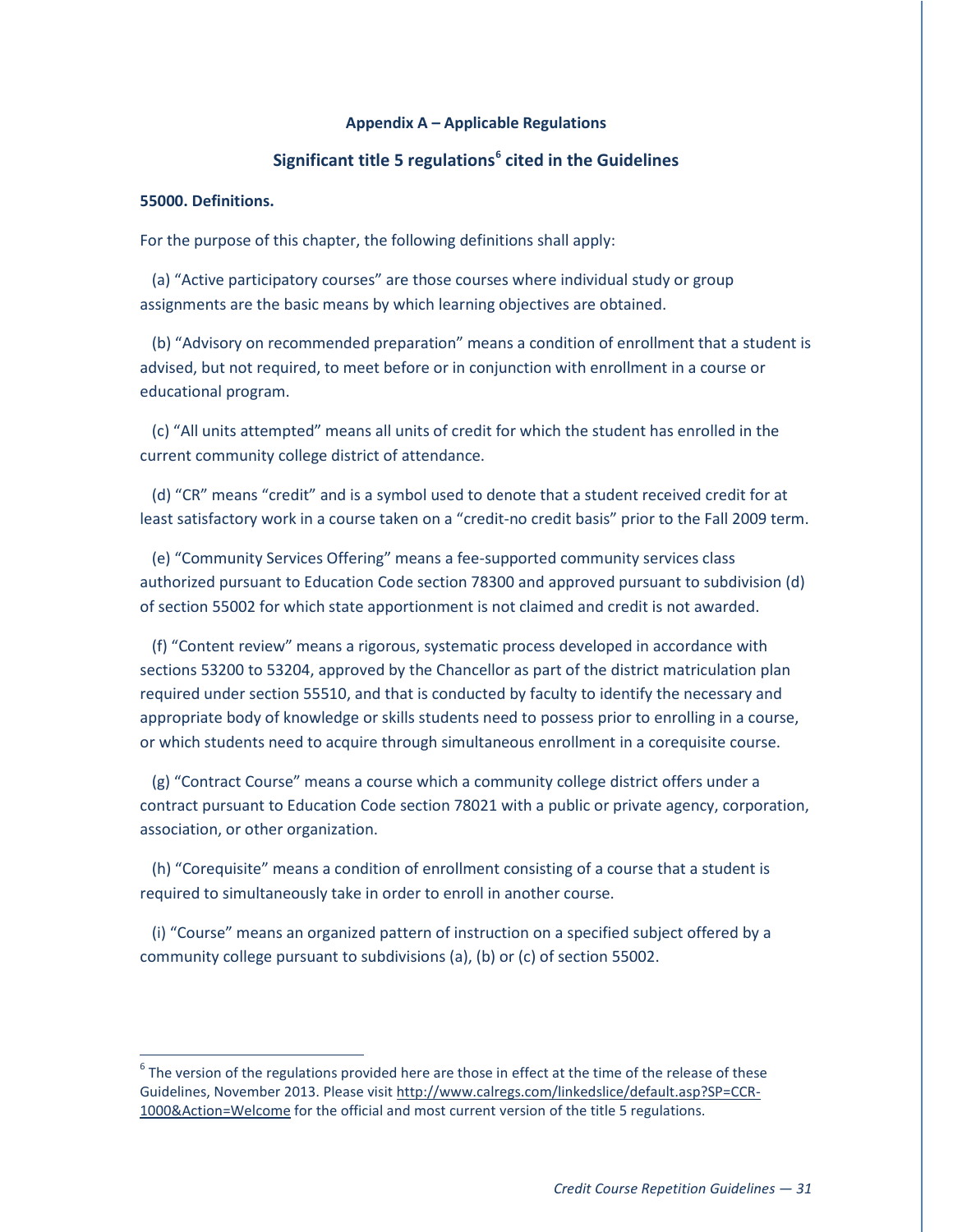(j) "Course repetition" occurs when a student who has previously received an evaluative symbol in a credit course, as set forth in section 55023, re-enrolls in that course and receives an evaluative symbol.

<span id="page-35-5"></span> (k) "Courses that are determined to be legally mandated" are courses that are required by statute or regulation as a condition of paid or volunteer employment.

<span id="page-35-2"></span> (l) "Courses that are related in content" are those courses with similar primary educational activities in which skill levels or variations are separated into distinct courses with different student learning outcomes for each level or variation.

 (m) "Educational program" is an organized sequence of courses leading to a defined objective, a degree, a certificate, a diploma, a license, or transfer to another institution of higher education.

<span id="page-35-0"></span>(n) "Enrollment" occurs when a student receives an evaluative or nonevaluative symbol pursuant to section 55023 in a credit course.

<span id="page-35-1"></span> (o) "Extraordinary conditions" are those conditions meeting the requirements of section 58509(a) allowing a community college to provide a full refund of enrollment fees to a student.

<span id="page-35-4"></span> (p) "Intercollegiate academic or vocational competition course" is a course that is designed specifically for participation in non-athletic competitive events between students from different colleges that are sanctioned by a formal collegiate or industry governing body. The participation in the event must be directly related to the course content and objectives pursuant to subdivisions (a) or (b) of section 55002.

<span id="page-35-3"></span> (q) "Intercollegiate athletic course" is a course in which a student athlete is enrolled to participate in an organized competitive sport sponsored by the district or a conditioning course which supports the organized competitive sport.

 (r) "NC" means "no credit" and is a symbol used to denote that a student did not receive credit for a course taken on a "credit-no credit basis" prior to the Fall 2009 term.

 (s) "Necessary and appropriate" means that a strong rational basis exists for concluding that a prerequisite or corequisite is reasonably needed to achieve the purpose that it purports to serve. This standard does not require absolute necessity.

 (t) "Noncredit basic skills courses" are those courses in reading, writing, computation, and English as a Second Language which are designated by the community college district as noncredit courses pursuant to subdivision (c) of section 55002.

 (u) "Nondegree-applicable basic skills courses" are those courses in reading, writing, computation, and English as a Second Language which are designated by the community college district as nondegree-applicable credit courses pursuant to subdivision (b) of section 55002.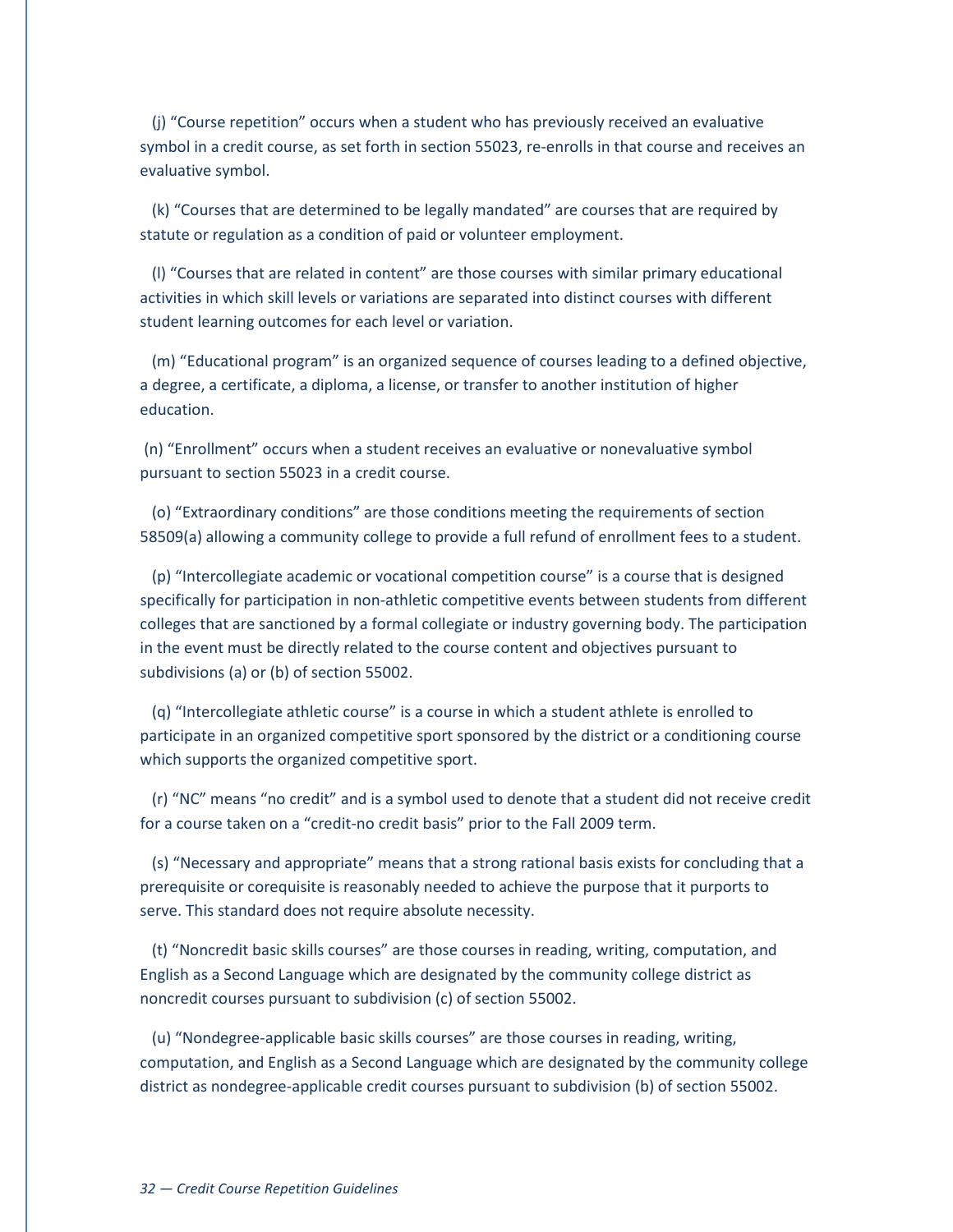(v) "Prerequisite" means a condition of enrollment that a student is required to meet in order to demonstrate current readiness for enrollment in a course or educational program.

<span id="page-36-2"></span> (w) "Satisfactory grade" means that, for the course in question, the student's academic record has been annotated with the symbol A, B, C or P as those symbols are defined in section 55023.

 (x) "Special classes" means those instructional activities designed to address the educational limitations of students with disabilities who would be unable to substantially benefit from regular college classes even with appropriate support services or accommodations as set forth in section 56028.

<span id="page-36-3"></span> (y) "Substandard academic work" means course work for which the grading symbols "D," "F," "FW," "NP" or "NC" (as defined in section 55023) have been recorded.

#### **§ 55021. Grading Policies.**

 (a) The governing board of each community college district shall establish a uniform grading policy for all colleges within the district. The policy shall be based on sound academic principles and be consistent with the requirements of this chapter.

<span id="page-36-4"></span> (b) The grading policy shall require that all work in all degree-applicable and nondegreeapplicable credit courses shall be graded in accordance with a grading system adopted by the governing board consistent with section 55023.

 (c) The grading policy may provide for award of grades in noncredit courses, including courses which are part of a high school diploma program or may be accepted for high school credit by a high school.

#### <span id="page-36-0"></span>**§ 55023. Academic Record Symbols and Grade Point Average.**

<span id="page-36-1"></span> (a) Except as provided in subdivisions (b) and (c), grades from a grading system shall be averaged on the basis of the point equivalencies to determine a student's grade point average using only the following evaluative symbols:

| Symbol | <b>Definition</b>                                             | <b>Grade Point</b> |
|--------|---------------------------------------------------------------|--------------------|
| A      | Excellent                                                     | 4                  |
| B      | Good                                                          | 3                  |
|        | Satisfactory                                                  | 2                  |
| D      | Less than satisfactory                                        | 1                  |
| F      | <b>Failing</b>                                                | 0                  |
|        | Passing (At least satisfactory - units awarded not counted in |                    |
| P      | GPA. Has the same meaning as "CR" as that symbol was          |                    |
|        | defined prior to June 30, 2007.)                              |                    |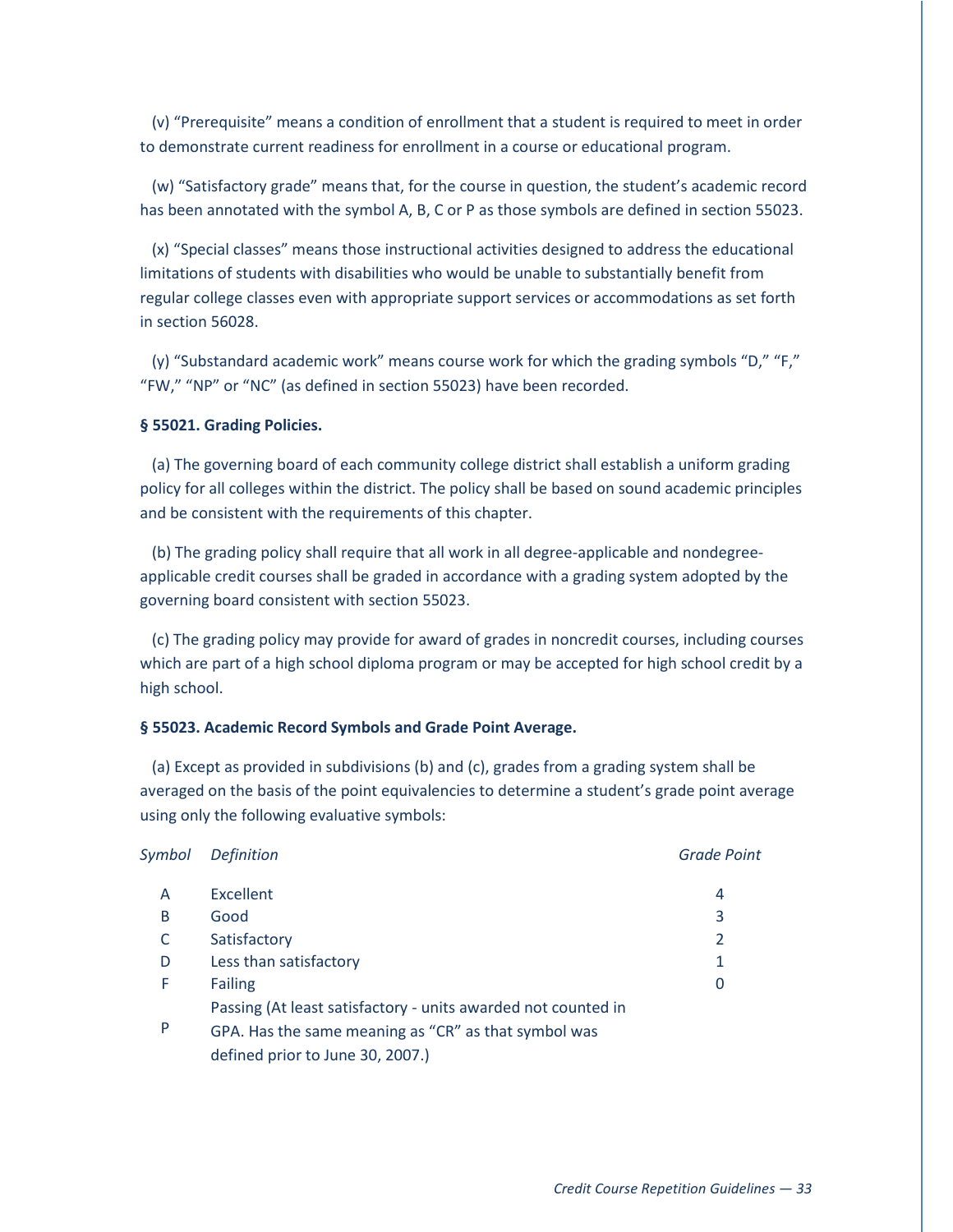#### *Symbol Definition Grade Point*

NP

No Pass (Less than satisfactory, or failing – units not counted in GPA. NP has the same meaning as "NC" as that symbol was defined prior to June 30, 2007.)

 (b) The governing board of a community college district may use "plus" and "minus" designations in combination with letter grades, except that the grade of C minus shall not be used. If pluses and minuses are used, the grade point value of a plus shall be computed by adding 0.3 to the value assigned to the letter grade with which it is combined, and the grade point value of a minus shall be computed by subtracting 0.3 from the value assigned to the letter grade with which it is combined, except that no grade point value shall be less than 0 or greater than 4.0.

<span id="page-37-0"></span> (c) Regardless of whether the governing board elects to use plus and minus grading, it may provide for the use of the "FW" grade symbol to indicate that a student has both ceased participating in a course some time after the last day to officially withdraw from the course without having achieved a final passing grade, and that the student has not received district authorization to withdraw from the course under extenuating circumstances. The "FW" symbol may not be used if a student has qualified for and been granted military withdrawal. If "FW" is used, its grade point value shall be zero (0).

 (d) The governing board of each community college district shall publish the point equivalencies for the grades used in subdivision (a), or, subdivisions (a) and (b) (if pluses and minuses are used) in the catalog or catalogs of each college in the district as a part of its grading policies. In the event the governing board chooses to use the "FW" described in subdivision (c), it shall be included in the grading system and point equivalencies published in the catalog.

<span id="page-37-1"></span> (e) The governing board of each community college district may authorize the use, under controls and conditions specified below, of only the following nonevaluative symbols:

#### *Symbol Definition*

I Incomplete: Incomplete academic work for unforeseeable, emergency and justifiable reasons at the end of the term may result in an "I" symbol being entered in the student's record. The condition for the removal of the "I" shall be stated by the instructor in a written record. This record shall contain the conditions for the removal of the "I" and the grade assigned in lieu of its removal. This record must be given to the student with a copy on file with the registrar until the "I" is made up or the time limit has passed. A final grade shall be assigned when the work stipulated has been completed and evaluated, or when the time limit for completing the work has passed.

The "I" may be made up no later than one year following the end of the term in which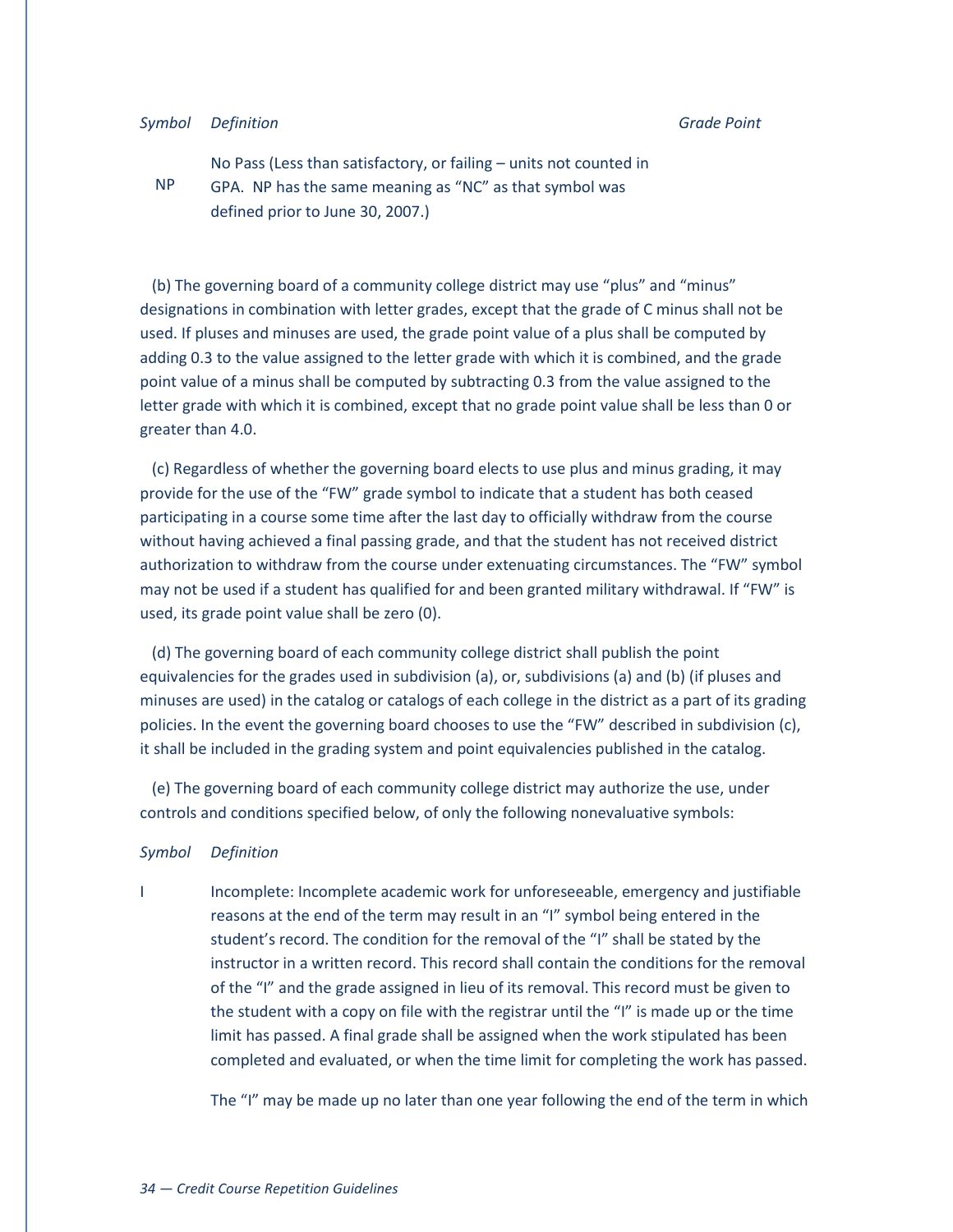#### *Symbol Definition*

#### it was assigned.

The "I" symbol shall not be used in calculating units attempted nor for grade points. The governing board shall provide a process whereby a student may petition for a time extension due to unusual circumstances.

- IP In progress: The "IP" symbol shall be used only in those courses which extend beyond the normal end of an academic term. It indicates that work is "in progress," but that assignment of an evaluative symbol (grade) must await its completion. The "IP" symbol shall remain on the student's permanent record in order to satisfy enrollment documentation. The appropriate evaluative symbol (grade) and unit credit shall be assigned and appear on the student's permanent record for the term in which the course is completed. The "IP"shall not be used in calculating grade point averages. If a student enrolled in an "open-entry, open-exit" course is assigned an "IP" at the end of a term and does not re-enroll in that course during the subsequent term, the appropriate faculty will assign an evaluative symbol (grade) in accordance with subdivision (a) or (a) and (b) if plus and minus grading is used) to be recorded on the student's permanent record for the course.
- RD Report Delayed: The "RD" symbol may be assigned by the registrar only. It is to be used when there is a delay in reporting the grade of a student due to circumstances beyond the control of the student. It is a temporary notation to be replaced by a permanent symbol as soon as possible. "RD" shall not be used in calculating grade point averages.
- W Withdrawal: The "W" symbol may be used to denote withdrawal in accordance with the requirements of section 55024.
- MW Military Withdrawal: The "MW" symbol may be used to denote military withdrawal in accordance with section 55024.

 (f) In calculating students' degree-applicable grade point averages, grades earned in nondegree-applicable credit courses shall not be included.

<span id="page-38-0"></span> (g) The governing board of each district shall adopt rules and regulations governing the inclusion or exclusion of units in which a student did not receive a grade or "pass-no pass" or from which the student withdrew in accordance with rules adopted by the district.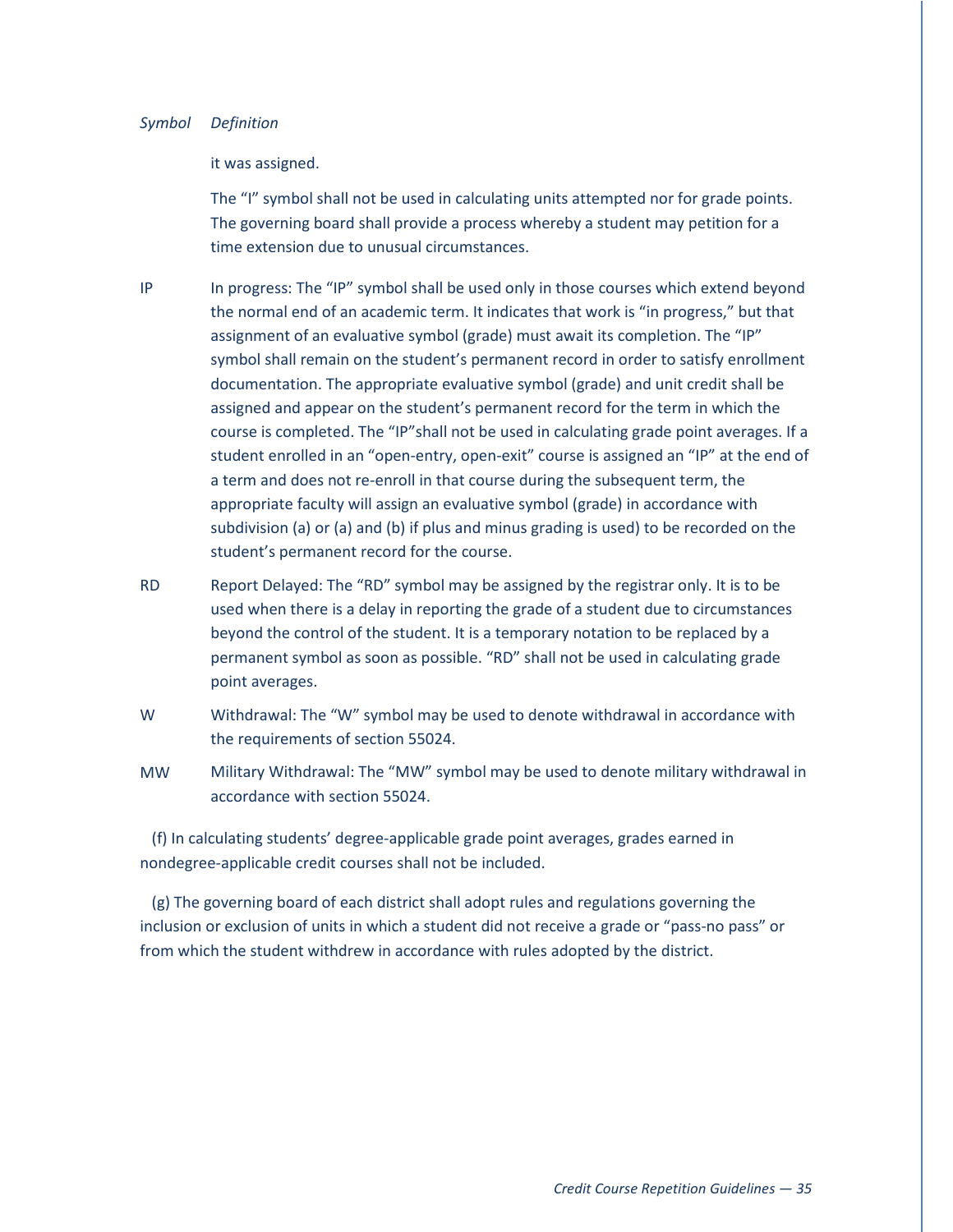#### <span id="page-39-0"></span>**§ 55024. Withdrawal.**

 (a) The governing board of a district which decides to provide a withdrawal procedure shall adopt a policy which provides for withdrawal from credit courses consistent with the following:

<span id="page-39-1"></span> (1) Withdrawal from a course or courses shall be authorized through the last day of the fourteenth week of instruction (or 75 percent of a term, whichever is less). The governing board, however, may establish a final withdrawal date which prohibits withdrawal after a designated point in time between the end of the fourth week of instruction (or 30 percent of a term, whichever is less) and the last day of the fourteenth week of instruction (or 75 percent of a term, whichever is less). The academic record of a student who remains in a course beyond the time allowed by district policy must reflect a symbol as authorized in section 55023 other than a "W."

<span id="page-39-4"></span> (2) The governing board may by regulation authorize withdrawal from a course or courses in extenuating circumstances after the last day of the fourteenth week (or 75 percent of the term, whichever is less) upon petition of the student or his or her representative and after consultation with the appropriate faculty. Extenuating circumstances are verified cases of accidents, illnesses or other circumstances beyond the control of the student.

<span id="page-39-2"></span> (3) No notation ("W" or other) shall be made on the academic record of the student who withdraws during the first four weeks or 30 percent of a term, whichever is less. The governing board may establish a period of time shorter than the first four weeks or 30 percent of a term, during which no notation shall be made.

 (4) Withdrawal between the end of the fourth week (or such time as established by the district) and the last day of the fourteenth week of instruction (or 75 percent of a term, whichever is less) shall be authorized, provided the appropriate faculty is informed.

<span id="page-39-5"></span> (5) Withdrawal after the end of the fourteenth week (or 75 percent of a term, whichever is less) when the district has authorized such withdrawal in extenuating circumstances, after consultation with appropriate faculty, shall be recorded as a "W."

 (6) For purposes of withdrawal policies, the term "appropriate faculty" means the instructor of each course section in question or, in the event the instructor cannot be contacted, the department chair or appropriate administrator.

<span id="page-39-3"></span> (7) The "W" shall not be used in calculating grade point averages, but shall be used in determining probation and dismissal pursuant to article 3 of this subchapter.

<span id="page-39-6"></span> (8) A "W" shall not be assigned, or if assigned shall be removed, from a student's academic record, if a determination is made pursuant to sections 59300 et seq. that the student withdrew from the course due to discriminatory treatment or due to retaliation for alleging discriminatory treatment.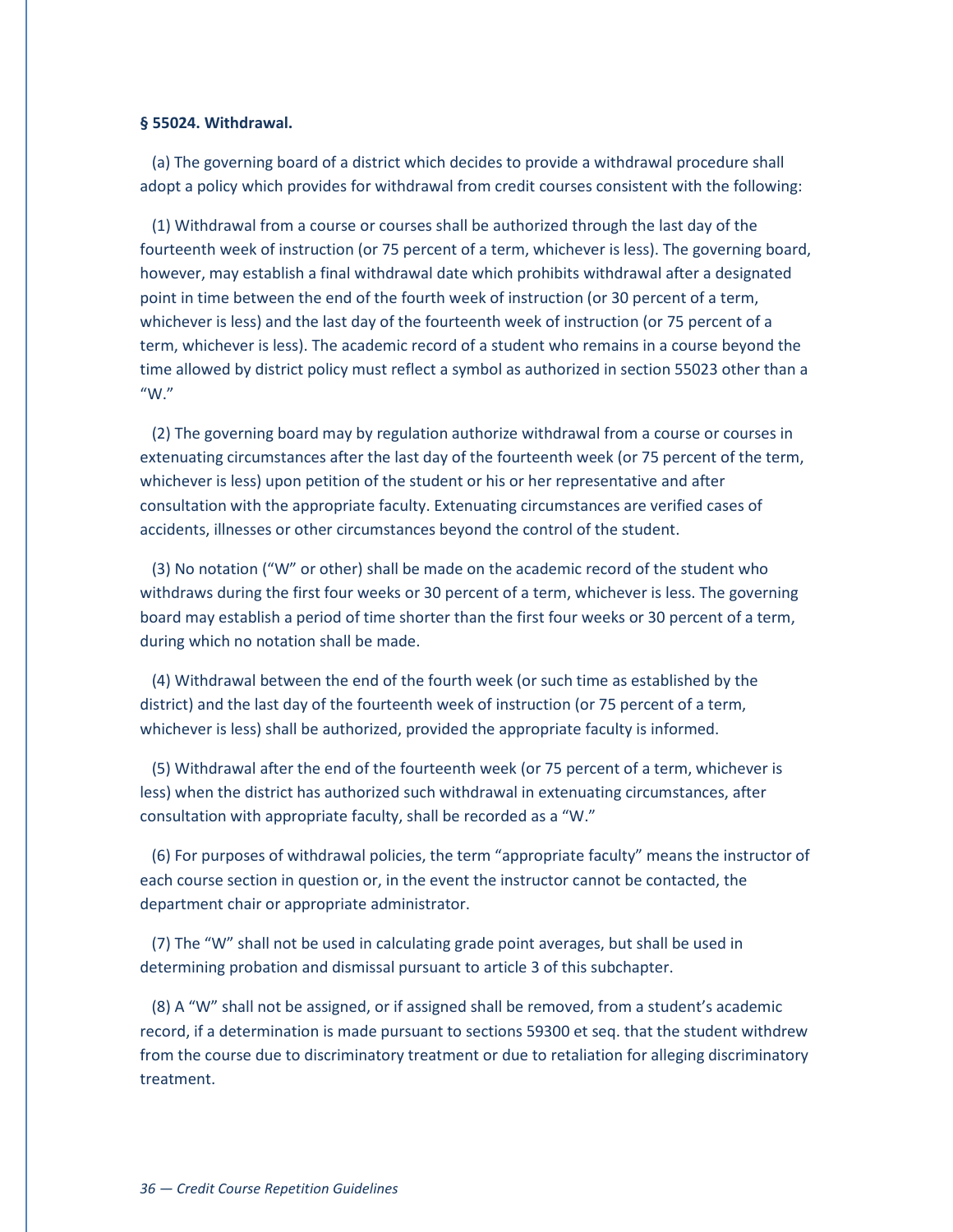<span id="page-40-0"></span> (9) The district policy shall establish the number of times (not to exceed three times) that a student may withdraw and receive a "W" symbol on his or her record for enrollment in the same course. The district policy may permit a student to enroll again in a course after having previously received the authorized number of "W" symbols in the same course in colleges within the district, if the chief instructional officer, chief student services officer or other district official designated in the district policy approves such enrollment after review of a petition filed by the student.

 (10) The district policy may provide that a "W" symbol will not be assigned to any student who withdrew from one or more classes, where such withdrawal was necessary due to fire, flood or other extraordinary conditions and the withdrawal is authorized by the district pursuant to section 58509.

 (11) The district policy shall include provisions for intervention in cases of multiple withdrawals.

 (b) Within the parameters set forth in subdivision (a), criteria for withdrawal and the procedures to accomplish it shall be established by the district governing board and published in college catalogs.

 (c) A district's responsibilities with respect to enrollment or attendance accounting shall not be modified or superseded in any way by adoption of a withdrawal policy.

 (d) The governing board of a district which decides to provide a withdrawal policy shall also adopt military withdrawal procedures consistent with the following:

<span id="page-40-1"></span> (1) "Military Withdrawal" occurs when a student who is a member of an active or reserve United States military service receives orders compelling a withdrawal from courses. Upon verification of such orders, a withdrawal symbol may be assigned at any time after the period established by the governing board during which no notation is made for withdrawals. The withdrawal symbol so assigned shall be a "MW."

<span id="page-40-2"></span>(2) Military withdrawals shall not be counted in progress probation and dismissal calculations.

<span id="page-40-3"></span>(3) "MW" shall not be counted for the permitted number of withdrawals.

<span id="page-40-4"></span>(4) In no case may a military withdrawal result in a student being assigned an "FW" grade.

(e) Notwithstanding the limits set forth above, apportionment will be limited as set forth in section 58161.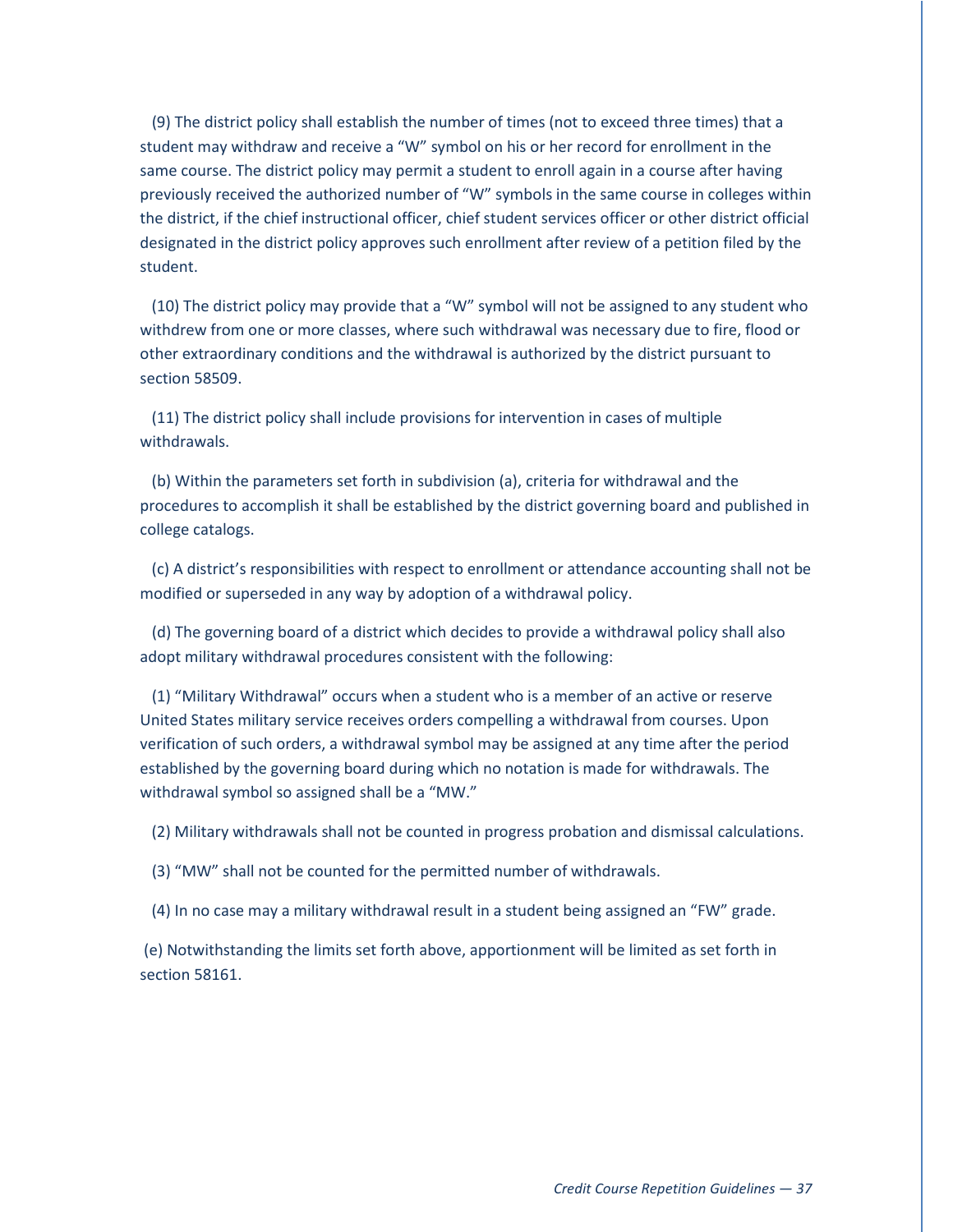#### <span id="page-41-1"></span>**§ 55040. District Policy for Course Repetition.**

<span id="page-41-0"></span> (a) The governing board of each community college district shall adopt and publish policies and procedures pertaining to the repetition of credit courses. Such policies and procedures shall not conflict with section 55025 or Education Code section 76224, pertaining to the finality of grades assigned by instructors, or with subchapter 2.5 (commencing with section 59020) of chapter 10 of this division, pertaining to the retention and destruction of student records.

<span id="page-41-2"></span>(b) The policies and procedures adopted pursuant to subdivision (a) may,

 (1) designate certain types of courses as "repeatable courses" consistent with the requirements of section 55041.

 (2) permit a student to repeat a course in an effort to alleviate substandard academic work consistent with the requirements of section 55042.

 (3) permit or require a student to repeat a course due to significant lapse of time consistent with the requirements of section 55043.

 (4) permit a student to repeat a portion of a course, other than a physical education, visual arts, or performing arts course, offered for variable units on an open-entry/open-exit basiscourse which the student previously completed only under the circumstances described in section 55044.

 (5) permit a student to repeat a course which is not designated as a repeatable course, regardless of whether substandard academic work was previously recorded, where the district determines, consistent with section 55045, that there are extenuating circumstances which justify the repetition.

<span id="page-41-4"></span> (6) permit a student to repeat a course in occupational work experience under the circumstances described in section 55253. When an occupational work experience course is repeated pursuant to that section, the grade received each time shall be included for purposes of calculating the student's grade-point average.

 (7) permit a student with a disability to repeat a special class for students with disabilities any number of times based on an individualized determination that such repetition is required as a disability-related accommodation for that particular student for one of the reasons specified in sectio[n 56029.](#page-47-0) The district policy may allow the previous grade and credit to be disregarded in computing the student's GPA each time the course is repeated.

<span id="page-41-3"></span> (8) permit a student to repeat a course determined to be legally mandated as defined in section 55000, regardless of whether substandard academic work has been recorded. Such courses may be repeated for credit any number of times. The governing board of a district may establish policies and procedures requiring students to certify or document that course repetition is legally mandated.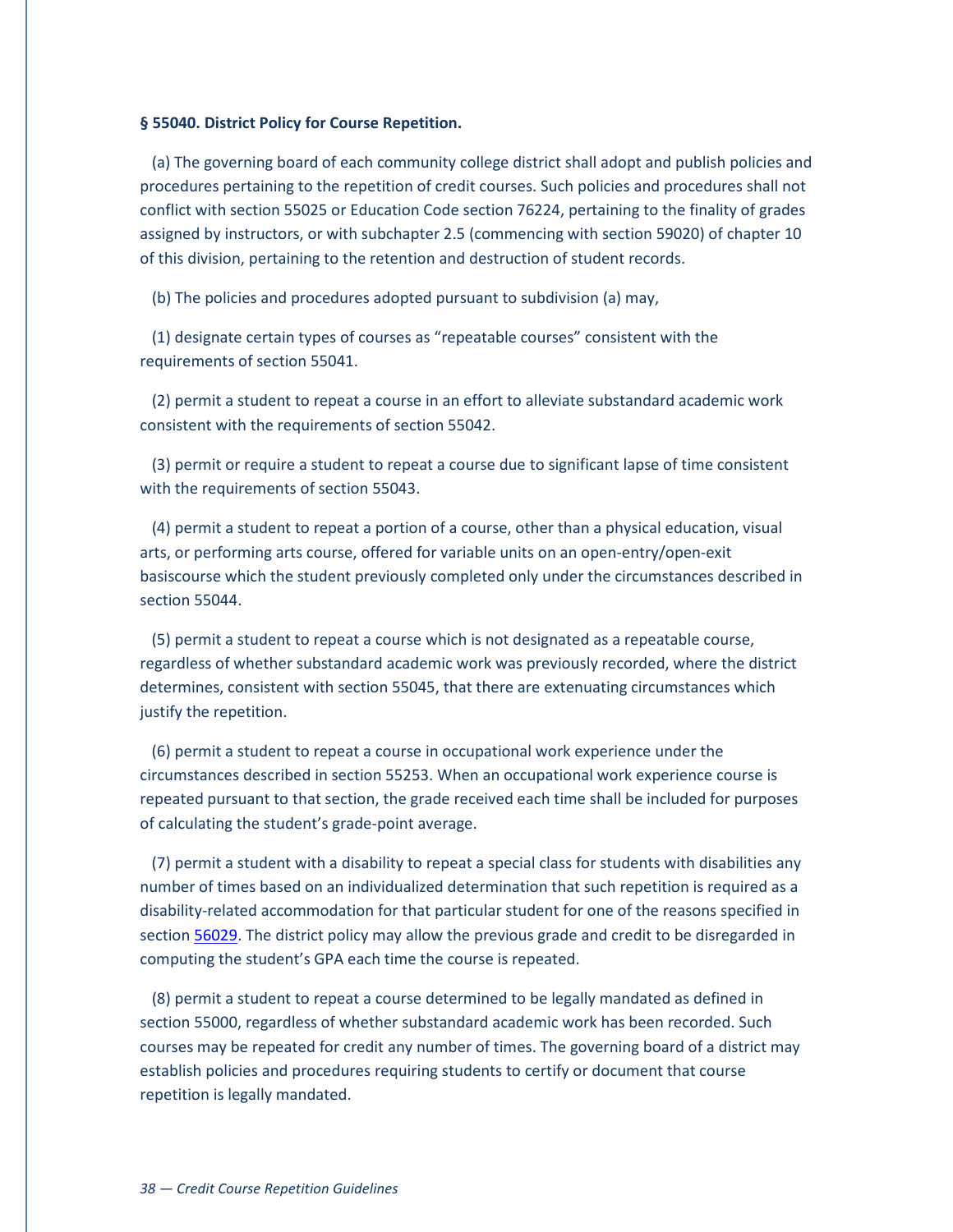(9) permit a student to petition the district to repeat a course as a result of a significant change in industry or licensure standards such that repetition of the course is necessary for employment or licensure. Such courses may be repeated for credit any number of times. The governing board of the district may establish policies and procedures requiring students to certify or document that there has been a significant change in industry or licensure standards necessitating course repetition.

<span id="page-42-6"></span> (c) The policies and procedures adopted by the governing board of each community college district pursuant to subdivision (a) may not permit student enrollment in active participatory courses, as defined in section 55000, in physical education, visual arts or performing arts that are related in content, as defined in section 55000, more than four times for semester courses or six times for quarter courses. This limitation applies even if a student receives a substandard grade or "W" during one or more of the enrollments in such a course or petitions for repetition due to extenuating circumstances as provided in section 55045.

 (d) When course repetition occurs pursuant to this section, the student's permanent academic record shall clearly indicate any courses repeated using an appropriate symbol and be annotated in such a manner that all work remains legible, insuring a true and complete academic history.

<span id="page-42-0"></span> (e) Notwithstanding the limits set forth above, apportionment will be limited as set forth in section 58161.

#### <span id="page-42-2"></span>**§ 55041. Repeatable Courses.**

<span id="page-42-1"></span>(a) Districts may only designate the following types of courses as repeatable:

<span id="page-42-3"></span> (1) Courses for which repetition is necessary to meet the major requirements of CSU or UC for completion of a bachelor's degree. The governing board of a district must retain supporting documentation that verifies that the repetition is necessary to meet the major requirements of CSU or UC for completion of a bachelor's degree. The supporting documentation must be retained by the district as a Class 3 record basic to audit as required by section 59020 et seq.;

<span id="page-42-4"></span>(2) Intercollegiate athletics, as defined in section 55000; and

<span id="page-42-5"></span> (3) Intercollegiate academic or vocational competition, as defined in section 55000, where enrollment in the course and courses that are related in content, as defined in 55000, is limited to no more than four times for semester courses or six times for quarter courses. This enrollment limitation applies even if the student receives a substandard grade or "W" during one or more of the enrollments in such a course or petitions for repetition due to extenuating circumstances as provided in section 55045.

 (b) The district must identify all courses which are repeatable and designate such courses in its catalog.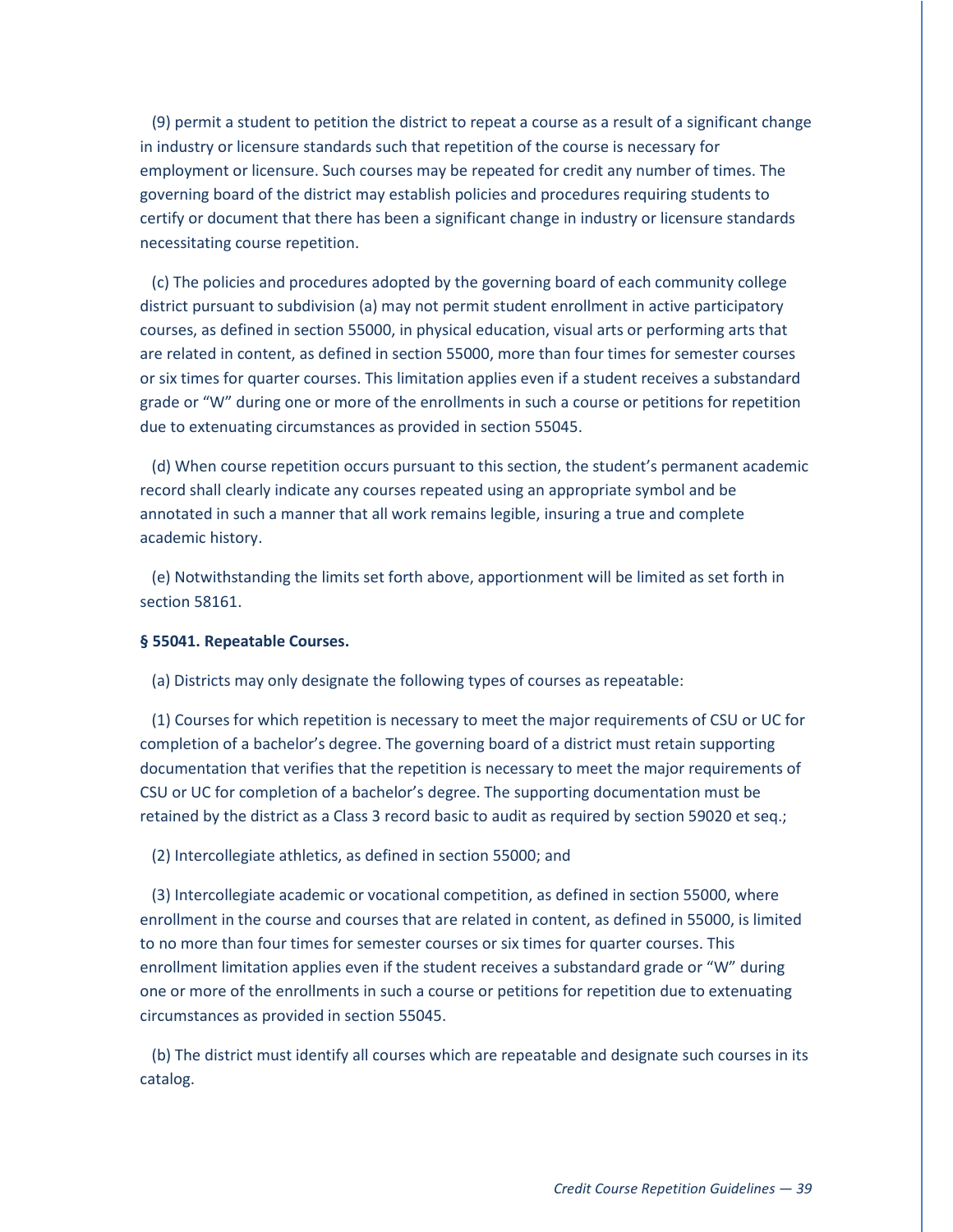<span id="page-43-3"></span> (c) When a course is repeated pursuant to this section, the grade received each time shall be included for purposes of calculating the student's grade-point average, except if the course is repeated pursuant to another section of this article that permits district policy to allow the previous grade(s) to be disregarded.

 (d) Notwithstanding the limitations above, apportionment will be limited as set forth in section 58161.

#### <span id="page-43-1"></span>**§ 55042. Course Repetition to Alleviate Substandard Academic Work.**

 (a) The district policies and procedures on course repetition adopted pursuant to section 55040 may permit a student to repeat a course in an effort to alleviate substandard academic work.

<span id="page-43-0"></span> (b) If a student repeats a course which is not designated as a repeatable course and receives a satisfactory grade, then he or she may not repeat the course again pursuant to this section and any further repetition of the course must be authorized by another provision of this division. If a student repeats the course and receives another substandard grade, the district policy may permit the student to repeat the course one additional time in an effort to alleviate substandard work. District policy may permit a student to petition to repeat a course for which three substandard grades have been assigned, provided apportionment is not claimed pursuant to section 58161. The first two substandard grades may be excluded in computing the student's GPA if the student repeats the class two or more times.

<span id="page-43-2"></span> (c) If a student repeats a repeatable course and a substandard grade has been recorded, district policy may allow the previous grade and credit to be disregarded provided that no additional repetitions are permitted beyond those enrollment limits otherwise allowed by section 55041. No more than two substandard grades may be alleviated pursuant to this section.

 (d) Notwithstanding section 55041, policies and procedures related to course repetition to alleviate substandard academic work shall:

 (1) permit repetition of any course which was taken in an accredited college or university and for which substandard academic work is recorded;

 (2) indicate any specific courses or categories of courses where repetition pursuant to this section is not permitted; and

 (3) in determining transfer of a student's credits, honor similar, prior course repetition actions by other accredited colleges and universities.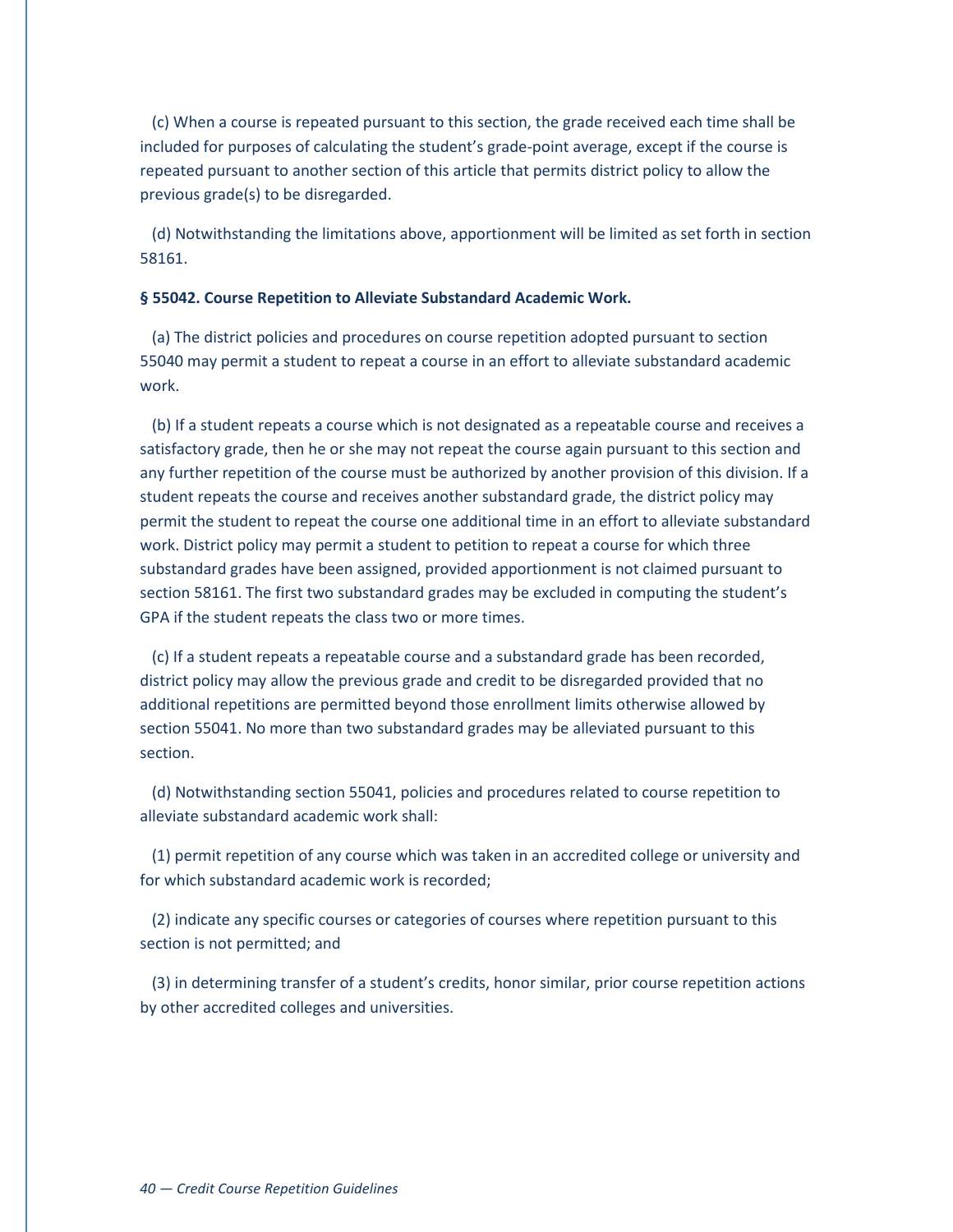#### **§ 55043. Course Repetition Due to Significant Lapse of Time.**

 (a) In addition to permitting course repetition in the circumstances described in other provisions of this article, a district may also permit or require repetition of a course where the student received a satisfactory grade the last time he or she took the course but the district determines that there has been a significant lapse of time of no less than 36 months since that grade was obtained and:

 (1) the district has properly established a recency prerequisite for a course or program pursuant to section 55003, or

<span id="page-44-0"></span> (2) another institution of higher education to which the student seeks to transfer has established a recency requirement which the student will not be able to satisfy without repeating the course in question. Pursuant to petition, a district may allow repetition where less than 36 months have elapsed pursuant to this subdivision if the student documents the repetition is necessary for the student's transfer to the institution of higher education.

<span id="page-44-1"></span> (b) If the district determines that a student needs to repeat an active participatory experience course, as defined in section 55000, in physical education or visual or performing arts, or an active participatory experience course that is related in content, as defined in section 55000, due to significant lapse of time, that repetition shall be counted in applying the limit on repetitions set forth in section 55040(c) except that, if the student has already exhausted the number of repetitions permitted under subdivision (c), an additional repetition due to significant lapse of time may be permitted or required by the district.

<span id="page-44-2"></span>(c) When a course is repeated pursuant to this section, the district policy may allow the previous grade and credit to be disregarded in computing the student's GPA.

#### **§ 55044. Repetition of Variable Unit Courses.**

<span id="page-44-3"></span> (a) Except for active participatory courses in physical education, visual arts or performing arts, Iif a community college district offers credit courses for variable units on an open-entry/ openexit basis pursuant to section 58164, the district policies and procedures on course repetition adopted pursuant to section 55040 shall provide that a student may enroll in the course as many times as necessary to complete one time the entire curriculum of the course as described in the course outline of record. District policy may not permit students to enroll more than one time in an active participatory course in physical education, visual arts, or performing arts, pursuant to this section. District policy may not permit the student to repeat any portion of the curriculum for the course, unless:

(1) the course is required for legally mandated training;

 (2) the course is a special class for students with disabilities which the student needs to repeat for one of the reasons described in section [56029;](#page-47-0)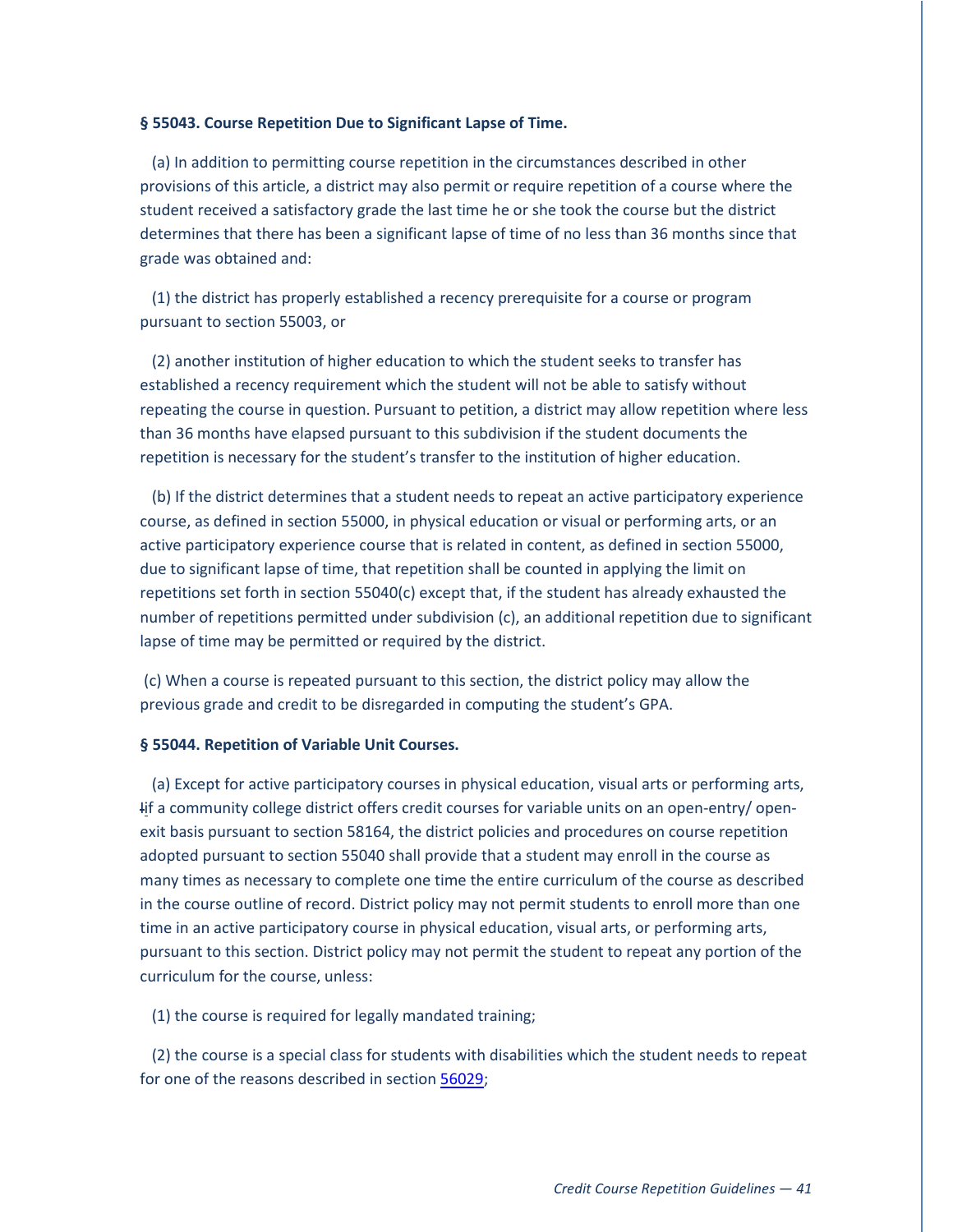(3) repetition of the course to retake a portion of the curriculum is justified by extenuating circumstances pursuant to section 55045; or

<span id="page-45-1"></span> (4) the student wishes to repeat the course to alleviate substandard work recorded for a portion of the curriculum as authorized pursuant to section 55042.

#### <span id="page-45-0"></span>**§ 55045. Course Repetition Due to Extenuating Circumstances.**

The district policies and procedures on course repetition adopted pursuant to section 55040 may permit a student to repeat a course only if:

(a) the repetition is expressly authorized by another provision of this article; or

<span id="page-45-2"></span> (b) the student files a petition and the governing board of the district or its designee grants written approval of the petition based on a finding that the student's previous grade (whether substandard or passing) was, at least in part, the result of extenuating circumstances. Extenuating circumstances are verified cases of accidents, illness, or other circumstances beyond the control of the student. When course repetition is approved pursuant to this subdivision, the district policy may allow the previous grade and credit to be disregarded in computing the student's GPA each time the course is repeated.

#### **§ 55046. Academic Renewal Without Course Repetition.**

 (a) The governing board of each community college district shall adopt and publish policies and procedures pertaining to the alleviation of previously recorded substandard academic work, as defined in section 55000, which is not reflective of a student's demonstrated ability. Such policies and procedures shall include a clear statement of the educational principles upon which they are based, and shall be referred to as academic renewal procedures. When academic renewal procedures adopted by the district permit previously recorded, substandard course work to be disregarded in the computation of grade point averages, the permanent academic record shall be annotated in such a manner that all work remains legible, insuring a true and complete academic history.

<span id="page-45-3"></span>(b) Policies and procedures adopted pursuant to subdivision (a) shall not conflict with:

 (1) section 55025 of this subchapter and Education Code section 76224, pertaining to the finality of grades assigned by instructors; or

 (2) chapter 2.5 (commencing with section 59020) of division 10 of this part pertaining to the retention and destruction of records.

 (c) The policies and procedures adopted pursuant to subdivision (a) shall address all of the following:

(1) The maximum amount of coursework that may be alleviated;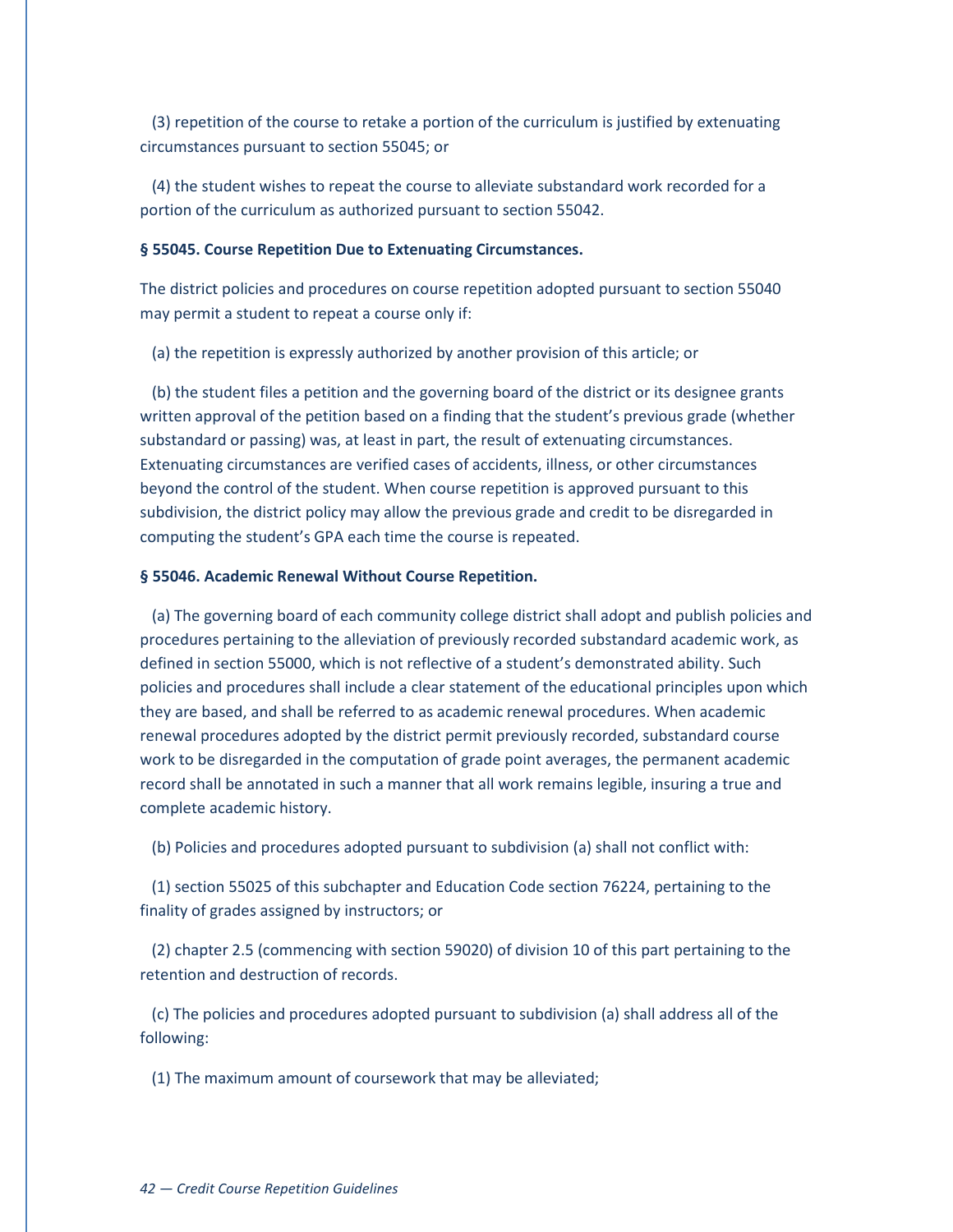(2) The amount of academic work to have been completed at a satisfactory level (minimum 2.00) subsequent to the coursework to be alleviated;

(3) The length of time to have elapsed since the coursework to be alleviated was recorded;

 (4) A description of any specific courses and/or categories of courses that are, for any reason, exempt from consideration under the alleviation procedures;

(5) The procedures to be followed by students in petitioning for alleviation; and

(6) The personnel responsible for implementing the procedures.

#### <span id="page-46-0"></span>**§ 55252. Types of Cooperative Work Experience Education.**

Cooperative Work Experience Education is a district-initiated and district-controlled program of education consisting of the following types:

<span id="page-46-2"></span> (a) General Work Experience Education is supervised employment which is intended to assist students in acquiring desirable work habits, attitudes and career awareness. The work experience need not be related to the students' educational goals.

<span id="page-46-1"></span> (b) Occupational Work Experience Education is supervised employment extending classroom based occupational learning at an on-the-job learning station relating to the students' educational or occupational goal.

#### <span id="page-46-3"></span>**§ 55253. College Credit and Repetition.**

 (a) For the satisfactory completion of all types of Cooperative Work Experience Education, students may earn up to a total of 16 semester credit hours or 24 quarter credit hours, subject to the following limitations:

(1) General Work Experience Education.

A maximum of six semester credit hours or nine quarter credit hours may be earned during one enrollment period in general work experience education.

(2) Occupational Work Experience Education.

A maximum of eight credit hours may be earned during one enrollment period in occupational work experience education.

 (b) If a college offers only one course in occupational work experience in a given field and that course is not offered as a variable unit open-entry/open-exit course, the district policy on course repetition adopted pursuant to section 55040 may permit a student to repeat that course any number of times so long as the student does not exceed the limits on the number of units of cooperative work experience education set forth in subdivision (a). Consistent with section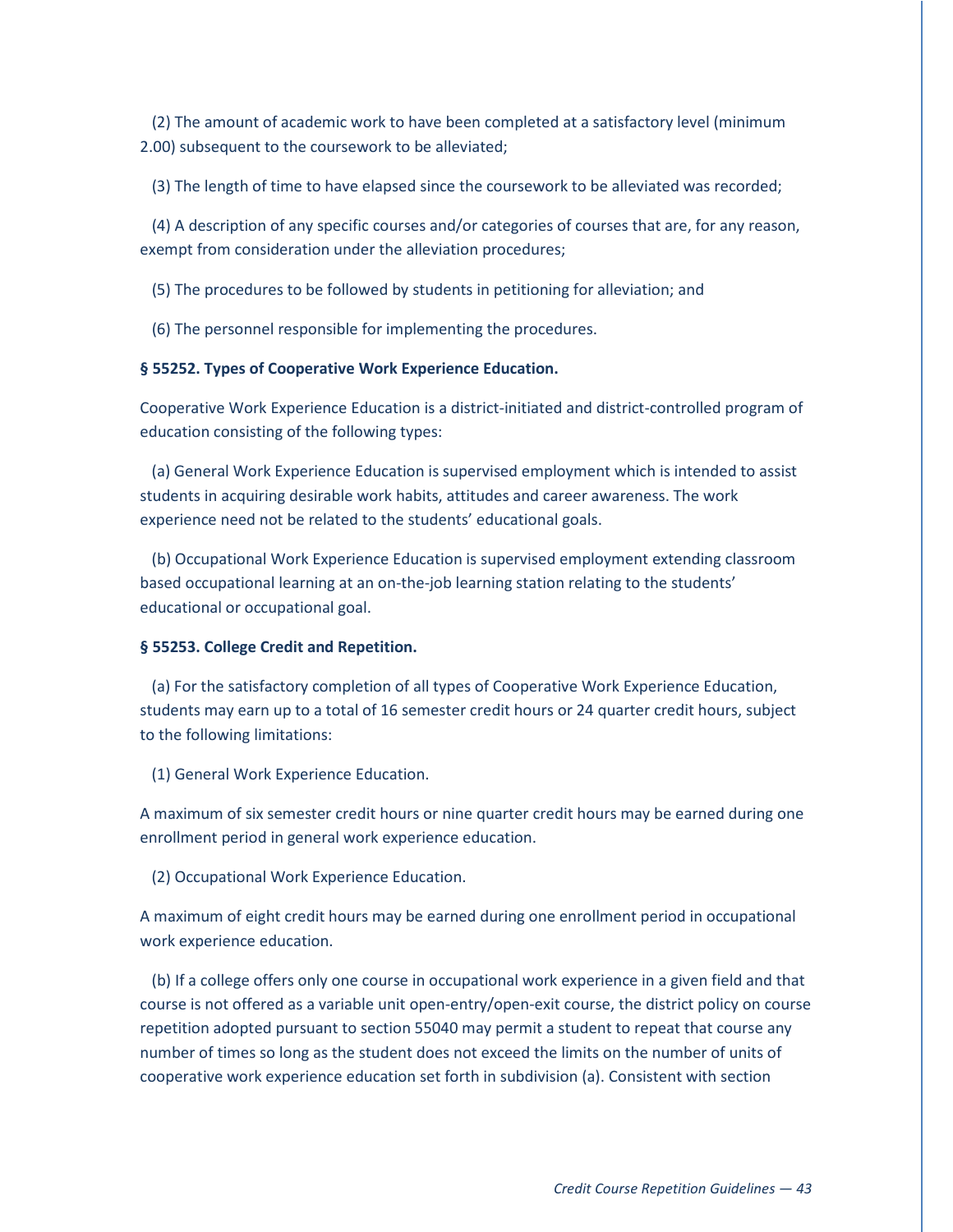58161, attendance of a student repeating a cooperative work experience course pursuant to this subdivision may be claimed for state apportionment.

#### <span id="page-47-0"></span>**§ 56029. Special Class Repeatability.**

Repetition of special classes is subject to the provisions of article 4 (commencing with section 55040) of subchapter 1 of chapter 6 and section 58161. However, districts are authorized to permit additional repetitions of credit or noncredit special classes to provide an accommodation to a student's educational limitations pursuant to state and federal nondiscrimination laws. Districts shall develop policies and procedures providing for repetition under the following circumstances:

 (a) When continuing success of the student in other general and/or special classes is dependent on additional repetitions of a specific special class;

 (b) When additional repetitions of a specific special class are essential to completing a student's preparation for enrollment into other regular or special classes; or

 (c) When the student has a student educational contract which involves a goal other than completion of the special class in question and repetition of the course will further achievement of that goal.

# <span id="page-47-1"></span>**§ 58146. District Unable to Maintain School for Prescribed Time; Full-Time Equivalent Student Materially Decreased.**

<span id="page-47-2"></span> (a) A district which is prevented from maintaining its schools during a fiscal year for at least 175 days because of fire, flood, or epidemic, or because of any order of any military officer of the United States or of the state to meet an emergency created by war, or of any civil officer of the United States, of the state, or of any county, city and county, or city authorized to issue such order to meet an emergency created by war, or because of other extraordinary conditions, or because of the inability to secure or to hold an instructor, or because of the illness of the instructor, where the lack of an instructor would close a college, which fact shall be shown to the satisfaction of the Board of Governors by the affidavits of the members of the governing board of the district, shall receive the same apportionment from the State School Fund as it would have received had it not been so prevented from maintaining school for at least 175 days.

 (b) Where a community college in a district maintaining more than one community college is closed for a part of a term by order of a city or county board of health or of the State Board of Health, or because of fire, flood, impassable roads, epidemic, or other emergency, or by an order provided for in (a), the full-time equivalent student of the community college shall be estimated separately, as provided in (c), and added to the full-time equivalent student of the other community colleges of the district.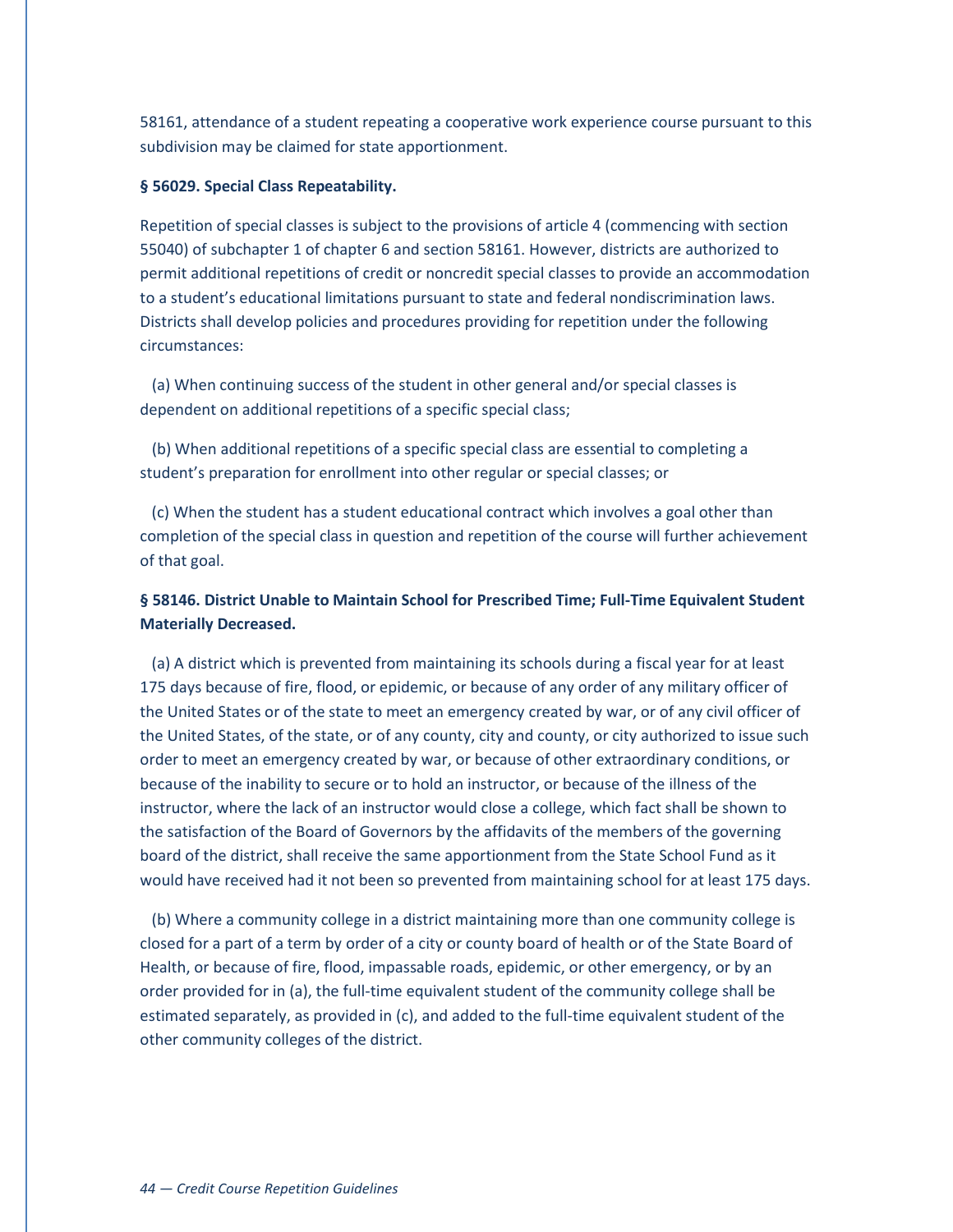(c) Whenever the full-time equivalent student of any district during any fiscal year has been materially decreased during any fiscal year because of:

(1) fire,

(2) flood,

(3) impassable roads,

(4) an epidemic,

 (5) the imminence of a major safety hazard as determined by the local law enforcement agency,

(6) a strike involving transportation services to students provided by a nondistrict entity,

 (7) the unavailability of classroom facilities leased by the district where the unavailability commences July 1, 2005, or thereafter and is caused by extraordinary factors wholly external to and beyond the control of the district, or

 (8) an order provided for in (a). The facts demonstrating the applicability of one of the circumstances described in this subdivision shall be established to the satisfaction of the Chancellor by affidavits of the members of the governing board of the district. The funding workload measures of the district for the fiscal year shall be estimated by the Board of Governors in such manner as to credit to the district from the State School Fund approximately the total which would have been credited to the district had the emergency not occurred or had the order not been issued. The provisions of this section shall apply to any funding workload measure which occurs during any part of a fiscal year.

 (d) As a condition to receiving the credit under subdivision (c), the district must demonstrate to the satisfaction of the Chancellor that it made good faith efforts to seek alternate facilities that were unaffected by the circumstances described in subdivision (c).

 (e) No credit under subdivision (c) will be allowed for the unavailability of facilities for more than one full term beyond the beginning of the circumstances described in subdivision (c) unless authorized by the Board of Governors.

#### <span id="page-48-0"></span>**§ 58161. Apportionment for Course Enrollment.**

 (a) A community college district may claim the attendance of students for enrollments in credit courses for state apportionment only if so authorized by this section and if all other requirements of this division are satisfied. For purposes of this section, the definition of enrollment found in section 55000 shall apply.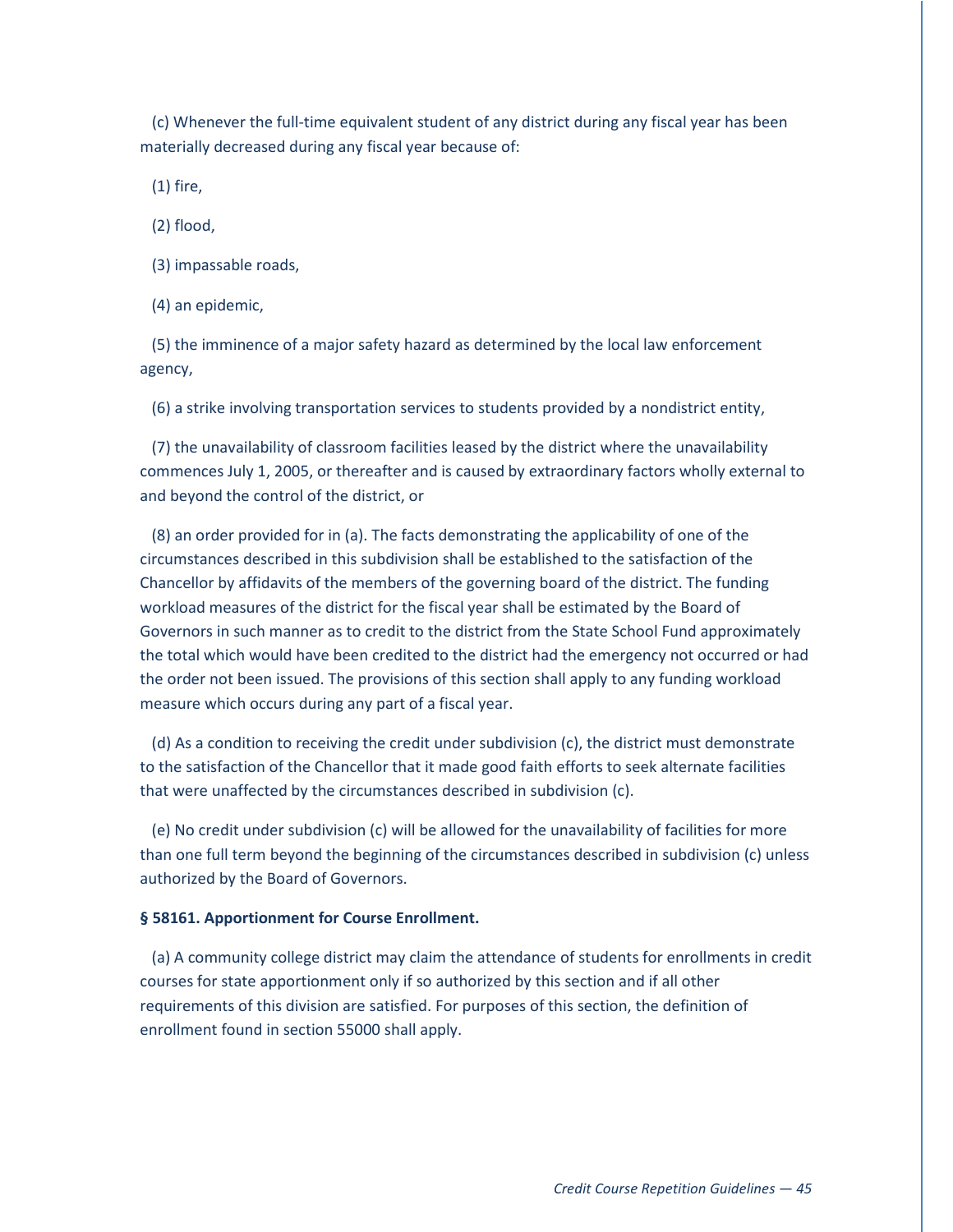<span id="page-49-3"></span> (b) A district may claim state apportionment for an enrollment in a credit course for the attendance of a student who receives a satisfactory grade, as defined in section 55000, one time unless an exception applies.

<span id="page-49-0"></span> (c) A district may claim state apportionment for the attendance of students for enrollments totaling a maximum of three times per credit course and if all other requirements of this division are satisfied.

<span id="page-49-1"></span> $(d)(1)$  Notwithstanding subdivisions (b) and (c) of this section, a district may claim state apportionment for the attendance of students for enrollments in credit courses designated as repeatable, as provided in section 55041, as defined in section 55000, for no more than four times for semester courses or six times for quarter courses. This limitation applies even if a student receives a substandard grade or "W" during one or more of the enrollments in such a course.

 (2) Notwithstanding subdivisions (b) and (c) of this section, a district may claim state apportionment for the attendance of students in active participatory credit courses that are related in content, in physical education, visual arts or performing arts, as provided in section 55040 (c), for no more than four times for semester courses or six times for quarter courses. This limitation applies even if a student receives a substandard grade or "W" during one or more of the enrollments in such a course.

<span id="page-49-4"></span> (e) Notwithstanding subdivisions (b), (c), (d) and (e) of this section, a district may claim state apportionment for one additional enrollment if all other requirements of this division are met and only in the following circumstances:

<span id="page-49-2"></span> (1) The attendance of a student for an enrollment in a credit course resulting in that student's repetition of the credit course because the district determines pursuant to section 55043 that there has been a significant lapse of time of no less than 36 months since the student previously successfully completed the course, unless an exception to the 36 month requirement applies.

 (2) The attendance of a student for an enrollment in a credit course which is a repetition of the credit course pursuant to section 55045 due to extenuating circumstances, if such credit course is not designated as repeatable pursuant to section 55041.

 (f) Notwithstanding subdivisions (b), (c) and (d) of this section, a district may claim state apportionment for the attendance of students in credit courses for enrollments in the credit courses without limitation if all other requirements of this division are met and in the following circumstances:

<span id="page-49-5"></span> (1) The attendance of a student in legally mandated training as provided in section 55040(b)(8).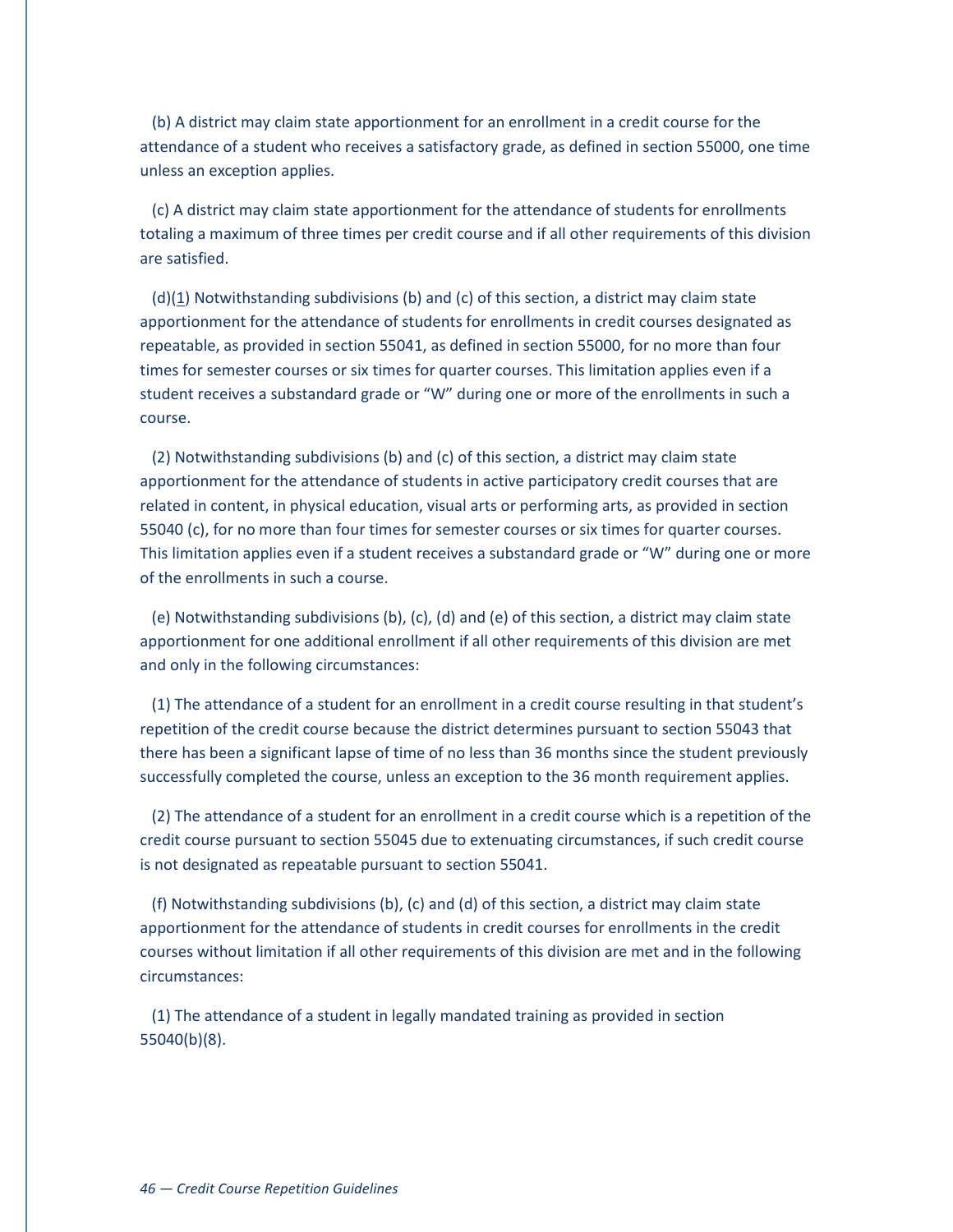<span id="page-50-6"></span> (2) The attendance of a student with a disability may be claimed for state apportionment for each enrollment by that student in a credit special class as a disability-related accommodation which is justified by one of the circumstances described in section 56029.

<span id="page-50-4"></span> (3) Except for active participatory courses in physical education, visual arts, and performing arts, the attendance of a student for each enrollment in a portion of a variable unit openentry/open-exit credit course, that is necessary for the student to complete one time the entire curriculum of the course as described in the course outline of record, may be counted for state apportionment only to the extent that repetition of such courses is permitted pursuant to section 55044.

<span id="page-50-5"></span> (4) The attendance of a student for each enrollment in a cooperative work experience course pursuant to section 55253.

<span id="page-50-1"></span> (5) The attendance of a student withdrawing as a result of extraordinary conditions pursuant to section 55024(a)(10).

<span id="page-50-2"></span> (6) The attendance of a student receiving a military withdrawal ("MW") pursuant to section 55024(d)(1).

<span id="page-50-0"></span> (7) The attendance of a student withdrawing as a result of discriminatory treatment pursuant to section 55024(a)(8).

<span id="page-50-7"></span> (8) The attendance of a student in a course as a result of a change in industry or licensure standards such that repetition of the course is necessary for employment or licensure as set forth in section 55040(b)(9).

 (g) To the extent permitted by article 4 of subchapter 1 of chapter 6, a district may permit enrollment in credit courses beyond the limits set forth in this section, but such additional enrollments may not be claimed for state apportionment.

#### <span id="page-50-3"></span>**§ 58162. Intercollegiate Athletics.**

 (a) State apportionment may be claimed for the attendance of students enrolled in approved courses of intercollegiate athletics, as defined in section 55000, which are otherwise eligible for state assistance.

 (b) State apportionment for students in courses of intercollegiate athletics shall not be claimed for more than 350 hours of attendance for each enrolled student in each fiscal year for each sport in which the student participates. Of the 350 hours of attendance, no more than 175 hours can be claimed for student enrollment in courses dedicated to the sport, and no more than 175 hours can be claimed for student enrollment in courses that focus on conditioning or skill development for the sport.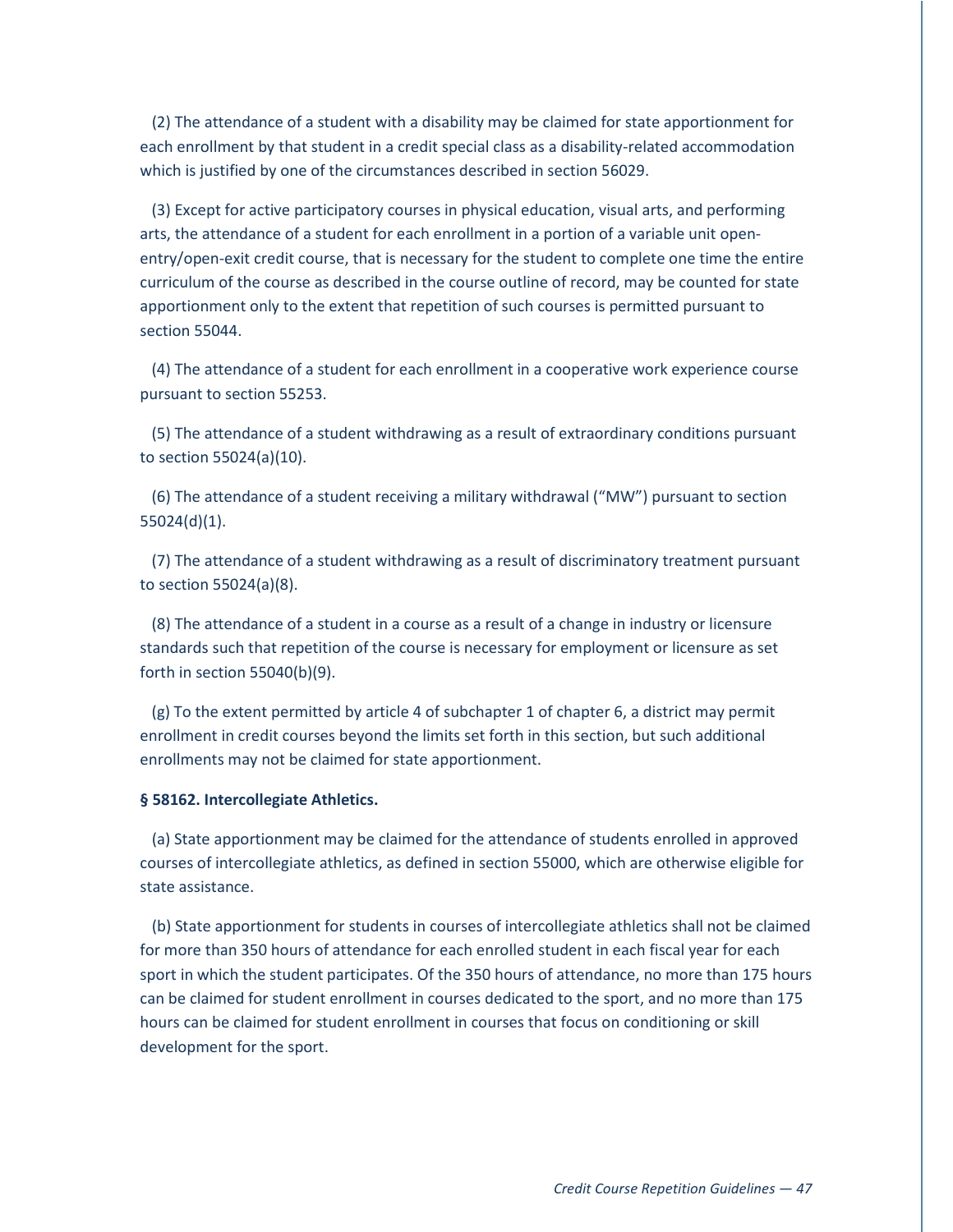## <span id="page-51-2"></span>**§ 58509. Authority of Chancellor to Waive Provisions to Accommodate Students Impacted by Extraordinary Conditions.**

 (a) Notwithstanding section 58508, a community college district may provide a full refund of enrollment fees to any student who withdrew from one or more classes, where the district finds that such withdrawal was necessary for one of the following reasons:

 (1) the college attended by the student was closed or the college was unable to provide all or substantially all of the instruction in the course or courses in which the student was enrolled due to fire, flood or other conditions qualifying for adjustment of apportionment pursuant to section 58146; or

 (2) although the district does not qualify for an apportionment adjustment pursuant to section 58146, one of the conditions enumerated in that section made it difficult or impossible for the student to attend one or more courses because the student was actively engaged in responding to the fire, flood or other condition or because such condition required the student to evacuate his or her home.

 (b) Consistent with section 55024, a community college district need not record a "W" on the academic records of a student who withdraws from one or more classes due to any of the circumstances described in subdivision (a).

 (c) The Chancellor is authorized, upon receipt of a written request from a community college district, to waive any provision of this title in order to accommodate students affected by any of the circumstances described in subdivision (a).

#### <span id="page-51-0"></span>**§ 59025. Class 3-Disposable Records.**

All records, other than Continuing Records, not classified as Class 1-Permanent or Class 2- Optional, shall be classified as Class 3-Disposable, including, but not limited to, detail records relating to:

 (a) records basic to audit, including those relating to attendance, full-time equivalent student, or a business or financial transaction (purchase orders, invoices, warrants, ledger sheets, canceled checks and stubs, student body and cafeteria fund records, etc.), and detail records used in the preparation of any other report; and

(b) periodic reports, such as daily, weekly, and monthly reports, bulletins, and instructions.

#### <span id="page-51-1"></span>**§ 59026. Retention Period.**

 (a) Generally, a Class 3-Disposable record, unless otherwise specified in this Subchapter, should be destroyed during the third college year after the college year in which it originated (e.g., 1993-94 plus 3 = 1996-97). Federal programs, including various student aid programs, may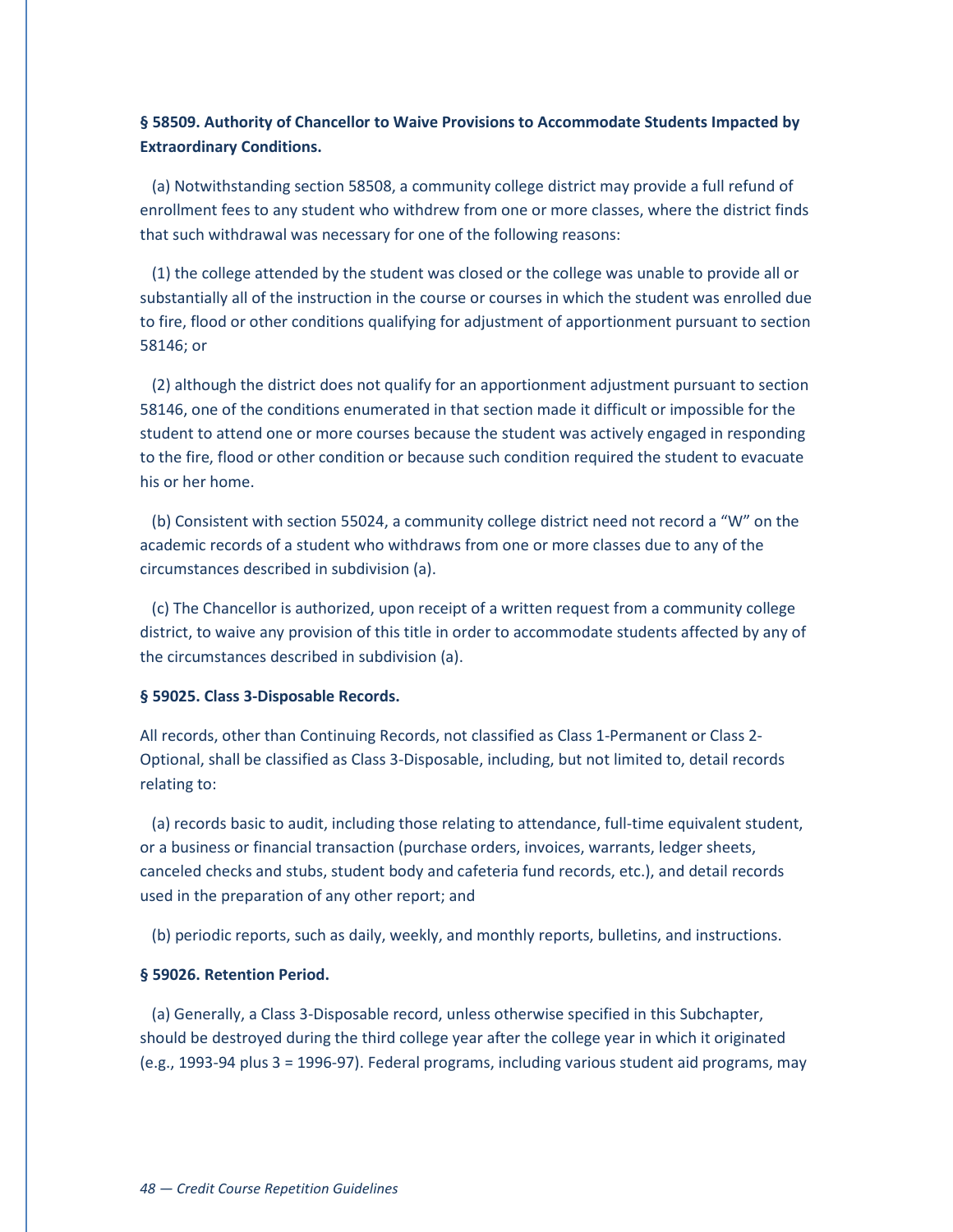require longer retention periods and such program requirements shall take precedence over the requirements contained herein.

 (b) With respect to records basic to an audit, a Class 3-Disposable record shall not be destroyed until after the third July 1 succeeding the completion of the audit required by Education Code Section 84040 or of any other legally required audit, or that period specified by Section 59118, or after the ending date of any retention period required by any agency other than the State of California, whichever date is later.

 (c) With respect to continuing records, a continuing record shall not be destroyed until the third year after it has been classified as Class 3-Disposable.

#### <span id="page-52-0"></span>**§ 59300. Purpose.**

The purpose of this subchapter is to implement the provisions of California Government Code sections 11135 through 11139.5, the Sex Equity in Education Act (Ed. Code § 66250 et seq.), title VI of the Civil Rights Act of 1964 (42 U.S.C. § 2000d), title IX of the Education Amendments of 1972 (20 U.S.C. § 1681), section 504 of the Rehabilitation Act of 1973 (29 U.S.C. § 794), the Americans with Disabilities Act of 1990 (42 U.S.C. § 12100 et seq.) and the Age Discrimination Act (42 U.S.C. § 6101), to the end that no person in the State of California shall, in whole or in part, on the basis of ethnic group identification, national origin, religion, age, sex or gender, race, color, ancestry, sexual orientation, or physical or mental disability, or on the basis of these perceived characteristics or based on association with a person or group with one or more of these actual or perceived characteristics, be unlawfully denied full and equal access to the benefits of, or be unlawfully subjected to discrimination under any program or activity that is administered by, funded directly by, or that receives any financial assistance from, the Chancellor or Board of Governors of the California Community Colleges.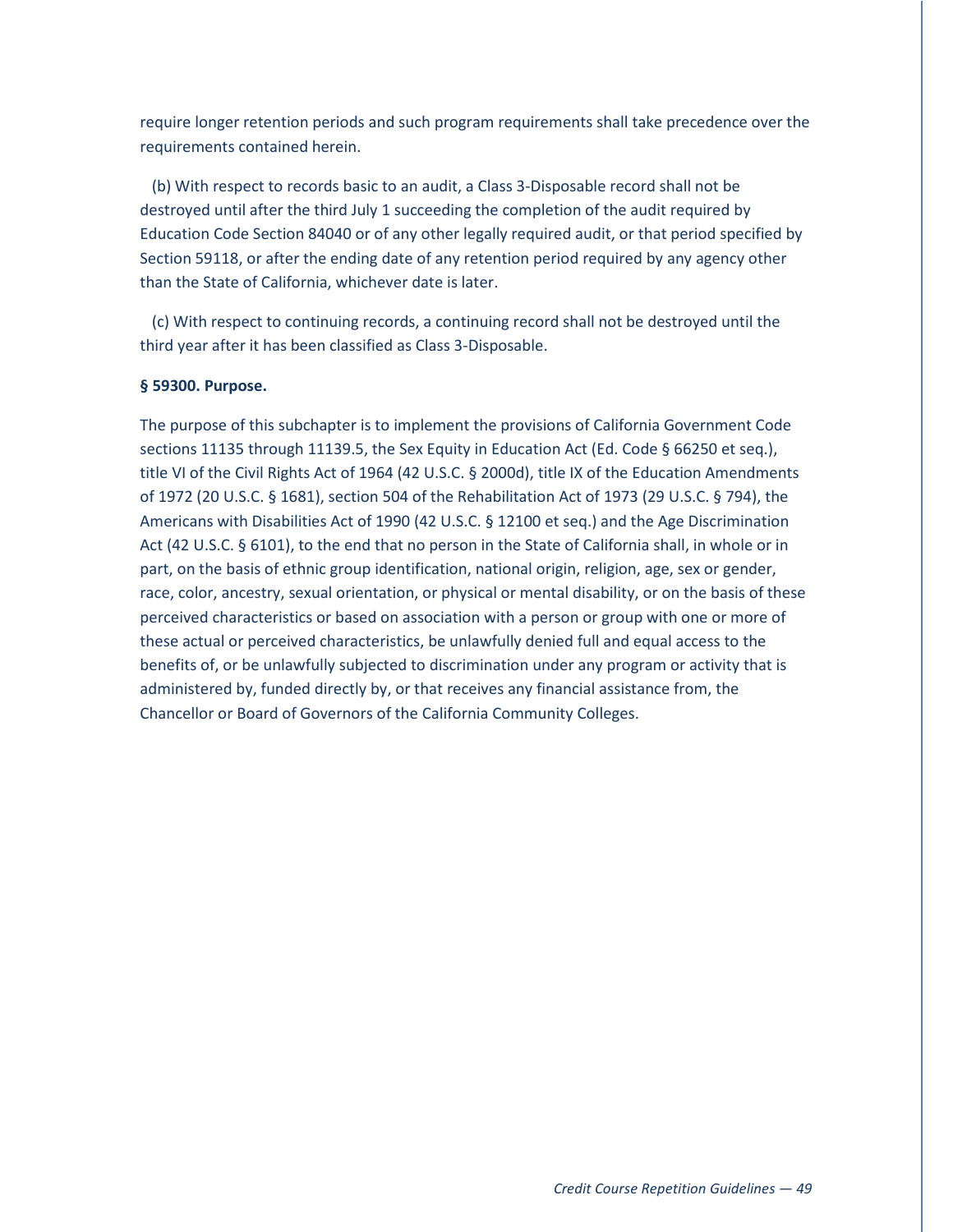#### **Appendix B – Summary Tables**

<span id="page-53-0"></span>These four tables summarize the circumstances in which district policy may permit a student to repeat a credit course. The first table summarizes when additional enrollments are permitted if the student previously took the credit course and received a satisfactory grade. The second table summarizes when additional enrollments are permitted if the student previously took the credit course and did not receive a satisfactory grade. As these two tables demonstrate, under some circumstances the student can repeat the credit course regardless of whether the student received a satisfactory grade on the previous enrollment. The third table summarizes the limited types of credit courses a governing board of a district may designate as repeatable. The fourth table summarizes the number of times district policy may permit student enrollment in credit courses that are active participatory courses in physical education, visual arts, or performing arts that are related in content.

Please keep in mind when using these tables that the information is necessarily incomplete as it is simply a summation of the laws affecting multiple enrollments. These tables are intended to be read in conjunction with the attached guidelines. The tables and guidelines must also be read in conjunction with the applicable title 5 regulations and district policy. In the event district policy is more restrictive than may be permitted pursuant to the regulations, district policy must be followed. However, in no case may district policy allow more enrollments than allowed pursuant to the regulations.

#### A couple of notes about the tables:

The student limit column specifies the maximum number of times district policy can permit a student to enroll in a credit course. The apportionment limit column specifies the enrollments the district can claim for apportionment. In some cases the law allows the district to permit a student to enroll in a course more times than it is eligible to claim for apportionment.

"S" refers to enrollments in courses offered on a semester system and "q" refers to enrollments in courses offered on a quarter system. Thus, +1 s/q indicates that districts operating on a semester or quarter system may adopt a policy allowing for one additional enrollment, whereas 4s/6q indicates that districts operating on a semester system may allow for a maximum of four enrollments, and districts operating on a quarter system may allow for a maximum of six enrollments.

Even where regulations and district policy allows a prior grade and credit to be disregarded in computing the student's GPA, all prior course work (except for two types of withdrawals as explained in detail in the guidelines) must remain legible on the student's academic record, thereby ensuring a true and complete academic history. (§ 55040(d).)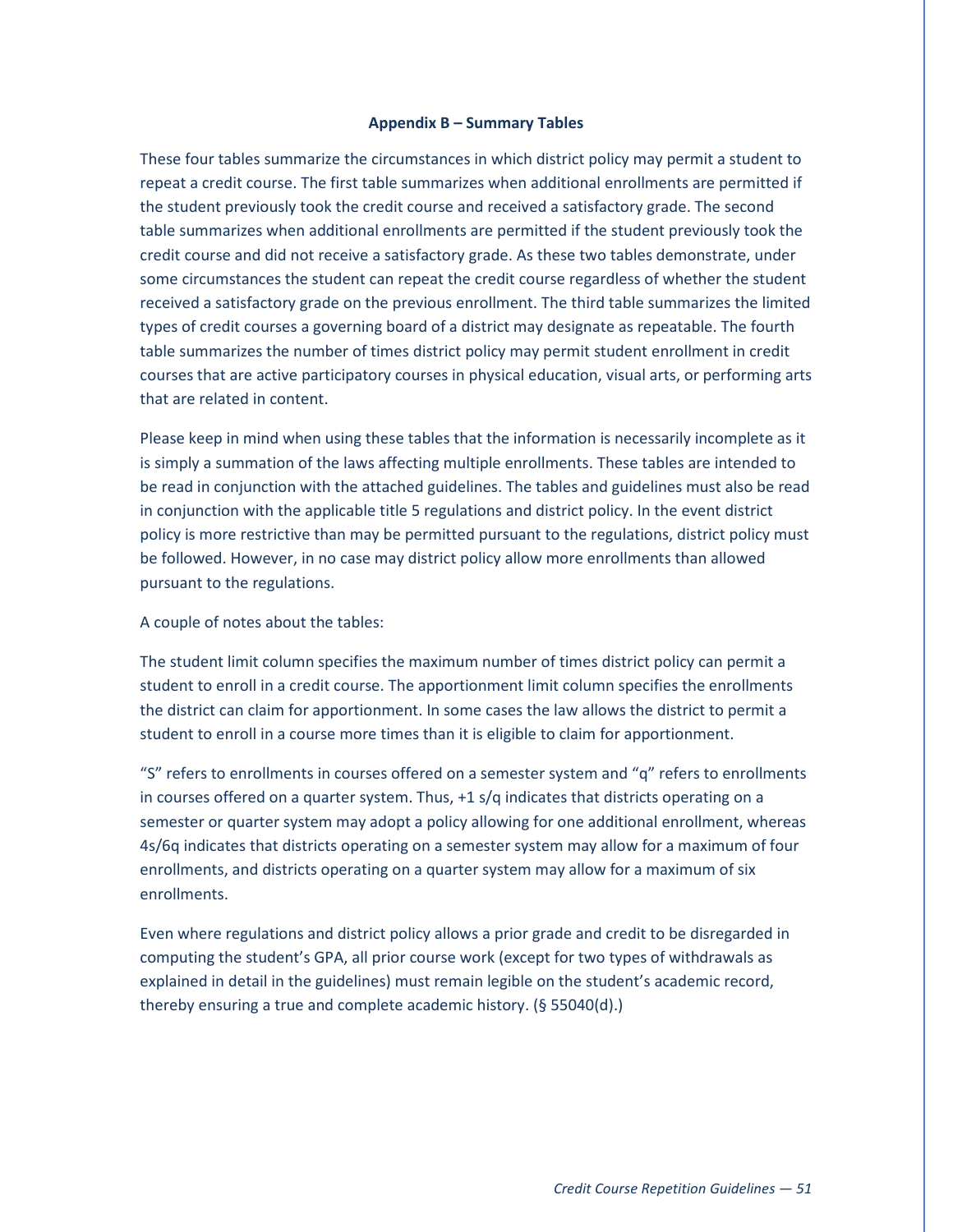# **Table 1: Satisfactory Grade Received**

**Limitations on additional enrollments in the same credit course where student receives a satisfactory grade on previous enrollment.**

<span id="page-54-0"></span>

| <b>Rule Type</b>                                                                                               | <b>Explanation</b>                                                                                                                                                                                                                                                                                                       | <b>Student limit</b>                                                   | <b>Apportionment limit</b>              | <b>GPA/Credit</b>                                                                                                                                   | Other info.                                                                                                                                                                                      |
|----------------------------------------------------------------------------------------------------------------|--------------------------------------------------------------------------------------------------------------------------------------------------------------------------------------------------------------------------------------------------------------------------------------------------------------------------|------------------------------------------------------------------------|-----------------------------------------|-----------------------------------------------------------------------------------------------------------------------------------------------------|--------------------------------------------------------------------------------------------------------------------------------------------------------------------------------------------------|
| General rule                                                                                                   | A student earning a satisfactory grade may not<br>enroll in that course again unless an exception<br>applies.                                                                                                                                                                                                            | 1 s/q                                                                  | 1 s/q<br>§ 58161(b)                     | All grades and credits<br>received count in<br>computing GPA. All<br>work must remain<br>legible on the student's<br>academic record.<br>\$55040(d) | See additional limitations for<br>courses that are related in<br>content at the end of this<br>table.                                                                                            |
|                                                                                                                | Exceptions that permit district policy to allow for additional enrollments:                                                                                                                                                                                                                                              |                                                                        |                                         |                                                                                                                                                     |                                                                                                                                                                                                  |
| Repeatable<br>courses<br>§§ 55040(b)(2),<br>55041                                                              | District policy may permit students to enroll<br>multiple times in courses designated by the<br>district as repeatable. Districts may only designate<br>three types of courses as repeatable. See table 3.                                                                                                               | See table 3.                                                           | See table 3.                            | See table 3.                                                                                                                                        | See table 3.                                                                                                                                                                                     |
| Significant lapse<br>of time<br>§§ 55040(b)(3),<br>55043                                                       | District policy may permit a student to enroll in a<br>course again due to a significant lapse of time. See<br>the guidelines for what constitutes a significant<br>lapse of time.                                                                                                                                       | No specific limit.                                                     | $+1$ s/q<br>\$58161(e)(1)               | District policy may<br>permit previous grade<br>and credit to be<br>disregarded in<br>computing GPA.<br>\$55043(c)                                  | See table 4 for additional<br>limitations for active<br>participatory courses in<br>physical education and visual<br>or performing arts.                                                         |
| Variable unit<br>courses offered<br>on an open-<br>entry/open-exit<br><b>basis</b><br>§§ 55040(b)(4),<br>55044 | District policy may permit a student to enroll in<br>courses offered for variable units on an open-<br>entry/open exit basis as many times as necessary<br>to complete one time the entire curriculum of the<br>course. This exception does not apply to physical<br>education, visual arts, or performing arts courses. | No specific limit -<br>as necessary to<br>complete the<br>course once. | Same as student limit.<br>\$58161(f)(3) | See table 2.                                                                                                                                        | With very few exceptions<br>students cannot repeat a<br>portion of the course. See<br>guidelines. § 55044(a)(1)-(4)                                                                              |
| Extenuating<br>circumstances<br>§§ 55040(b)(5),<br>55045                                                       | District policy may permit a student who has<br>earned a satisfactory or substandard grade to<br>petition to repeat a course due to an extenuating<br>circumstance. See guidelines for what constitutes<br>extenuating circumstances.                                                                                    | No specific limit.                                                     | $+1$ s/q<br>\$58161(e)(2)               | District policy may<br>allow previous grade<br>and credit to be<br>disregarded in<br>computing the<br>student's GPA.<br>\$55045(b)                  | This exception does not apply<br>to courses designated as<br>repeatable.<br>Student must have received<br>an evaluative symbol, i.e., a<br>substandard or passing grade,<br>on prior enrollment. |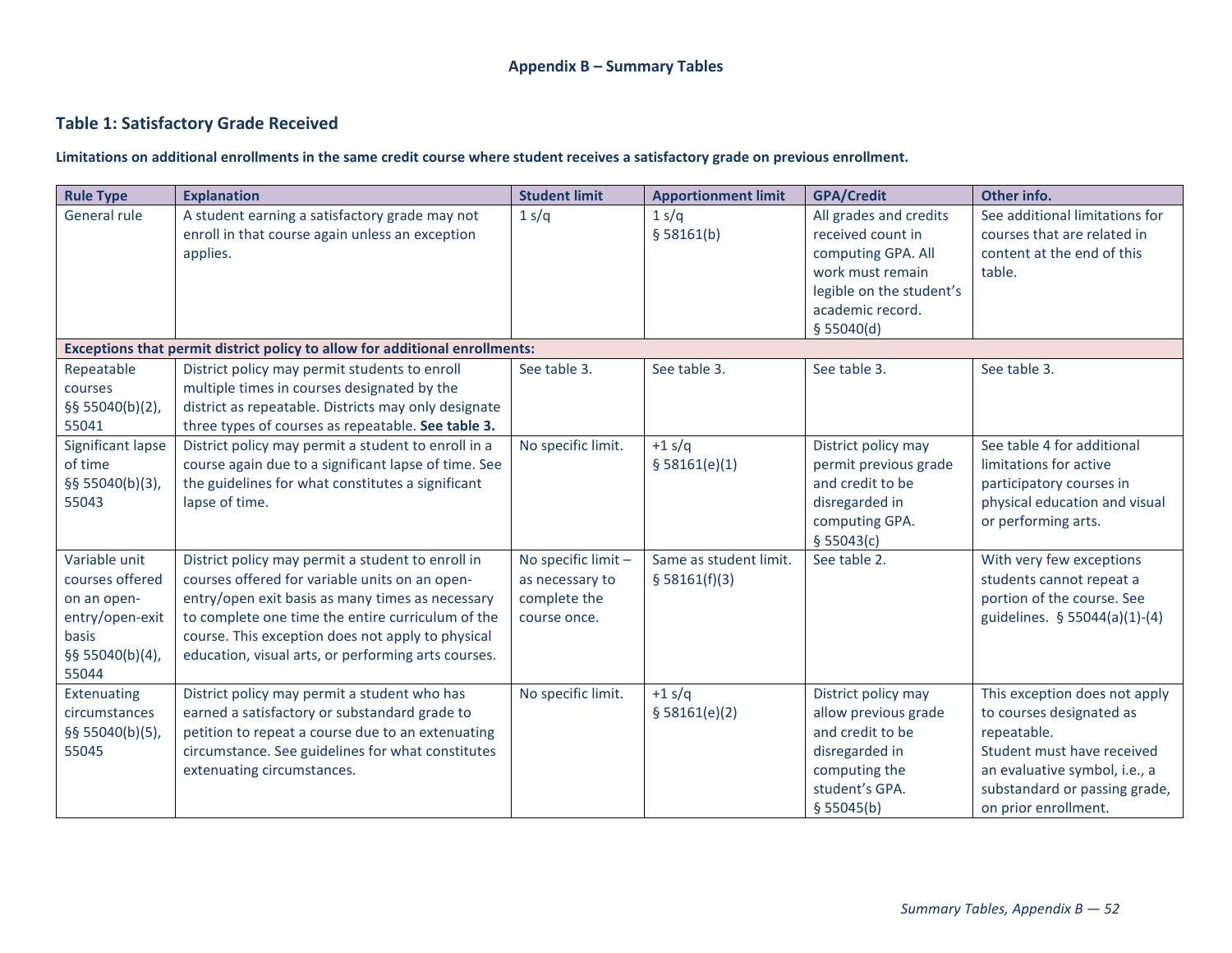# **Table 1: Satisfactory Grade Received (Continued)**

<span id="page-55-0"></span>

| <b>Rule Type</b> | <b>Explanation</b>                                                                                                                         | <b>Student limit</b> | <b>Apportionment limit</b> | <b>GPA/Credit</b>         | Other info.                     |
|------------------|--------------------------------------------------------------------------------------------------------------------------------------------|----------------------|----------------------------|---------------------------|---------------------------------|
|                  | Exceptions that permit district policy to allow for additional enrollments (cont.):                                                        |                      |                            |                           |                                 |
| Occupational     | District policy may permit a student to enroll                                                                                             | No specific limit    | Same as student            | District policy may NOT   | Occupational work experience    |
| work             | more than once, even if the student earned a                                                                                               | for this course;     | limit.                     | allow previous grade(s)   | and general work experience     |
| experience       | satisfactory grade, in an occupational work                                                                                                | however, see         | \$58161(f)(4)              | and credit(s) to be       | are distinct types of           |
| \$55040(b)(6)    | experience course if the college offers only one                                                                                           | guidelines for       |                            | disregarded in            | cooperative work experience.    |
|                  | course in occupational work experience in a given                                                                                          | other limits that    |                            | computing the student's   | The exception that allows for   |
|                  | field and that course is not offered as a variable                                                                                         | affect students'     |                            | GPA. §§ 55021(b),         | additional enrollments applies  |
|                  | unit open-entry/open-exit course.                                                                                                          | enrollments.         |                            | 55040(b)(6)               | only to occupational work.      |
|                  |                                                                                                                                            | § 55253              |                            |                           | See guidelines.                 |
| Students with    | District policy must permit a student with a                                                                                               | No specific limit.   | Same as student            | District policy may allow |                                 |
| disabilities     | disability to enroll multiple times in classes                                                                                             |                      | limit.                     | prior grade to be         |                                 |
| repeating a      | designated as "special classes" as a disability-                                                                                           |                      | \$58161(f)(2)              | disregarded in            |                                 |
| special class    | related accommodation for a reason specified in                                                                                            |                      |                            | computing the student's   |                                 |
| \$55040(b)(7)    | § 56029.                                                                                                                                   |                      |                            | GPA.                      |                                 |
| Legally          | District policy may permit a student to re-enroll in                                                                                       | No specific limit.   | Same as student            | District policy may NOT   | See guidelines regarding audit  |
| mandated         | a course that it determines to be required by                                                                                              |                      | limit.                     | allow previous grade(s)   | documentation required.         |
| \$55040(b)(8)    | statute or regulation as a condition of that                                                                                               |                      | \$58161(f)(1)              | and credit(s) to be       |                                 |
|                  | student's paid or volunteer employment.                                                                                                    |                      |                            | disregarded in            |                                 |
|                  | \$55000(k).                                                                                                                                |                      |                            | computing the student's   |                                 |
|                  |                                                                                                                                            |                      |                            | GPA. § 55021(b)           |                                 |
| Significant      | District policy may permit a student to petition                                                                                           | No specific limit.   | Same as student            | District policy may NOT   | See guidelines regarding audit  |
| change in        | the district to re-enroll in a course if: 1) there has                                                                                     |                      | limit.                     | allow previous grade(s)   | documentation required.         |
| industry or      | been a significant change in industry or licensure                                                                                         |                      | \$58161(f)(8)              | and credit(s) to be       |                                 |
| licensure        | standards since the student previously took the                                                                                            |                      |                            | disregarded in            |                                 |
| standards        | course, and 2) the student must take the course                                                                                            |                      |                            | computing the student's   |                                 |
| \$55040(b)(9)    | again for employment or licensure.                                                                                                         |                      |                            | GPA. § 55021(b)           |                                 |
|                  | Additional limitations - active participatory courses in physical education, visual arts, or performing arts, that are related in content: |                      |                            |                           |                                 |
| Courses related  | District policy must further limit enrollment of                                                                                           | See table 4.         | See table 4.               | See table 4.              | See table 4 and the guidelines  |
| in content       | students in courses that are active participatory                                                                                          |                      |                            |                           | regarding what constitutes      |
| \$55040(c)       | courses in physical education, visual arts, or                                                                                             |                      |                            |                           | active participatory courses in |
|                  | performing arts.                                                                                                                           |                      |                            |                           | physical education and visual   |
|                  |                                                                                                                                            |                      |                            |                           | arts or performing arts.        |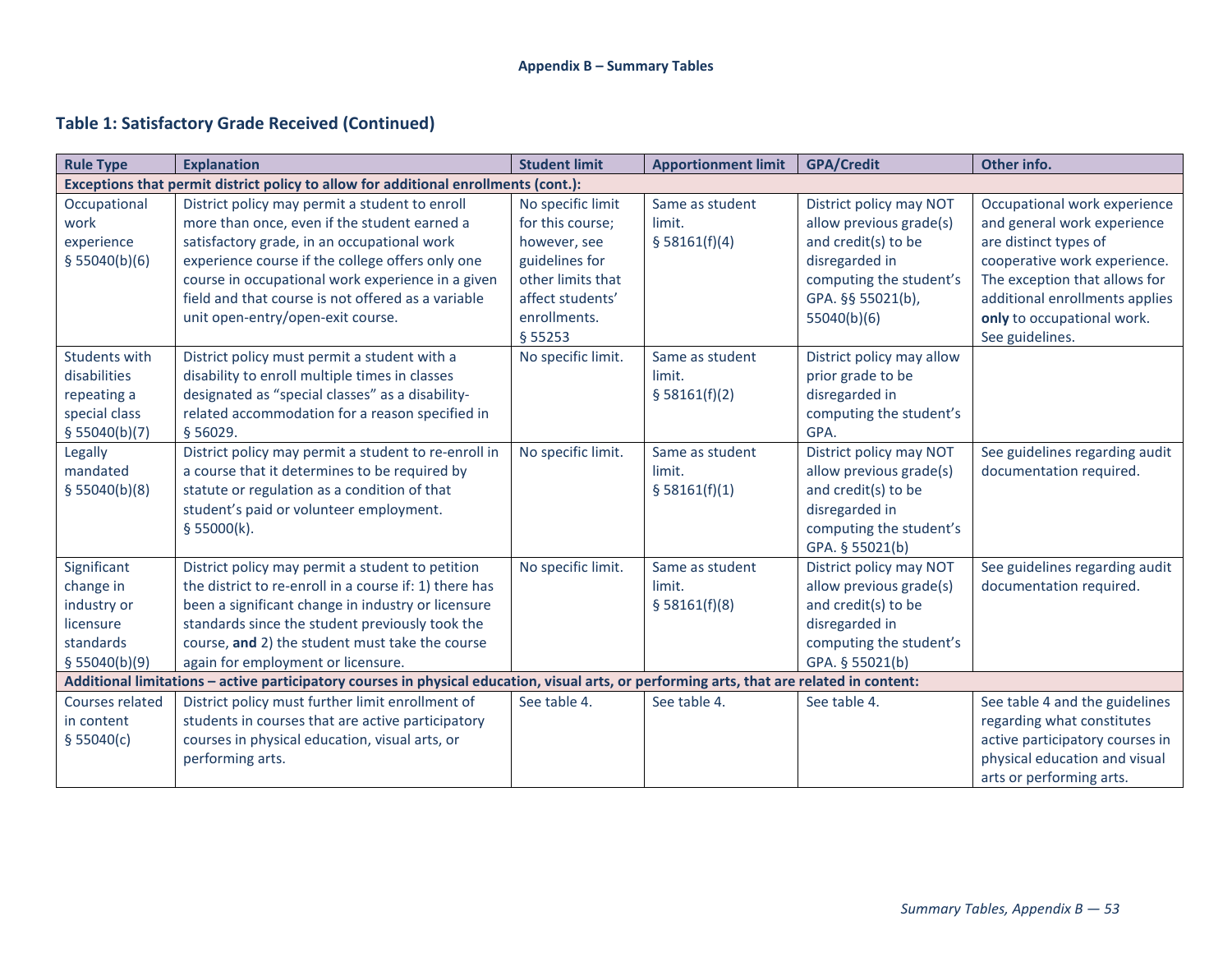# **Table 2: Satisfactory Grade NOT Received**

**Additional enrollment limitations in the same credit course when student does not receive satisfactory grade on prior enrollment.**

| <b>Rule Type</b> | <b>Explanation</b>                                                                                          | <b>Student limit</b>              | <b>Apportionment limit</b>         | <b>GPA/Credit</b>                               | Other info.                                               |
|------------------|-------------------------------------------------------------------------------------------------------------|-----------------------------------|------------------------------------|-------------------------------------------------|-----------------------------------------------------------|
| General rule     | District policy may permit a student not receiving<br>a satisfactory grade (as defined in $\S$ 55000(w)) to | Except as<br>specified below,     | Up to $3 s/q$<br>enrollments TOTAL | Varies depending upon<br>circumstances allowing | See guidelines regarding<br>exceptions to the requirement |
|                  | enroll in the credit course again under specified                                                           | total enrollments                 | (including                         | the additional                                  | that all course work be clearly                           |
|                  | circumstances.                                                                                              | (which include                    | enrollments where a                | enrollment. In almost all                       | indicated on student's                                    |
|                  |                                                                                                             | evaluative and                    | W is recorded),                    | circumstances the                               | permanent academic record.                                |
|                  |                                                                                                             | nonevaluative                     | except as specified                | student's permanent                             |                                                           |
|                  |                                                                                                             | marks) may not                    | below.                             | academic record must                            |                                                           |
|                  |                                                                                                             | exceed 3 s/q.                     |                                    | clearly indicate all                            |                                                           |
|                  |                                                                                                             |                                   |                                    | course work insuring a                          |                                                           |
|                  |                                                                                                             |                                   |                                    | true and complete                               |                                                           |
|                  |                                                                                                             |                                   |                                    | academic history.                               |                                                           |
|                  | Circumstances that permit district policy to allow for additional enrollment(s):                            |                                   |                                    |                                                 |                                                           |
| Alleviate        | District policy may permit a student whose prior                                                            | 3 s/q total                       | 3 s/q total                        | District policy may                             | Withdrawals and repetitions                               |
| substandard      | enrollment resulted in a substandard grade to re-                                                           | enrollments + 1                   | enrollments.                       | permit only the first two                       | to alleviate substandard                                  |
| academic work    | enroll in the same course. Substandard academic                                                             | s/q more                          | \$58161(c)                         | substandard grades to                           | academic work count towards                               |
| §§ 55040(b)(2),  | grades include the grading symbols D, F, FW, NP,                                                            | enrollment                        |                                    | be excluded in                                  | the student's limit and the                               |
| 55042            | or NC (as defined in section 55023) recorded on                                                             | pursuant to                       |                                    | computing the student's                         | apportionment limit.                                      |
|                  | the student's transcript.                                                                                   | petition.                         |                                    | GPA.                                            |                                                           |
|                  |                                                                                                             | \$55042(b)                        |                                    |                                                 |                                                           |
| Withdrawal       | District policy may permit a student who<br>withdrew from a course and received a W to                      | 3 s/q total                       | 3 s/q total                        | The W shall not be used                         | See guidelines for                                        |
| § 55024          | enroll again in the credit course.                                                                          | enrollments, +1<br>s/q enrollment | enrollments.<br>\$58161(c)         | in calculating GPA, but<br>must be used in      | circumstances in which<br>district policy may permit      |
|                  |                                                                                                             | pursuant to                       |                                    | determining probation                           | withdrawal on the fourth                                  |
|                  |                                                                                                             | petition.                         |                                    | and dismissal (with a                           | enrollment and specific types                             |
|                  |                                                                                                             | \$55024(a)(9)                     |                                    | few exceptions).                                | of withdrawals (e.g., Military                            |
|                  |                                                                                                             | (Reminder:                        |                                    | \$55024(a)(7)                                   | withdrawals, withdrawals due                              |
|                  |                                                                                                             | withdrawals from                  |                                    |                                                 | to extraordinary condition                                |
|                  |                                                                                                             | courses as well as                |                                    |                                                 | etc) §§ 55024(a)(9), 58509,                               |
|                  |                                                                                                             | repetitions of                    |                                    |                                                 | 55024 (a)(7), (a)(10) and (d)                             |
|                  |                                                                                                             | courses are                       |                                    |                                                 |                                                           |
|                  |                                                                                                             | enrollments, and                  |                                    |                                                 |                                                           |
|                  |                                                                                                             | count toward the                  |                                    |                                                 |                                                           |
|                  |                                                                                                             | total enrollment                  |                                    |                                                 |                                                           |
|                  |                                                                                                             | limitation.)                      |                                    |                                                 |                                                           |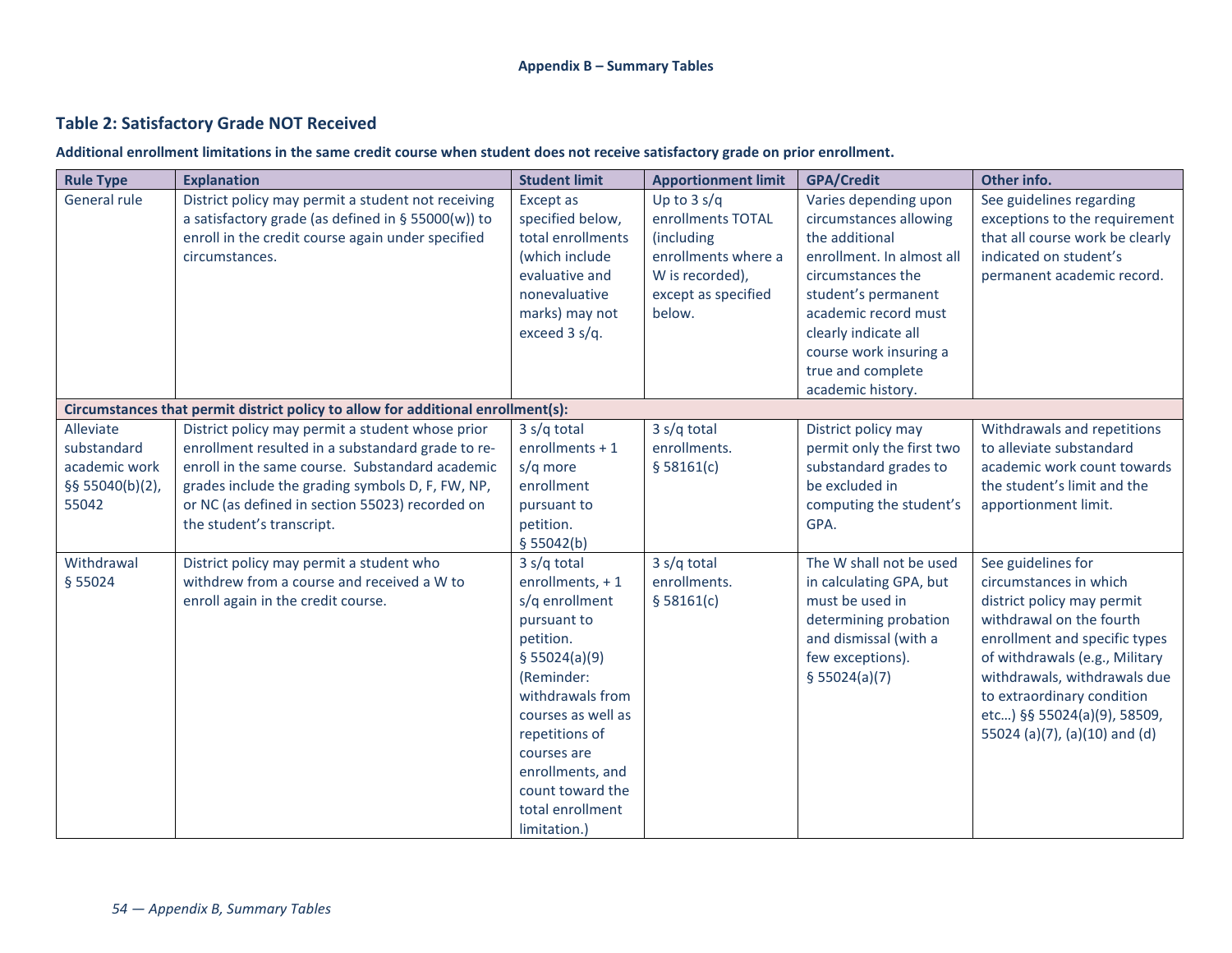# **Table 2: Satisfactory Grade NOT Received (Continued)**

| <b>Rule Type</b>                                                                                           | <b>Explanation</b>                                                                                                                                                                                                                                                                                                                                                                       | <b>Student limit</b>                                                                                                                                      | <b>Apportionment limit</b>                                                                                                                                                                 | <b>GPA/Credit</b>                                                                                                                                                                     | Other info.                                                                                                                                                                                                                                                                                  |  |  |
|------------------------------------------------------------------------------------------------------------|------------------------------------------------------------------------------------------------------------------------------------------------------------------------------------------------------------------------------------------------------------------------------------------------------------------------------------------------------------------------------------------|-----------------------------------------------------------------------------------------------------------------------------------------------------------|--------------------------------------------------------------------------------------------------------------------------------------------------------------------------------------------|---------------------------------------------------------------------------------------------------------------------------------------------------------------------------------------|----------------------------------------------------------------------------------------------------------------------------------------------------------------------------------------------------------------------------------------------------------------------------------------------|--|--|
| Circumstances that permit district policy to allow for additional enrollment(s) (cont.):                   |                                                                                                                                                                                                                                                                                                                                                                                          |                                                                                                                                                           |                                                                                                                                                                                            |                                                                                                                                                                                       |                                                                                                                                                                                                                                                                                              |  |  |
| Repeatable<br>courses*<br>§§ 55040(b)(1),<br>55041                                                         | District policy may permit students to enroll<br>multiple times in courses designated by the<br>district as repeatable. Districts may only designate<br>three types of courses as repeatable. See table 3<br>below.                                                                                                                                                                      | See table 3.                                                                                                                                              | See table 3.                                                                                                                                                                               | If student re-enrolls in a<br>repeatable course to<br>alleviate a substandard<br>grade, then the most<br>recent substandard<br>grades (up to two) may<br>be alleviated.<br>\$55042(c) | See table 3.                                                                                                                                                                                                                                                                                 |  |  |
| Variable unit<br>courses offered<br>on an open-<br>entry/ open-<br>exit basis*<br>§§ 55040(b)(4),<br>55044 | District policy may permit a student to enroll in<br>variable unit courses as many times as necessary<br>to complete one time the entire curriculum of the<br>course. District policy may not permit a student to<br>enroll again in each portion except in very limited<br>circumstances. One of those circumstances is<br>alleviation of substandard work if authorized by<br>\$55042. | 3 s/q enrollments<br>in that portion of<br>the course $+1$ s/q<br>more enrollment<br>in that portion<br>pursuant to<br>petition.<br>§§ 55042(b),<br>55045 | 3 s/q enrollments in<br>that portion of the<br>course<br>§ 58161(f)(3) or 4 s/q<br>enrollments in that<br>portion of the course<br>if extenuating<br>circumstances apply.<br>\$58161(e)(2) | District policy may<br>permit the previous<br>grade and credit in the<br>portion repeated be<br>disregarded in<br>computing student's<br>GPA. § 55044(c)                              | Under no circumstances may<br>a portion of a physical<br>education, visual arts, or<br>performing arts course be<br>repeated. § 55044(b). See<br>guidelines for a discussion of<br>other limited circumstances in<br>which a portion of the course<br>may be repeated.<br>$$55044(a)(1)-(4)$ |  |  |
| Extenuating<br>circumstances*<br>§§ 55040(b)(5),<br>55045                                                  | District policy may permit a student who has<br>received a satisfactory or substandard grade to<br>petition to repeat a course due to an extenuating<br>circumstance. See guidelines for what constitutes<br>extenuating circumstances.                                                                                                                                                  | No specific limit.                                                                                                                                        | +1 s/q enrollment.<br>\$58161(e)(2)                                                                                                                                                        | District policy may allow<br>a previous grade and<br>credit to be disregarded<br>in computing the<br>student's GPA.<br>\$55045(b)                                                     | Student must have received a<br>passing or substandard grade<br>on prior enrollment.                                                                                                                                                                                                         |  |  |
| Occupational<br>work<br>experience*<br>\$55040(b)(6)                                                       | District policy may permit a student to enroll<br>more than once in an occupational work<br>experience course if the college offers only one<br>course in occupational work experience in a given<br>field and that course is not offered as a variable<br>unit open-entry/open-exit course.                                                                                             | No specific limit;<br>however, see<br><b>Guidelines for</b><br>other limits that<br>affect students'<br>enrollments.<br>§ 55253                           | Same as student<br>limit.<br>\$58161(f)(4)                                                                                                                                                 | District policy may NOT<br>allow previous grade(s)<br>and credit(s) to be<br>disregarded in<br>computing the student's<br>GPA. § 55021(b)                                             | Occupational work experience<br>and general work experience<br>are distinct types of<br>cooperative work experience.<br>The exception that allows for<br>additional enrollments applies<br>only to occupational work.<br>See Guidelines.                                                     |  |  |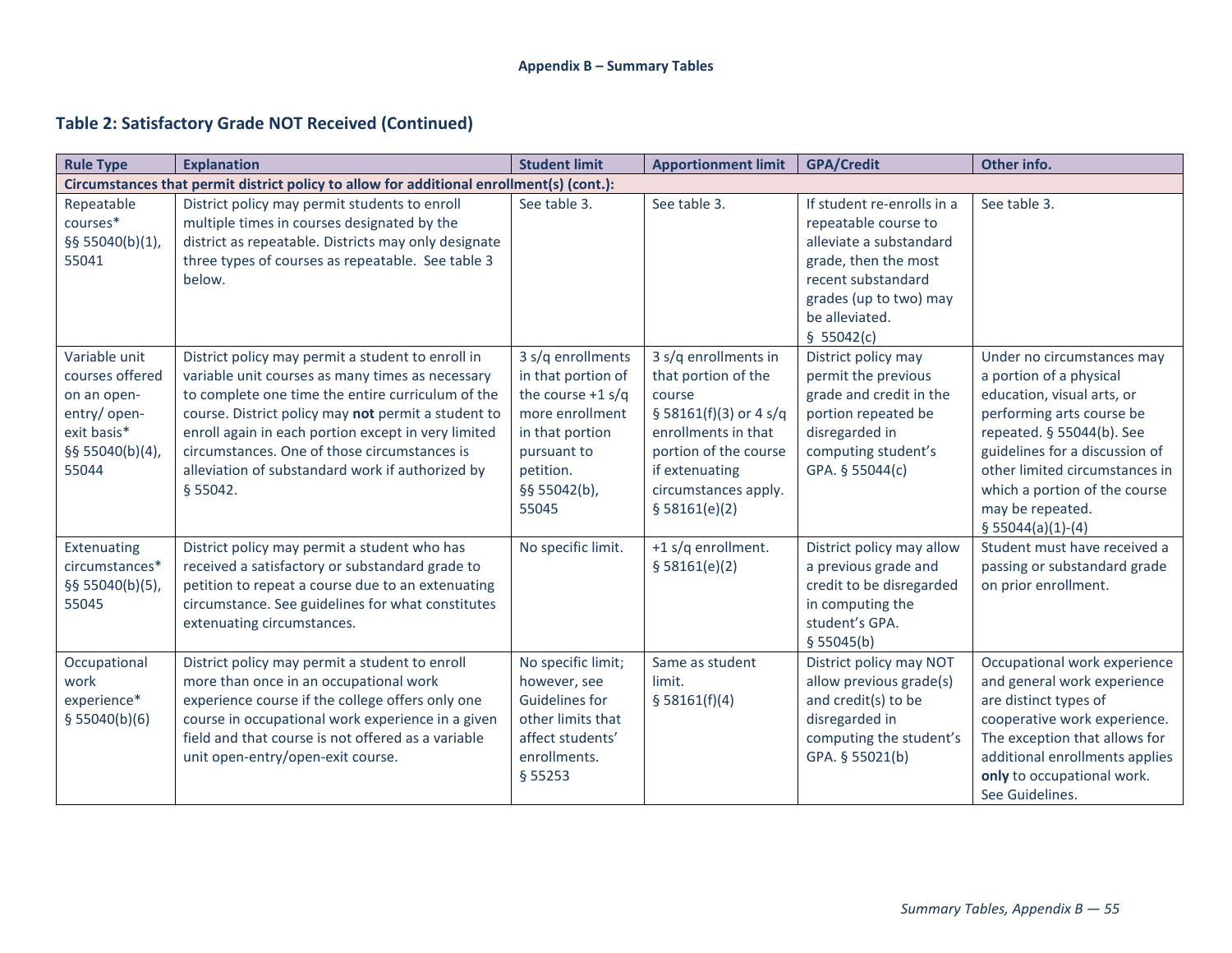# **Table 2: Satisfactory Grade NOT Received (Continued)**

| <b>Rule Type</b>                                                                                                                           | <b>Explanation</b>                                                                     | <b>Student limit</b> | <b>Apportionment limit</b> | <b>GPA/Credit</b>         | Other info.                    |  |  |  |
|--------------------------------------------------------------------------------------------------------------------------------------------|----------------------------------------------------------------------------------------|----------------------|----------------------------|---------------------------|--------------------------------|--|--|--|
|                                                                                                                                            | Circumstances that permit district policy to allow for additional enrollment(s) cont.: |                      |                            |                           |                                |  |  |  |
| Students with                                                                                                                              | District policy may permit a student with a                                            | No specific limit.   | Same as student            | District policy may allow |                                |  |  |  |
| disabilities                                                                                                                               | disability to enroll multiple times in a special class                                 |                      | limit.                     | prior grade to be         |                                |  |  |  |
| repeating a                                                                                                                                | as a disability-related accommodation for a                                            |                      | \$58161(f)(2)              | disregarded in            |                                |  |  |  |
| special class*                                                                                                                             | reason specified in § 56029.                                                           |                      |                            | computing the student's   |                                |  |  |  |
| \$55040(b)(7)                                                                                                                              |                                                                                        |                      |                            | GPA.                      |                                |  |  |  |
| Legally                                                                                                                                    | Districts may permit a student to enroll multiple                                      | No specific limit.   | Same as student            | District policy may NOT   | See guidelines regarding audit |  |  |  |
| mandated*                                                                                                                                  | times in a course that it determines to be required                                    |                      | limit.                     | allow previous grade(s)   | documentation required.        |  |  |  |
| \$55040(b)(8)                                                                                                                              | by statute or regulation as a condition of that                                        |                      | \$58161(f)(1)              | and credit(s) to be       |                                |  |  |  |
|                                                                                                                                            | student's paid or volunteer employment.                                                |                      |                            | disregarded in            |                                |  |  |  |
|                                                                                                                                            |                                                                                        |                      |                            | computing the student's   |                                |  |  |  |
|                                                                                                                                            |                                                                                        |                      |                            | GPA. § 55021(b)           |                                |  |  |  |
| Significant                                                                                                                                | District may permit a student to petition the                                          | No specific limit.   | Same as student            | District policy may NOT   | See guidelines regarding audit |  |  |  |
| change in                                                                                                                                  | district to repeat a course as a result of a                                           |                      | limit.                     | allow previous grade(s)   | documentation required.        |  |  |  |
| industry or                                                                                                                                | significant change in industry or licensure                                            |                      | \$58161(f)(8)              | and credit(s) to be       |                                |  |  |  |
| licensure                                                                                                                                  | standards such that repetition of the course is                                        |                      |                            | disregarded in            |                                |  |  |  |
| standards*                                                                                                                                 | necessary for that student's employment or                                             |                      |                            | computing the student's   |                                |  |  |  |
| \$55040(b)(9)                                                                                                                              | licensure.                                                                             |                      |                            | GPA. § 55021(b)           |                                |  |  |  |
| Additional limitations - active participatory courses in physical education, visual arts, or performing arts, that are related in content: |                                                                                        |                      |                            |                           |                                |  |  |  |
| <b>Courses</b>                                                                                                                             | District policy must further limit enrollment of                                       | See table 4.         | See table 4.               | See table 4.              | See table 4.                   |  |  |  |
| related in                                                                                                                                 | students in courses that are active participatory                                      |                      |                            |                           |                                |  |  |  |
| content                                                                                                                                    | courses in physical education, visual arts, or                                         |                      |                            |                           |                                |  |  |  |
| \$55040(c)                                                                                                                                 | performing arts.                                                                       |                      |                            |                           |                                |  |  |  |

\*With some limitations, these are circumstances in which a student can enroll in a course more than one time if either a satisfactory grade has (table 1) or has **not** (table 2) been achieved, if all other conditions for the subsequent enrollment(s) have been met.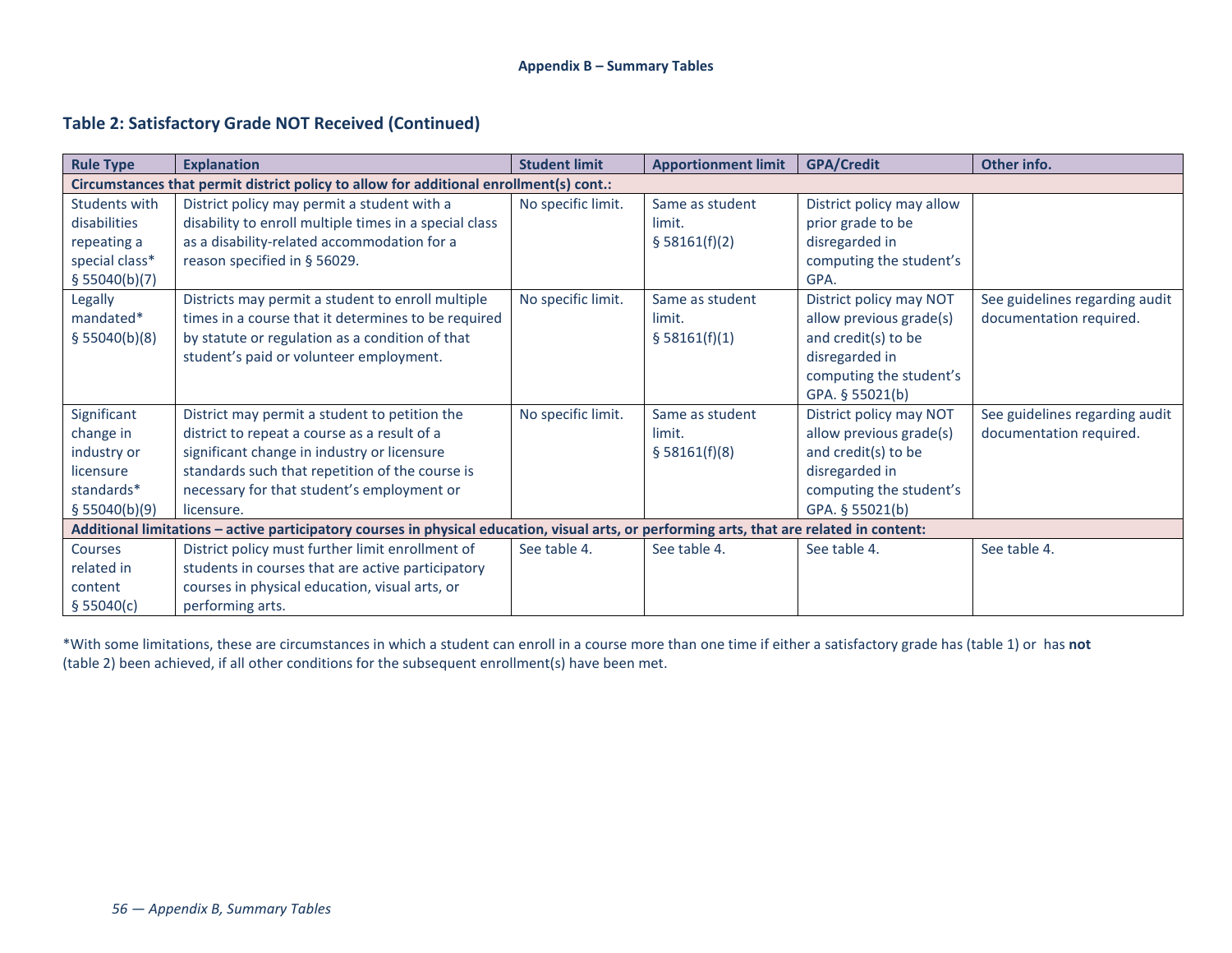# **Table 3: Repeatable Courses**

<span id="page-59-0"></span>

| <b>Rule Type</b>    | <b>Explanation</b>                                                           | <b>Student Limit</b> | <b>Apportionment Limit</b> | <b>GPA/Credit</b>       | <b>Other information</b> |
|---------------------|------------------------------------------------------------------------------|----------------------|----------------------------|-------------------------|--------------------------|
| <b>General Rule</b> | Districts may not designate courses as repeatable                            | Varies depending     | Same as student            | The grade received each |                          |
|                     | unless the course is one of the three types                                  | upon the type of     | limit.                     | time shall be included  |                          |
|                     | specified below. If one of the three types below,                            | course.              |                            | for calculating GPA.    |                          |
|                     | then district policy may designate the course as                             |                      |                            | \$55041(c)              |                          |
|                     | repeatable and students may repeat the course,                               |                      |                            |                         |                          |
|                     | even if they received a satisfactory grade on a                              |                      |                            |                         |                          |
|                     | prior enrollment.                                                            |                      |                            |                         |                          |
|                     | Types of courses that districts may designate as repeatable (§ 55041(b)(1)): |                      |                            |                         |                          |
| Courses             | A district may designate a course as repeatable if                           | See guidelines.      | 4s/6q enrollments,         | The grade received each |                          |
| required by         | repetition of that course is required by CSU                                 |                      | +1s/q if significant       | time shall be included  |                          |
| CSU or UC for       | and/or UC for completion of a bachelor's degree.                             |                      | lapse time exception       | for calculating GPA.    |                          |
| completion of       |                                                                              |                      | applies.                   | \$55041(c)              |                          |
| a bachelor's        |                                                                              |                      | §§ 58161(d),               |                         |                          |
| degree              |                                                                              |                      | 58161(e)(1)                |                         |                          |
| \$55041(a)(1)       |                                                                              |                      |                            |                         |                          |
| Intercollegiate     | A district may designate as repeatable a course in                           | No specific limit.   | 350 contact hours          | The grade received each |                          |
| Athletics           | which student athletes enroll to participate in an                           |                      | per fiscal year, per       | time shall be included  |                          |
| \$55041(a)(2)       | organized competitive sport sponsored by the                                 |                      | enrolled student, per      | for calculating GPA.    |                          |
|                     | district or a conditioning course which supports                             |                      | sport (of the 350          | \$55041(c)              |                          |
|                     | the organized competitive sport.                                             |                      | hours, up to 175           |                         |                          |
|                     |                                                                              |                      | contact hours in           |                         |                          |
|                     |                                                                              |                      | courses dedicated to       |                         |                          |
|                     |                                                                              |                      | the sport and 175          |                         |                          |
|                     |                                                                              |                      | contact hours in           |                         |                          |
|                     |                                                                              |                      | conditioning or skill      |                         |                          |
|                     |                                                                              |                      | development courses        |                         |                          |
|                     |                                                                              |                      | for the sport) or          |                         |                          |
|                     |                                                                              |                      | 4s/6q enrollments,         |                         |                          |
|                     |                                                                              |                      | whichever is less.         |                         |                          |
|                     |                                                                              |                      | §§ 58161(d), 58162         |                         |                          |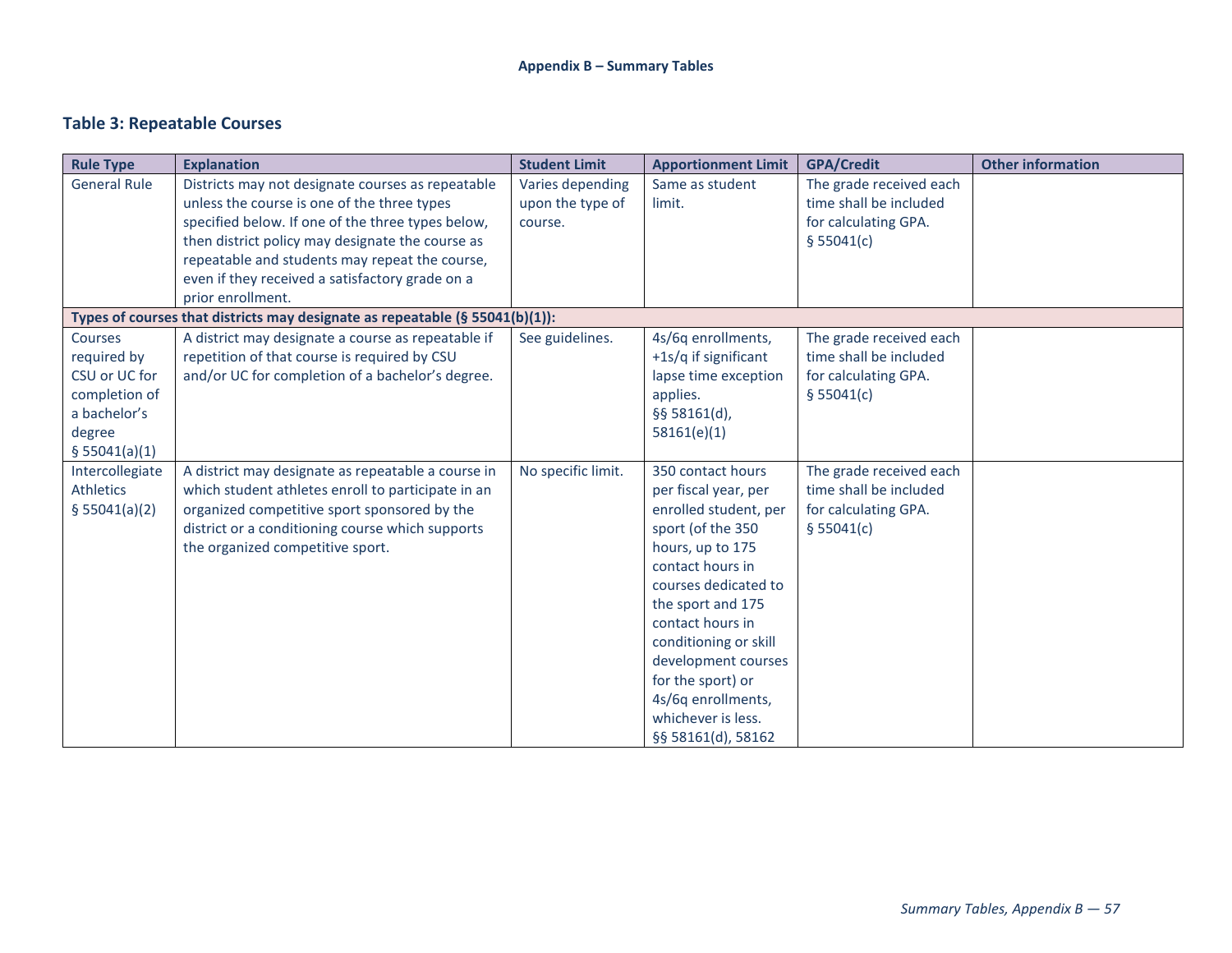# **Table 3: Repeatable Courses (Continued)**

| <b>Rule Type</b>                                                                  | <b>Explanation</b>                                                                                                                         | <b>Student Limit</b> | <b>Apportionment Limit</b> | <b>GPA/Credit</b>       | <b>Other information</b>        |  |  |
|-----------------------------------------------------------------------------------|--------------------------------------------------------------------------------------------------------------------------------------------|----------------------|----------------------------|-------------------------|---------------------------------|--|--|
| Types of courses that districts may designate as repeatable (§ 55041(b)(1) cont.: |                                                                                                                                            |                      |                            |                         |                                 |  |  |
| Intercollegiate                                                                   | A district may designate courses that are designed                                                                                         | 4s/6q                | Same as student            | The grade received each | The enrollment limits,          |  |  |
| Academic or                                                                       | specifically for participation in non-athletic                                                                                             | enrollments,         | limit.                     | time shall be included  | including the limits for        |  |  |
| Vocational                                                                        | competitive events between students from                                                                                                   | either in one        | \$58161(d)                 | for calculating GPA.    | courses that are related in     |  |  |
| competition                                                                       | different colleges as repeatable. The outcomes of                                                                                          | single course or a   |                            | \$55041(c)              | content, apply even if the      |  |  |
| \$55041(a)(3)                                                                     | the course must be tied to the student's                                                                                                   | combination of       |                            |                         | student receives a              |  |  |
|                                                                                   | participation in the competition. The event must                                                                                           | courses that are     |                            |                         | substandard grade or W          |  |  |
|                                                                                   | be sanctioned by a formal collegiate or industry                                                                                           | related in           |                            |                         | during one of the enrollments   |  |  |
|                                                                                   | governing body.                                                                                                                            | content.             |                            |                         | or petitions for repetition due |  |  |
|                                                                                   |                                                                                                                                            |                      |                            |                         | to extenuating circumstances.   |  |  |
|                                                                                   | Additional limitations - active participatory courses in physical education, visual arts, or performing arts, that are related in content: |                      |                            |                         |                                 |  |  |
| <b>Courses</b>                                                                    | District policy must further limit enrollment of                                                                                           | See table 4.         | See table 4.               | See table 4.            | See table 4.                    |  |  |
| related in                                                                        | students in courses that are active participatory                                                                                          |                      |                            |                         |                                 |  |  |
| content                                                                           | courses in physical education, visual arts, or                                                                                             |                      |                            |                         |                                 |  |  |
| \$55040(c)                                                                        | performing arts.                                                                                                                           |                      |                            |                         |                                 |  |  |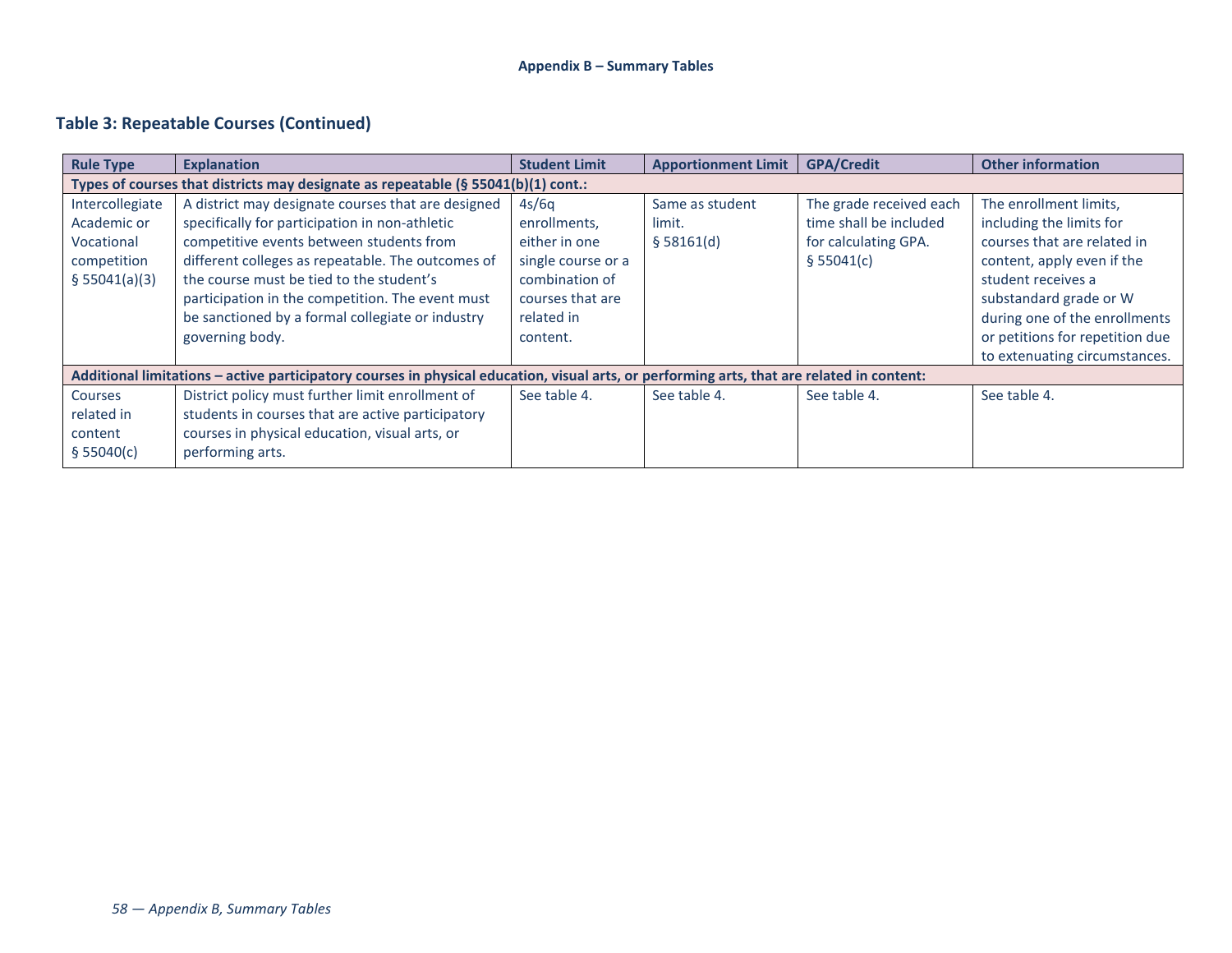# **Table 4: Active participatory credit courses in physical education, visual arts, or performing arts that are related in content**

<span id="page-61-0"></span>

| <b>Rule Type</b>                              | <b>Explanation</b>                                   | <b>Student Limit</b> | <b>Apportionment Limit</b> | <b>GPA/Credit</b>          | Other info. |  |  |  |
|-----------------------------------------------|------------------------------------------------------|----------------------|----------------------------|----------------------------|-------------|--|--|--|
| Active                                        | In addition to the foregoing enrollment              | Except as            | Same as student            | All grades and credits     |             |  |  |  |
| participatory                                 | limitations, districts must limit a student's        | provided below,      | limit.                     | received count in          |             |  |  |  |
| courses in                                    | enrollment in active participatory courses in        | up to 4s/6q          |                            | computing GPA, unless      |             |  |  |  |
| physical                                      | physical education, visual arts, or performing arts  | enrollments total    |                            | an exception applies.      |             |  |  |  |
| education,                                    | if the course the student is seeking to enroll in is | in levels and/or     |                            |                            |             |  |  |  |
| visual arts, or                               | related in content to one that he or she has         | variations.          |                            |                            |             |  |  |  |
| performing arts                               | previously been or is currently enrolled in. A       |                      |                            |                            |             |  |  |  |
| that are related                              | course related in content includes any course        |                      |                            |                            |             |  |  |  |
| in content                                    | with similar primary educational activities in       |                      |                            |                            |             |  |  |  |
| \$55040(c)                                    | which skill levels or variations are separated into  |                      |                            |                            |             |  |  |  |
|                                               | distinct courses with different student learning     |                      |                            |                            |             |  |  |  |
|                                               | outcomes for each level or variation. § 55000(/)     |                      |                            |                            |             |  |  |  |
| <b>Additional exceptions and limitations:</b> |                                                      |                      |                            |                            |             |  |  |  |
| Significant lapse                             | If district policy permits students to repeat a      | Up to 4s/6q          | Same as student            | When a course is           |             |  |  |  |
| of time                                       | course due to significant lapse of time, all         | enrollments. If      | limit.                     | repeated pursuant to       |             |  |  |  |
| §§ 55040(b)(3),                               | enrollments, including the additional enrollment     | student has          | § 58161(d) and (e)(1)      | significant lapse of time, |             |  |  |  |
| 55043                                         | allowed as a result of the significant lapse of      | exhausted 4s/6q      |                            | the district policy may    |             |  |  |  |
|                                               | time, in an active participatory course in physical  | enrollments,         |                            | allow the previous grade   |             |  |  |  |
|                                               | education, visual arts, or performing arts, counts   | +1 s/q enrollment    |                            | and credit to be           |             |  |  |  |
|                                               | toward the total enrollments.                        | for significant      |                            | disregarded in             |             |  |  |  |
|                                               |                                                      | lapse of time can    |                            | computing the student's    |             |  |  |  |
|                                               |                                                      | be permitted.        |                            | GPA. § 55043(c)            |             |  |  |  |
| Variable unit                                 | District policy may permit students to enroll in     | Up to 4s/6q          | Same as student            | District policy may        |             |  |  |  |
| courses offered                               | variable unit courses offered on an open-            | enrollments; for     | limit.                     | permit the previous        |             |  |  |  |
| on an open-                                   | entry/open exit basis as many times as is            | this purpose,        | \$58161(d)                 | grade and credit on that   |             |  |  |  |
| entry/open-exit                               | necessary to complete the course one time,           | enrollments          |                            | portion repeated to be     |             |  |  |  |
| basis - physical                              | except if the course is an active participatory      | include each         |                            | disregarded in             |             |  |  |  |
| education,                                    | course in physical education, visual arts, or        | portion.             |                            | computing the student's    |             |  |  |  |
| visual arts, and                              | performing arts, in which case each enrollment       |                      |                            | GPA. § 55044(c)            |             |  |  |  |
| performing arts                               | in a portion of the course counts toward the         |                      |                            |                            |             |  |  |  |
| §§ 55040(b)(4),                               | courses that are related in content limitation.      |                      |                            |                            |             |  |  |  |
| 55044                                         | \$55040(c)                                           |                      |                            |                            |             |  |  |  |